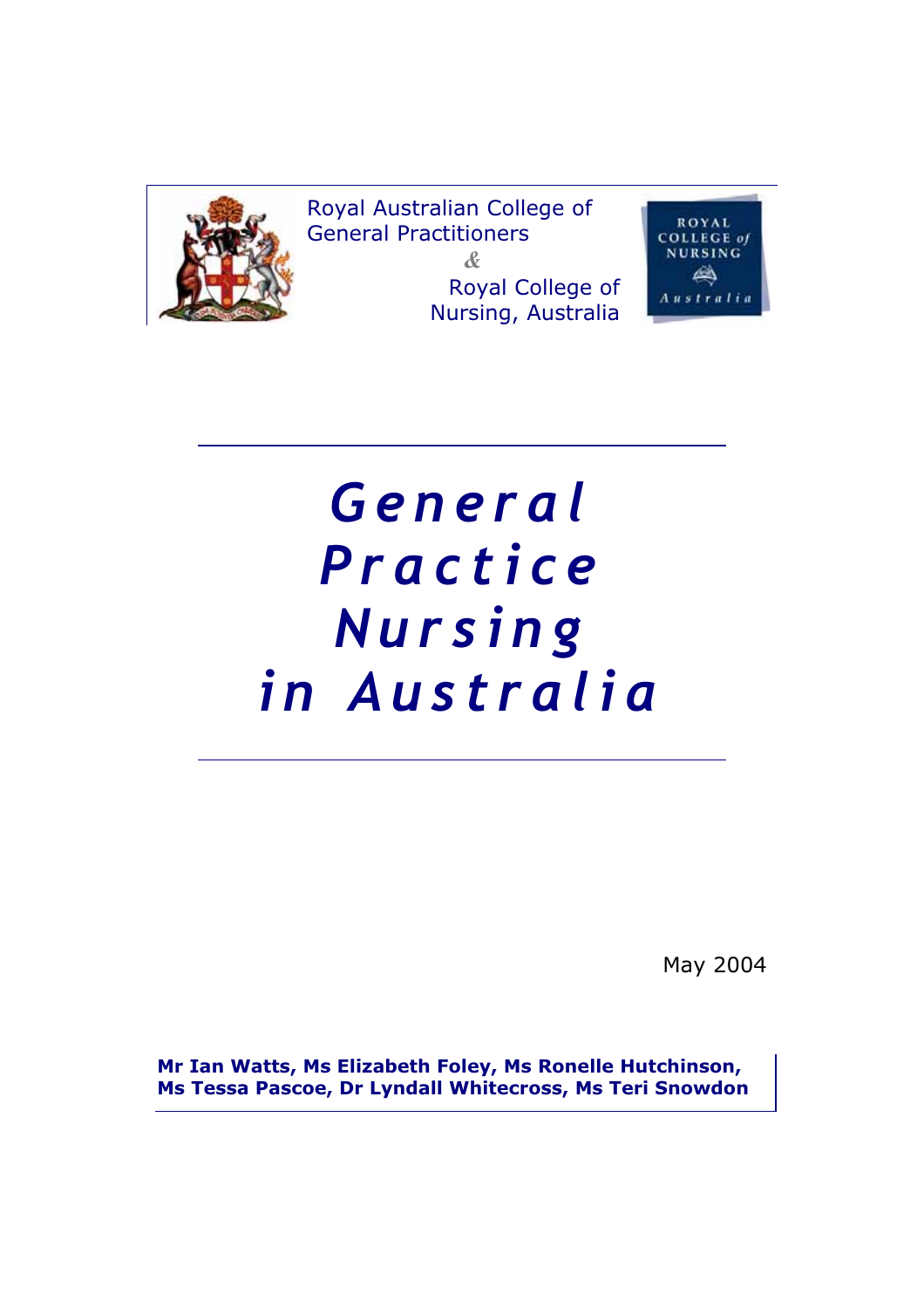#### *Foreword*

On behalf of the Royal Australian College of General Practitioners (RACGP) and Royal College of Nursing, Australia (RCNA) we have the pleasure of introducing this landmark publication on general practice nursing in Australia to the medical, nursing and allied health professions.

This Report is the result of a collaborative partnership between the RCNA, the RACGP, and the Australian Government which sought to explore the role of nurses working within the Australian general practice environment and to identify the educational needs to support the role. Whilst this work focuses on nurses and general practices, it has been completed with the aim of ensuring that Australian consumers receive the benefits and advantages of nursing services in general practices.

The general practice setting, led by a General Practitioner, plays a pivotal role in the delivery of safe, quality primary health care to the Australian community. There is a strong tradition of providing comprehensive, coordinated and continuing medical care to individuals, families and communities, drawing on biomedical, psychological, social and environmental understandings of health. Many general practices are now further extending their role in health care to encompass health advancement and promotional activities to immunisation, diabetes and asthma management, smoking cessation and lifestyle education.

For an increasing number of general practices, the general practice nurse plays a key role in the organisation and delivery of many of these general practice health care activities, supporting and complementing the General Practitioner. It is our view that general practice nurses add an additional dimension to the quality of this health service delivery. Nursing in general practice is strongly supported by both the RACGP and the RCNA as a means to broaden access to primary health care, support practice based continuity of care and promote quality primary health care for all Australians.

This Report is a demonstration of the ability and willingness of the nursing and medical professions to work together to progress heath care in general practice to a vision of team work and professional collaboration.

The RACGP and RCNA would like to thank the General Practitioners, general practice nurses, representative medical, nursing and consumer organisations, Divisions of General Practice and the Australian Government Department of Health and Ageing for their overwhelming support for this research activity. It is this level of both professional and organisational collaboration that enables progress and movement towards a vision of effective teamwork in health care delivery and efficient, high quality care for the Australian public.

We hope this Report will assist general practices to promote the role of their nurses to the wider practice community so that relevant organisations can better utilise and benefit from the combined skills of the general practice team.

Professor Michael Kidd President Royal Australian College of General **Practitioners** 

Karen Linegar FRCNA President Royal College of Nursing, Australia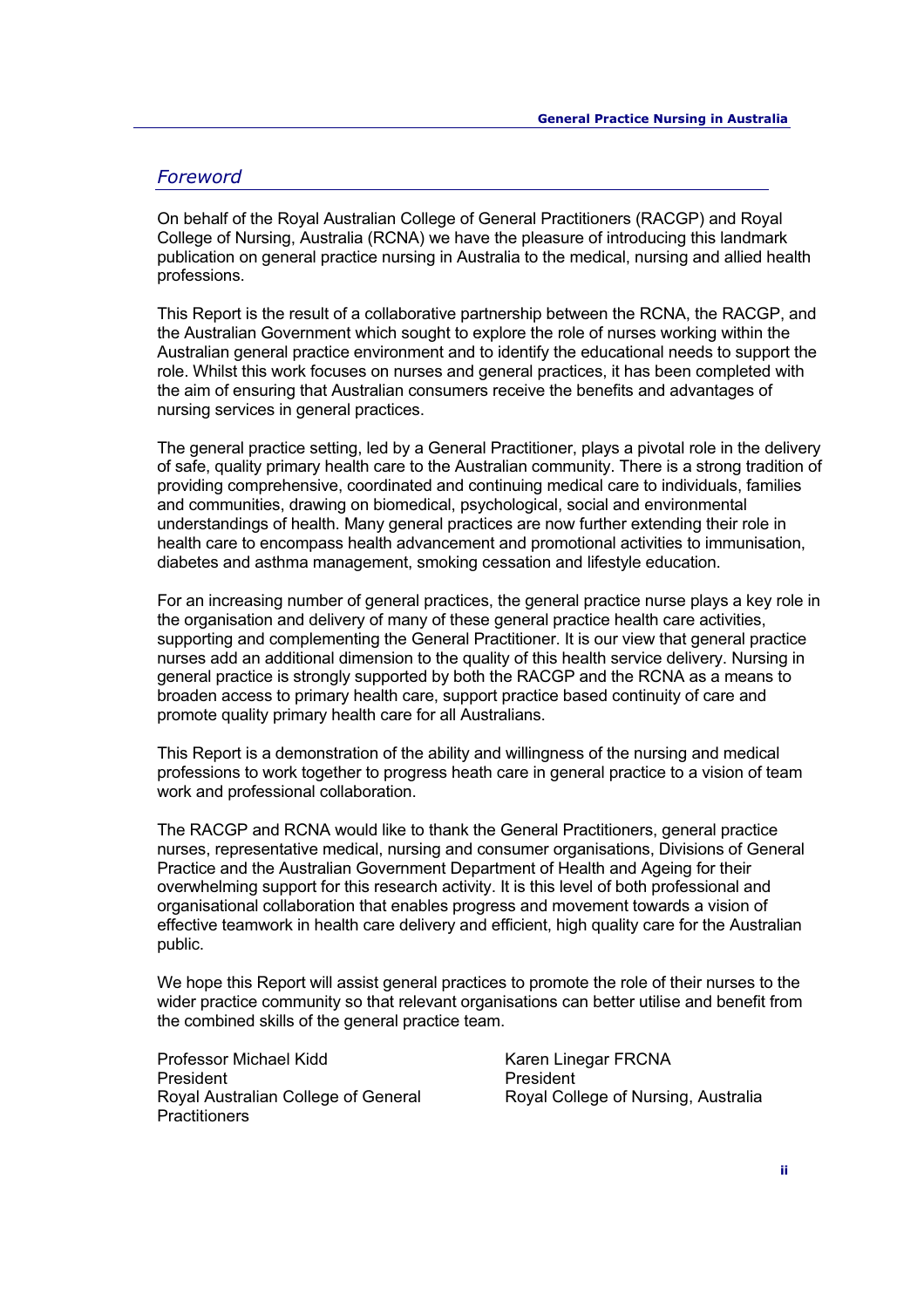#### *Acknowledgements*

The RACGP AND RCNA would like to acknowledge a number of individuals and organisations who have supported and assisted in the completion of this Project.

- The individual GPs and nurses who participated in the Project and shared their visions, experiences and ideas about general practice nursing in Australia.
- The institutions and organisations who contributed information about their educational programs to the Project.
- The Project Reference Group Organisations:
	- **Association for Australian Rural Nurses**
	- Australian College of Rural and Remote Medicine
	- **Australian Council of Community Nursing Services**
	- **Australian Council of Deans of Nursing**
	- **Australian Divisions of General Practice**
	- **Australian Medical Association**
	- **Australian Nursing Council**
	- **Australian Nursing Federation**
	- **Australian Practice Nurses Association**
	- **•** Chief Nurses
	- **Congress of Aboriginal and Torres Strait Islander Nurses**
	- **Consumers Health Forum of Australia**
	- Council of Remote Area Nurses of Australia Inc
	- Council of the Ageing
	- **Health Consumers of Rural and Remote Australia**
	- **Rural Doctors Association of Australia**
- The National Steering Committee on Nursing in General Practice.
- **Australian Government Department of Health and Ageing.**

#### *The RACGP/RCNA Nursing in General Practice Project Team*

Lyndall Whitecross GP Advisor

Ian Watts National Manager, GP Advocacy and Support, RACGP Elizabeth Foley Director, Policy and Strategic Developments, RCNA Tessa Pascoe Policy Advisor, RCNA Ronelle Hutchinson Policy Advisor, RACGP Teri Snowdon **National Manager, Quality Care and Research, RACGP** Chris Miles Project Assistant, RACGP Fleur Sheard Project Assistant, RCNA

#### **This Project was funded by the Australian Government Department of Health and Ageing**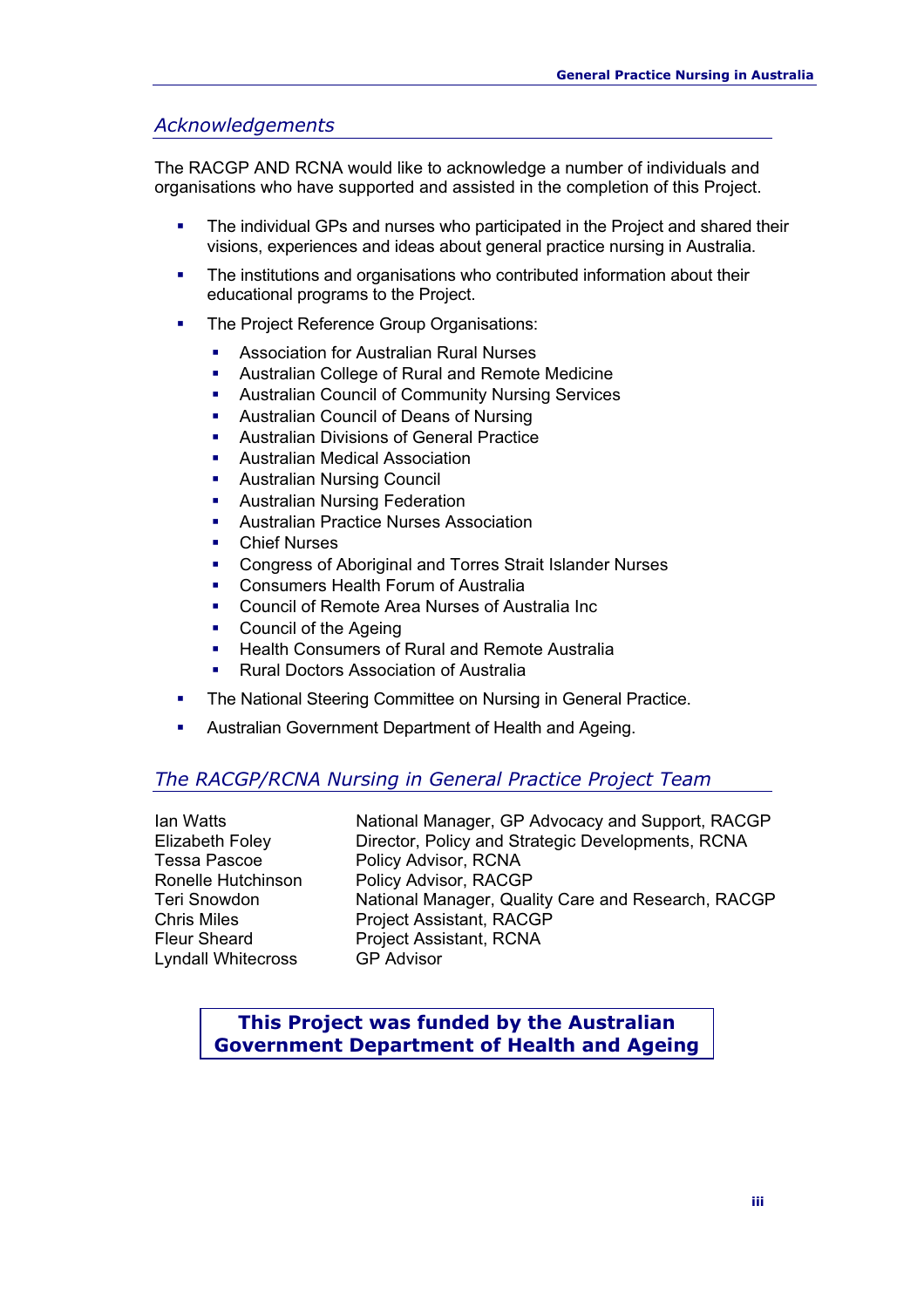# Table of contents

### **Vision for General Practice Nursing in Australia** ...................... 1

#### **Context**

| The RACGP/RCNA Nursing in General Practice Project  16 |  |
|--------------------------------------------------------|--|
|                                                        |  |
|                                                        |  |
|                                                        |  |

### **Analysis**

| Flexibility in the current role of general practice nurses  28                |    |
|-------------------------------------------------------------------------------|----|
| The current role of the general practice nurse and previous research 29       |    |
| The general practice nurse role as a 'specialist generalist' role 30          |    |
| The current role of the general practice nurse - influences 30                |    |
|                                                                               |    |
|                                                                               |    |
|                                                                               |    |
|                                                                               |    |
|                                                                               |    |
| The future role of the nurse in general practice  34                          |    |
| Education and training for general practice nursing in Australia  36          |    |
| The current role and nurses' qualifications and experience 36                 |    |
| The current role and education programs available to support nursing in       |    |
|                                                                               | 37 |
| Education for GPs to support the current role of general practice nurses . 38 |    |
| Conclusions about education available to support general practice             |    |
|                                                                               | 39 |
|                                                                               |    |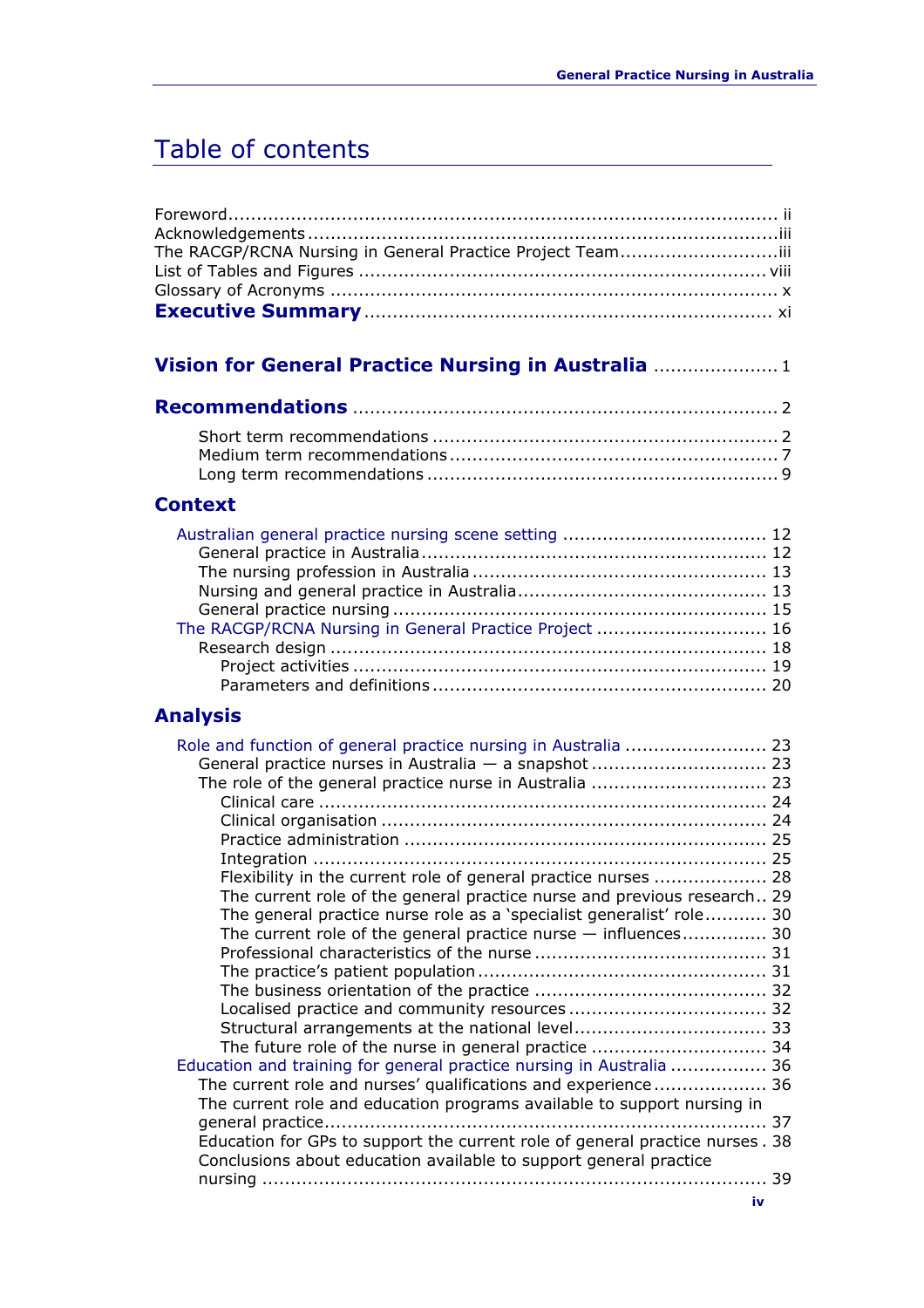| The future role and nurse qualifications and experience 41<br>The future role and education programs available to support nursing in |  |
|--------------------------------------------------------------------------------------------------------------------------------------|--|
|                                                                                                                                      |  |
| Views on education to support nursing in general practice  44                                                                        |  |
| Other factors impacting on general practice nursing in Australia  45                                                                 |  |
|                                                                                                                                      |  |
|                                                                                                                                      |  |
|                                                                                                                                      |  |
|                                                                                                                                      |  |
|                                                                                                                                      |  |
|                                                                                                                                      |  |
|                                                                                                                                      |  |
|                                                                                                                                      |  |
|                                                                                                                                      |  |
|                                                                                                                                      |  |
|                                                                                                                                      |  |
|                                                                                                                                      |  |
|                                                                                                                                      |  |
|                                                                                                                                      |  |
|                                                                                                                                      |  |
|                                                                                                                                      |  |
|                                                                                                                                      |  |
|                                                                                                                                      |  |
|                                                                                                                                      |  |
|                                                                                                                                      |  |
|                                                                                                                                      |  |
|                                                                                                                                      |  |
|                                                                                                                                      |  |
|                                                                                                                                      |  |
|                                                                                                                                      |  |
|                                                                                                                                      |  |
|                                                                                                                                      |  |
|                                                                                                                                      |  |
| Appendix B: Survey of Nurses in General Practice 72                                                                                  |  |
|                                                                                                                                      |  |
|                                                                                                                                      |  |
|                                                                                                                                      |  |
|                                                                                                                                      |  |
|                                                                                                                                      |  |
|                                                                                                                                      |  |
|                                                                                                                                      |  |
|                                                                                                                                      |  |
|                                                                                                                                      |  |
|                                                                                                                                      |  |
|                                                                                                                                      |  |
|                                                                                                                                      |  |
|                                                                                                                                      |  |
| <b>Appendix C:</b>                                                                                                                   |  |
| Joint General Practitioner and Nurse Workshops 101                                                                                   |  |
|                                                                                                                                      |  |
|                                                                                                                                      |  |
|                                                                                                                                      |  |
|                                                                                                                                      |  |
|                                                                                                                                      |  |
|                                                                                                                                      |  |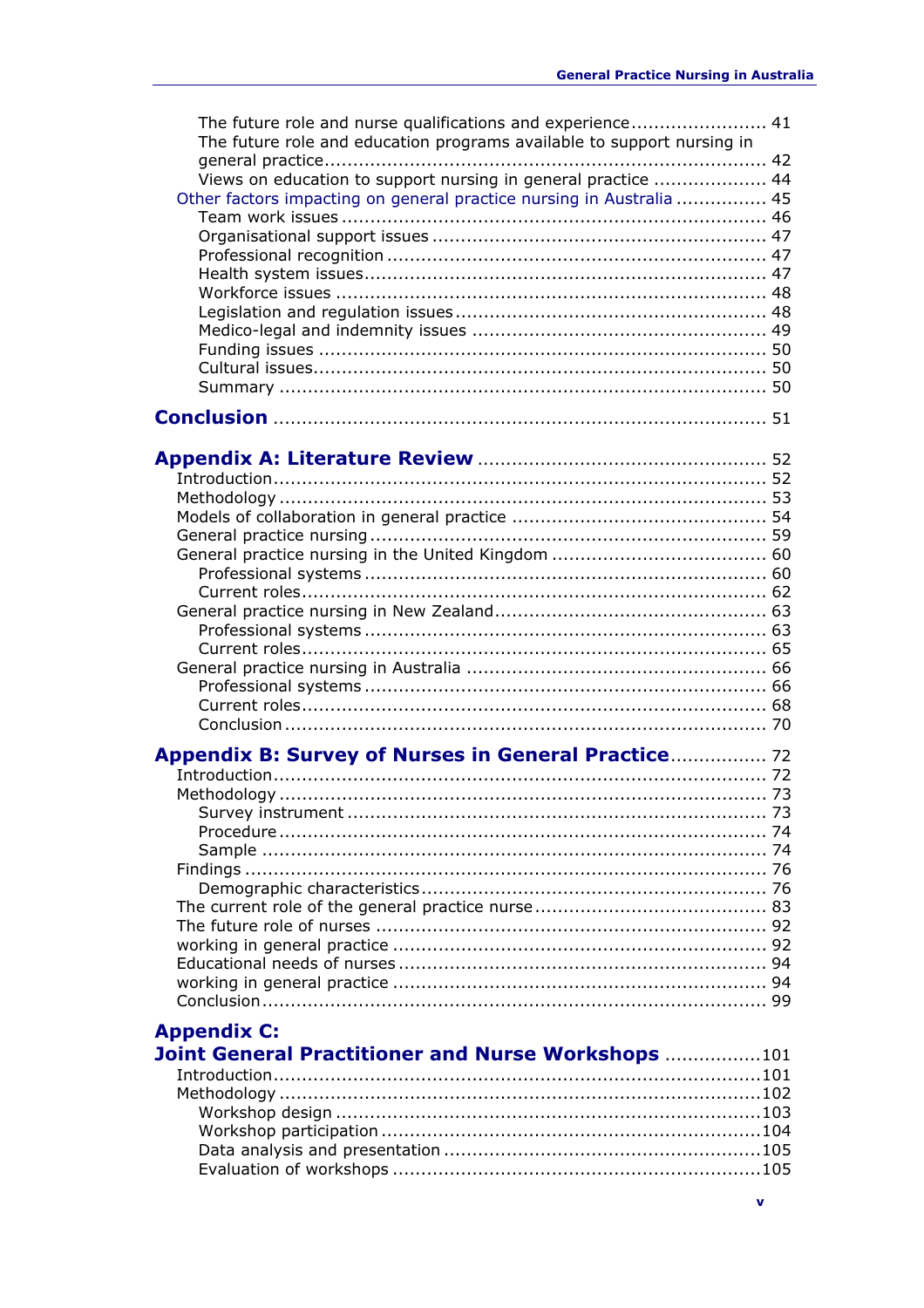| Considerations for the role of nurses in general practice 113                                                           |  |
|-------------------------------------------------------------------------------------------------------------------------|--|
|                                                                                                                         |  |
| Nursing complements medicine in general practice 116                                                                    |  |
| To delegate or not to delegate: This is the question 116                                                                |  |
| The lack of recognition of the role of nurses in general practice 118                                                   |  |
|                                                                                                                         |  |
| Communication mechanisms within general practice 120                                                                    |  |
| Clearly defined roles for nurses in general practice 121                                                                |  |
|                                                                                                                         |  |
|                                                                                                                         |  |
|                                                                                                                         |  |
|                                                                                                                         |  |
|                                                                                                                         |  |
|                                                                                                                         |  |
|                                                                                                                         |  |
| The educational needs of general practice nurses and general practitioners126                                           |  |
|                                                                                                                         |  |
| GP support for education for general practice nurses128                                                                 |  |
|                                                                                                                         |  |
| Barriers to education for general practice nurses 129                                                                   |  |
| The principles of education for general practice nurses130                                                              |  |
| Education needs of nurses - on entry to general practice133                                                             |  |
| Education needs of nurses - continuing professional development 135<br>Education needed for GPs to work with nurses 137 |  |
|                                                                                                                         |  |
|                                                                                                                         |  |
| Appendix D: Education Survey Research140                                                                                |  |
|                                                                                                                         |  |
|                                                                                                                         |  |
|                                                                                                                         |  |
|                                                                                                                         |  |
|                                                                                                                         |  |
|                                                                                                                         |  |
|                                                                                                                         |  |
|                                                                                                                         |  |
|                                                                                                                         |  |
| Limitations of the educational survey research 145                                                                      |  |
| Education to support nursing in general practice 146                                                                    |  |
|                                                                                                                         |  |
|                                                                                                                         |  |
|                                                                                                                         |  |
|                                                                                                                         |  |
|                                                                                                                         |  |
|                                                                                                                         |  |
|                                                                                                                         |  |
|                                                                                                                         |  |
|                                                                                                                         |  |
|                                                                                                                         |  |
| Education facilitated by the Divisions of General Practice 151                                                          |  |
|                                                                                                                         |  |
| The future role of nurses - education available 152                                                                     |  |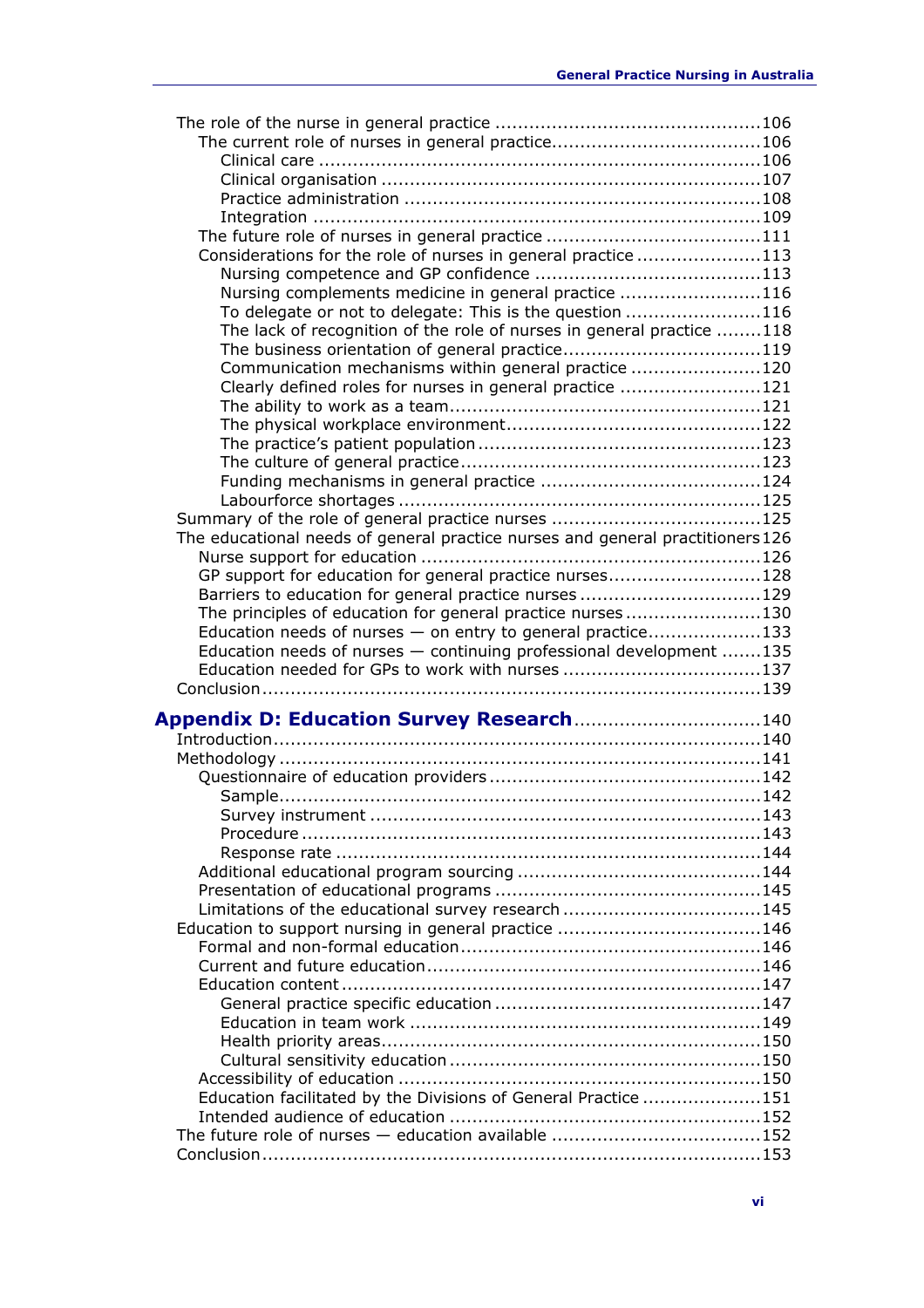| Current educational needs of general practice nurses - satisfaction174                 |
|----------------------------------------------------------------------------------------|
|                                                                                        |
| Clinical organisation and integratiion - current needs176                              |
| Current educational needs of general practice nurses - opportunity                     |
|                                                                                        |
| Future educational needs of general practice nurses - importance 179                   |
| Future educational needs of general practice nurses - satisfaction 181                 |
|                                                                                        |
| Clinical organisation education - future needs182                                      |
| Practice administration education - future needs182                                    |
| Future educational needs of general practice nurses - opportunity                      |
|                                                                                        |
|                                                                                        |
|                                                                                        |
|                                                                                        |
|                                                                                        |
|                                                                                        |
|                                                                                        |
|                                                                                        |
|                                                                                        |
|                                                                                        |
| Questioning route - Telephone survey of nurses in general practice195                  |
| Explanatory letter to participants of the telephone survey of nurses in                |
| List of activities - Explanatory letter to participants of the telephone               |
| Letter to non-surveyed participants of the telephone survey of nurses in               |
| . 206<br>Recruitment fliers for the telephone survey of nurses in general practice 207 |
|                                                                                        |
|                                                                                        |
|                                                                                        |
|                                                                                        |
|                                                                                        |
| Letter accompanying feedback form to participants 221                                  |
|                                                                                        |
| Educational survey research $-$ questionnaire administered as a Survey of              |
|                                                                                        |
|                                                                                        |
| Letter of reminder to non-respondents for educational survey 230                       |
|                                                                                        |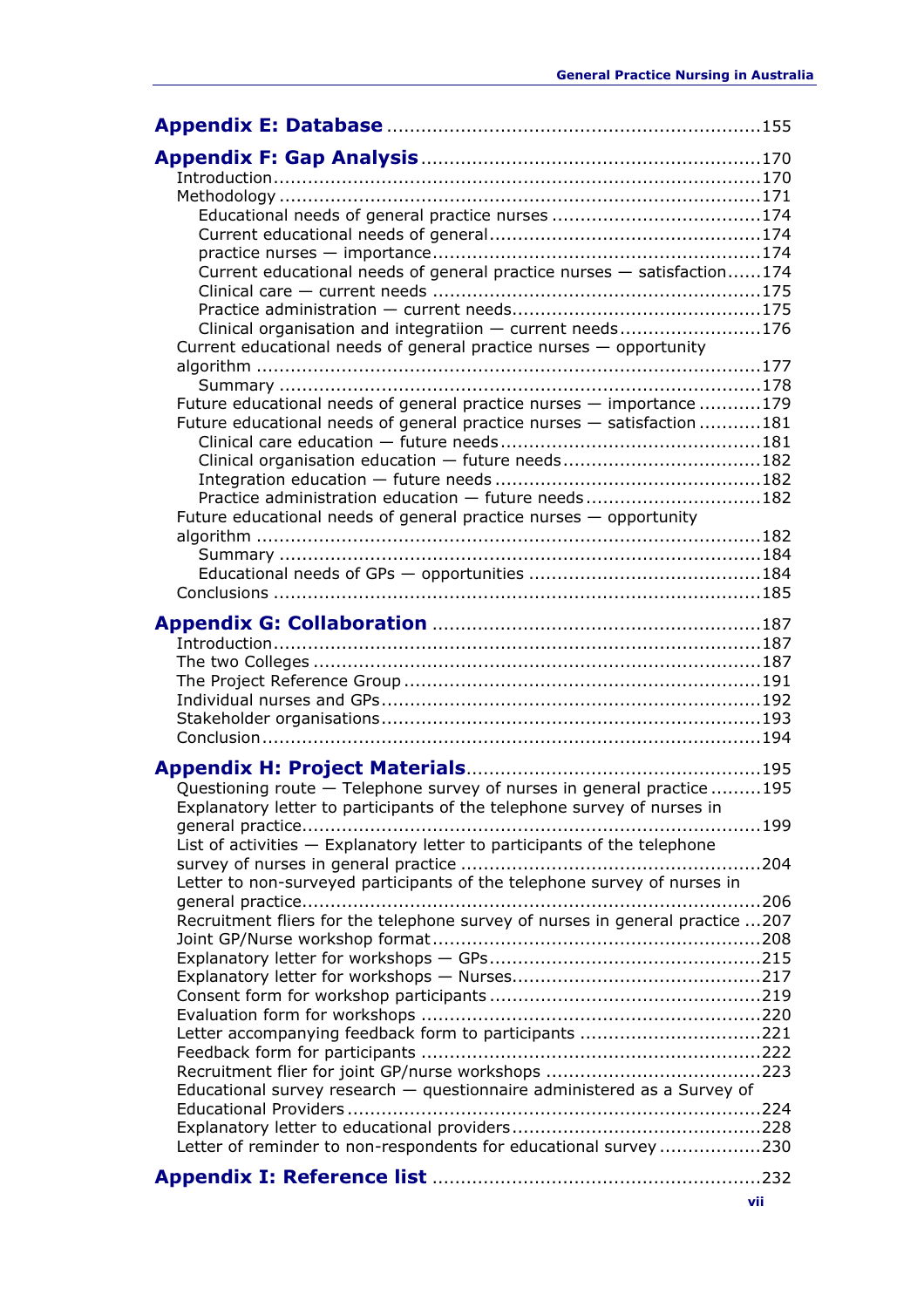# List of tables and figures

| Figure 2. Provider substitution and collaborative practice models of nursing      |    |
|-----------------------------------------------------------------------------------|----|
|                                                                                   |    |
| Figure 3. Clinical care dimension of responsibility of the general practice nurse |    |
|                                                                                   |    |
| Figure 4. Clinical organisation dimension of responsibility of the general        |    |
|                                                                                   |    |
| Figure 5. Practice administration dimension of responsibility of the general      |    |
|                                                                                   |    |
| Figure 6. Integration dimension of responsibility of the general practice nurse   |    |
|                                                                                   |    |
|                                                                                   |    |
| Figure 8. Example of the traditional 'practice nurse' role 28                     |    |
| Figure 9. Example of a general practice nurse who performs a large number of      |    |
|                                                                                   | 29 |
| Figure 10. Dimensions of the future general practice nurse role 34                |    |
|                                                                                   |    |

#### **Appendix A: Literature Review**

| Figure 1. Provider Substitution Model of Multidisciplinary Team Models as       |  |
|---------------------------------------------------------------------------------|--|
|                                                                                 |  |
| Figure 2. Collaborative Practice Model of Multidisciplinary Team Functioning as |  |
|                                                                                 |  |
|                                                                                 |  |
| Figure 4. Certainty-agreement diagram as outlined in Wilson and Holt (2001). 57 |  |

### **Appendix B: Survey of Nurses in General Practice**

| Table 1. RRMA classification of main practice by State and Territory of main     |     |
|----------------------------------------------------------------------------------|-----|
| Table 2. Nurse classification by RRMA classification of main practice  76        | 75  |
| Table 3. Paid hours usually worked as a nurse in general practice by RRMA        |     |
|                                                                                  |     |
| Table 4. Full-time equivalent years worked as a nurse in General Practice by     |     |
|                                                                                  |     |
| Table 5. Registration status of nurses working with participants by RRMA         |     |
|                                                                                  |     |
| Table 6. Number of GPs working in nurse's (main) practice by RRMA                |     |
|                                                                                  | -79 |
| Table 7. Formal qualifications achieved since initial registration/enrolment as  |     |
|                                                                                  |     |
| Table 8. Content area of formal qualifications by RRMA classification of main    |     |
| Table 9. Types of professional development completed in past two years by        |     |
|                                                                                  |     |
| Table 10. Types of professional development completed in past two years by       |     |
|                                                                                  |     |
| Table 11. Content areas of professional development completed in last two        |     |
|                                                                                  |     |
| Table 12. Preferred title of position by RRMA classification of main practice 83 |     |
| Table 13. Activities undertaken by nurses, percentage of respondents 84          |     |
|                                                                                  |     |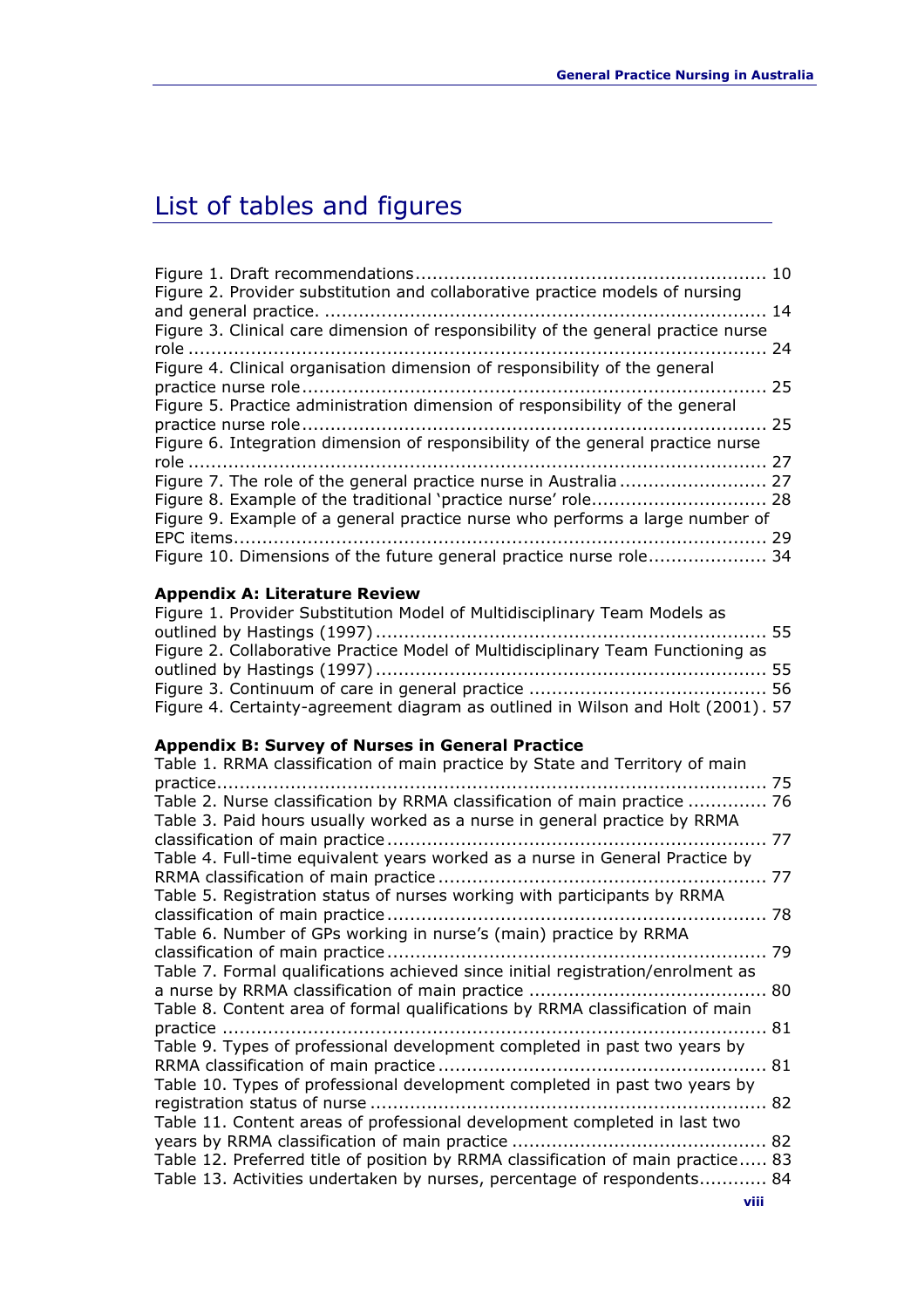| Table 14. Frequency of core activities undertaken by nurse, percentage of                                                                                   |    |
|-------------------------------------------------------------------------------------------------------------------------------------------------------------|----|
|                                                                                                                                                             |    |
| Table 15. Core activities undertaken by nurses categorised into role                                                                                        |    |
|                                                                                                                                                             |    |
| Table 16. Core activities undertaken by RRMA classification of main practice 88<br>Table 17. Proportion of nurses who perform each activity by registration |    |
|                                                                                                                                                             |    |
| Table 18. Frequency of future roles identified by RRMA classification of main                                                                               |    |
|                                                                                                                                                             |    |
| Table 19. Percentage of responses for support, training, education needed for                                                                               |    |
| nurses to undertake future roles by RRMA classification of main practice  93                                                                                |    |
| Table 20. Percentage of responses for support, training and education, for GPs                                                                              |    |
| to support nursing in general practice by RRMA classification of main practice. 93                                                                          |    |
| Table 21. Collapsed ranking of importance of educational areas for current                                                                                  |    |
|                                                                                                                                                             |    |
| Table 22. Collapsed ranking of important educational areas by RRMA                                                                                          |    |
|                                                                                                                                                             |    |
| Table 23. Collapsed ranking of primary education needs by role dimension  98                                                                                |    |
| Table 24. Barriers faced in undertaking training/education by RRMA                                                                                          |    |
|                                                                                                                                                             |    |
| Table 25. Barriers faced in undertaking training/education by registration                                                                                  |    |
|                                                                                                                                                             | 99 |
|                                                                                                                                                             |    |

#### **Appendix C: Joint General Practitioner and Nurse Workshops**

Table 1. Locations and RRMA classifications of joint GP/Nurse workshops ......104

#### **Appendix F: Gap Analysis**

| Table 1. Example of current general practice nursing education opportunity |  |
|----------------------------------------------------------------------------|--|
|                                                                            |  |
| Table 2. Example of current general practice nursing education opportunity |  |
|                                                                            |  |
| Table 3. Future general practice nursing education opportunity scores 183  |  |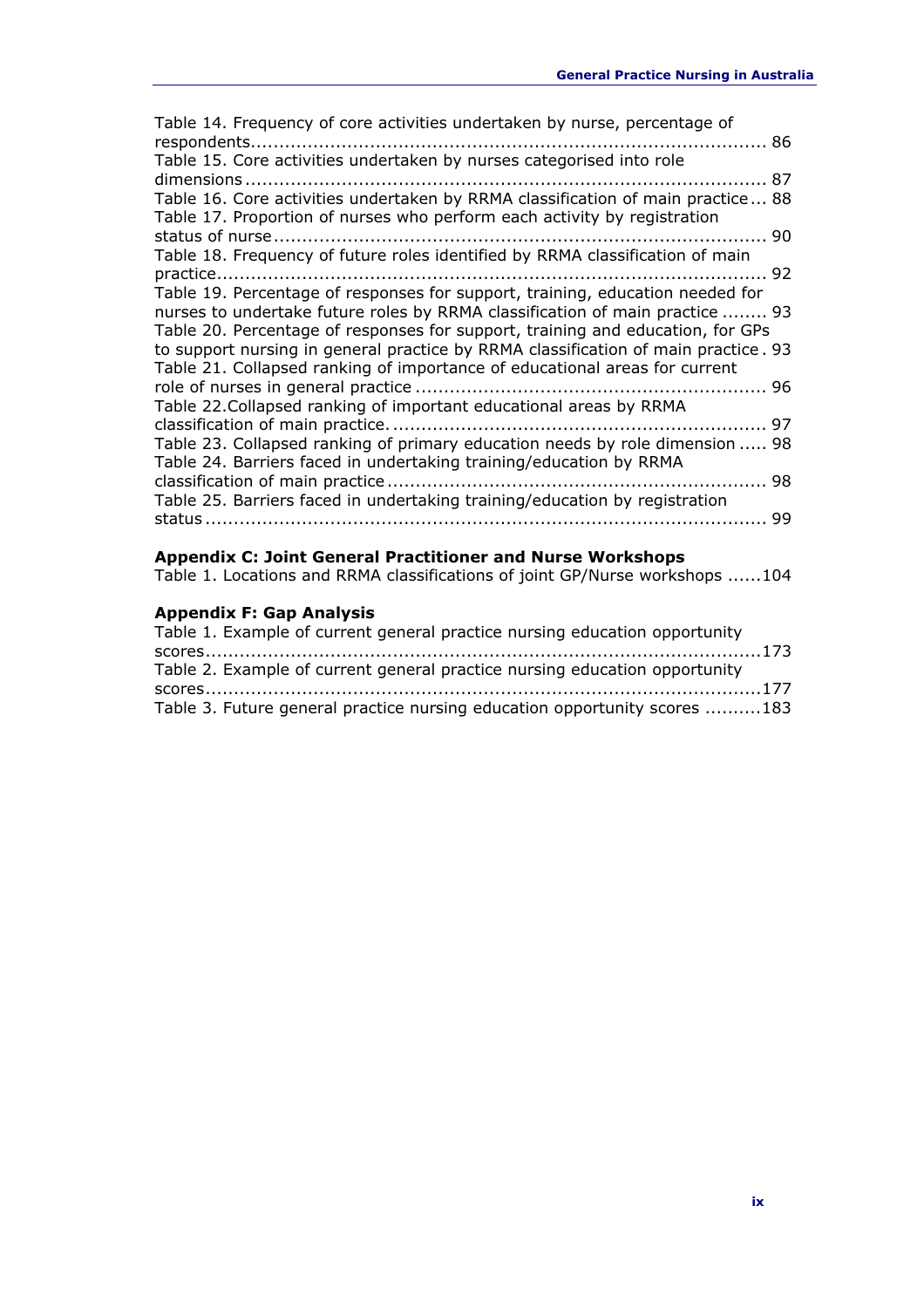# Glossary of Acronyms

| Aboriginal and Torres Strait Island Health Bibliography             | <b>ATSI HEALTH</b> |
|---------------------------------------------------------------------|--------------------|
| Association for Australian Rural Nurses                             | AARN               |
| Australian and New Zealand Standard Industrial Classification       | ANZSIC             |
| Australian Bureau of Statistics, Statistical Clearing House         | ABS SCH            |
| Australian College of Rural and Remote Medicine                     | <b>ACRRM</b>       |
| Australian Council of Community Nursing Services                    | <b>ACCNS</b>       |
| Australian Council of Deans of Nursing                              | <b>ACDN</b>        |
| Australian Divisions of General Practice                            | <b>ADGP</b>        |
| Australian Government Department of Education, Science and Training | <b>DEST</b>        |
| Australian Government Department of Health and Ageing               | <b>DoHA</b>        |
| Australian Marketing and Research Services                          | <b>AMRS</b>        |
| <b>Australian Medical Association</b>                               | AMA                |
| Australian Nursing Council                                          | <b>ANC</b>         |
| Australian Nursing Federation                                       | <b>ANF</b>         |
| Australian Practice Nurses Association                              | APNA               |
| Australian Public Affairs Information Service                       | <b>APAIS</b>       |
| Cardio-Pulmonary Resuscitation                                      | <b>CPR</b>         |
| Congress of Aboriginal and Torres Strait Islander Nurses            | <b>CATSIN</b>      |
| Consumers Health Forum of Australia                                 | <b>CHF</b>         |
| Continuing Nursing Education                                        | <b>CNE</b>         |
| Continuous Professional Development                                 | <b>CPD</b>         |
| Council of Remote Area Nurses of Australia Inc                      | <b>CRANA</b>       |
| Council of the Ageing                                               | <b>COTA</b>        |
| Cumulative Index of Nursing and Allied Literature                   | <b>CINAHL</b>      |
| Electrocardiograph                                                  | <b>ECG</b>         |
| <b>Enhanced Primary Care</b>                                        | <b>EPC</b>         |
| Enrolled Nurse (Registered Nurse Division 2 in Victoria)            | EN                 |
| General Practice Memorandum of Understanding Group                  | <b>GPMoU Group</b> |
| General Practice Partnerships Advisory Council                      | <b>GPPAC</b>       |
| <b>General Practitioners</b>                                        | GPs                |
| Health Consumers of Rural and Remote Australia                      | <b>HCRRA</b>       |
| National Steering Committee on Nursing in General Practice          | <b>NSCNGP</b>      |
| New Zealand Nursing Organisation                                    | <b>NZNO</b>        |
| Nursing and Midwifery Council                                       | <b>NWC</b>         |
| Practice Incentive Program                                          | PIP                |
| Practice Nurse Subsidy Scheme                                       | <b>PNSS</b>        |
| Registered Nurse (Registered Nurse Division 1 in Victoria)          | RN                 |
| Royal Australian College of General Practitioners                   | <b>RACGP</b>       |
| Royal College of Nursing, Australia                                 | <b>RCNA</b>        |
| Rural and Remote Health Database                                    | <b>RURAL</b>       |
| Rural Doctors Association Australia                                 | RDAA               |
| Rural, Remote and Metropolitan Areas Classification System          | <b>RRMA</b>        |
| <b>Statistical Local Areas</b>                                      | <b>SLA</b>         |
| <b>Technical and Further Education</b>                              | <b>TAFE</b>        |
| Western Australian Practice Nurses Association                      | <b>WAPNA</b>       |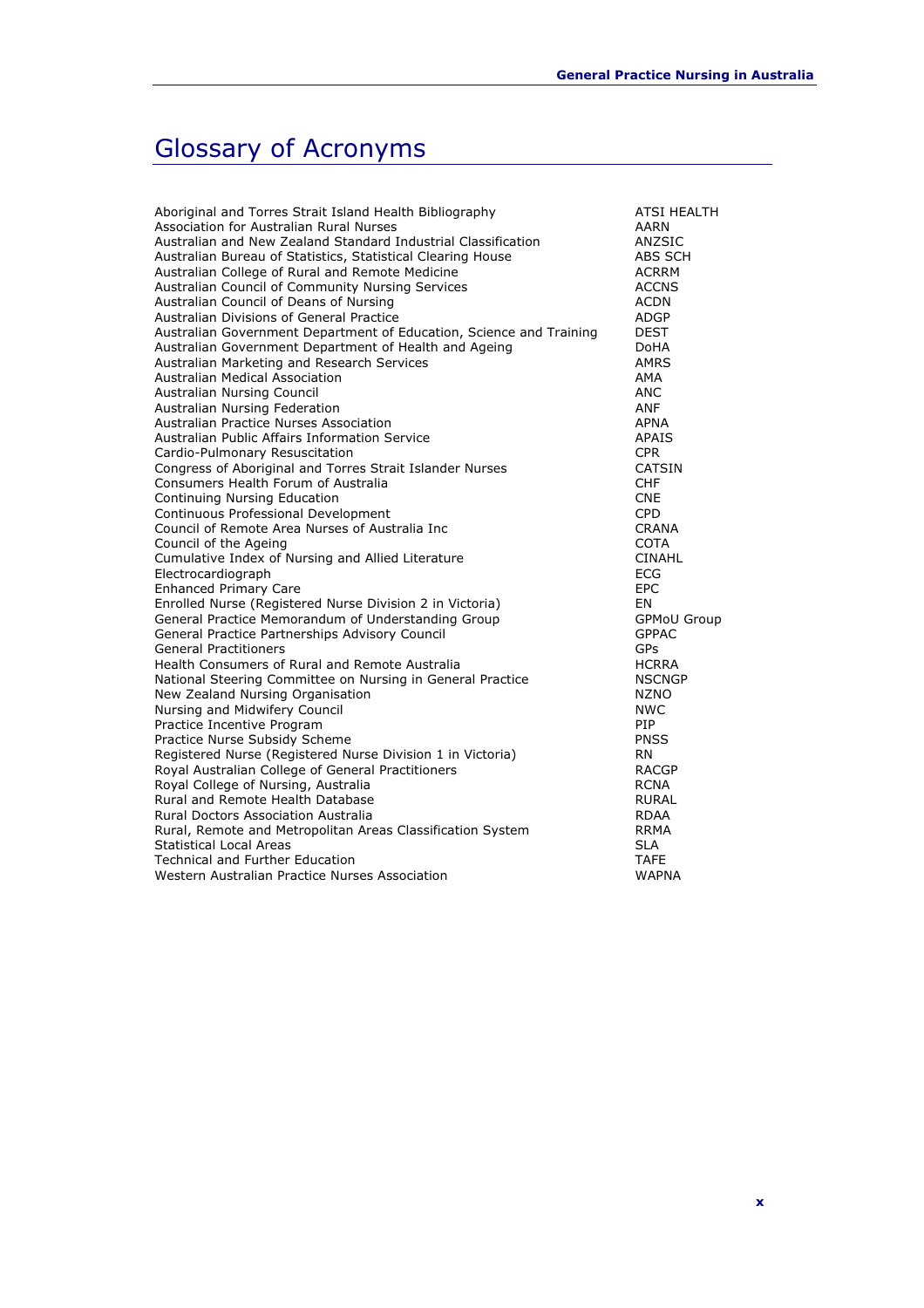# Executive Summary

General practice nursing in Australia represents an opportunity for general practice and nursing to collaborate to enhance the quality of care provided to patients in general practice.

General practice nursing appears to have a clear career trajectory that has been articulated and supported in other countries such as the United Kingdom (UK) and New Zealand (NZ). In these countries, general practice nursing has been supported systematically, to develop and provide professional infrastructure such as competency standards, role descriptions, career and educational pathways and professional organisation support. In contrast, Australia appears to lag significantly behind the UK and NZ in relation to the recognition and specialisation of the role of the general practice nurse. There is an opportunity to develop and support nursing in Australian general practice as a viable career option for nurses.

The RACGP/RCNA Nursing in General Practice Project was a collaborative undertaking by the Royal Australian College of General Practitioners (RACGP) and Royal College of Nursing, Australia (RCNA) for the National Steering Committee on Nursing in General Practice (NSCNGP), funded by the Australian Government Department of Health and Ageing (DoHA). The purpose of the Project was to explore the current and future roles of nurses in general practice, the educational needs of nurses and General Practitioners and the current educational programs available to support the role of nurses in general practice in Australia.

The Project was based on an action research methodology using a triangulation of quantitative and qualitative data collection activities. Consequently, the Project contained a number of research activities:

- A review of published and unpublished research, literature and commentary from both Australian and international contexts on the role of the nurse in general practice, the development of general practice nursing as a professional career option, and collaborative team work in general practice.
- A national telephone survey of general practice nurses which collected primarily quantitative information about current roles, qualifications, educational background, experiences and future aspirations of 222 general practice nurses, with the survey sample consisting of both enrolled and registered nurses from rural and urban areas of Australia.
- A series of 14 workshops held with General Practitioners and general practice nurses around Australia, in both rural and urban locations, collecting qualitative information about the two professions' views, experiences and beliefs about nursing and team working in general practice.
- Survey research to map and document the range of formal, non-formal and upskilling programs currently available to support nursing in general practice. Information on these programs was collected through a mail questionnaire to a purposive sample of educational providers followed by additional sourcing through snowball sampling. An assessment of the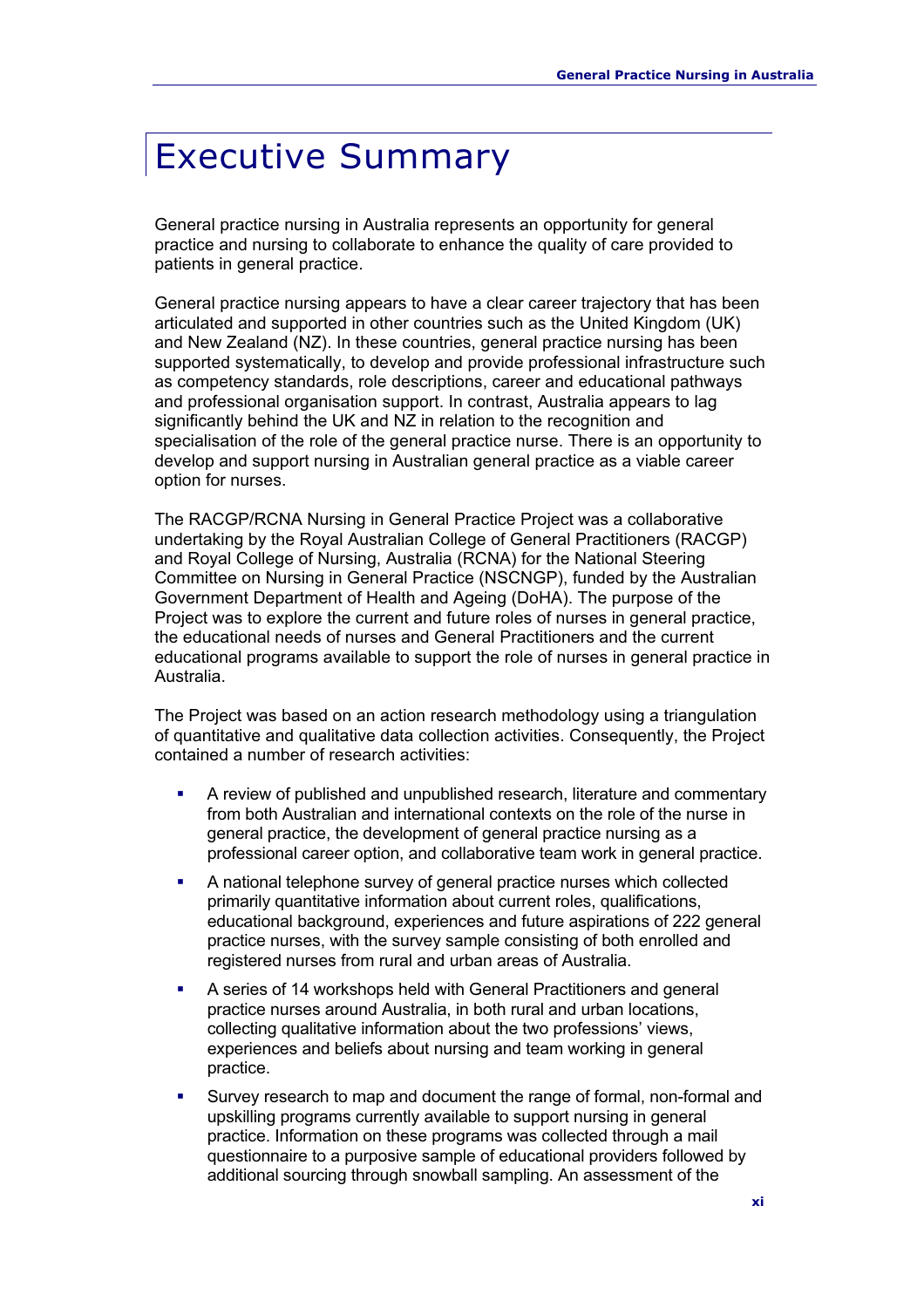quality of educational programs was beyond the scope of the Project and no attempt has been made to consider or define whether individual programs are of high or low quality. Whilst a distinction has been made between formal and non-formal education in this Project, no assumption is made that non-formal learning is of lesser educational value than formal programs.

The data from each of the research activities was used in a gap analysis to determine whether the current educational situation for general practice nursing is appropriate to support general practice nursing now and in the future.

One of the most salient features of this research was the emphasis placed on ensuring that research data, results and conclusions were grounded in the experiences, beliefs and ideas of General Practitioners and general practice nurses themselves.

A number of conclusions about the current and future roles of general practice nursing, and the educational needs of General Practitioners and nurses to support those roles, can be drawn from this research.

The Project found that the typical general practice nurse in Australia:

- is a registered nurse
- works on a part time basis
- works in a medium to large practice with two or more General Practitioners
- works with at least one other enrolled or registered nurse
- **has worked in general practice nursing for less than five full time years**
- has little post-basic formal education and this education is unlikely to be general practice specific, and
- has received professional development training on issues that are directly related to general practice nursing.

It found that general practice nurses have diverse roles in Australian general practice with individuals forging their own responsibilities within the unique practice in which they work. Despite the seeming heterogeneity of general practice nurses, there are in fact underlying similarities in the roles of all Australian general practice nurses. These might be described as the general practice nurse being a specialist generalist, who may have special interests, not unlike General Practitioners. The similarities in the roles of general practice nurses are best represented by a model that contains four different, albeit overlapping, dimensions of responsibility:

- clinical care reflects the nurse's responsibility to undertake clinical based procedures and activities
- clinical organisation reflects the responsibility to undertake activities that require management, coordination and higher level administration of clinical activities, particularly a systems approach
- practice administration reflects the responsibility to undertake activities that provide administrative support to the general practice as a business enterprise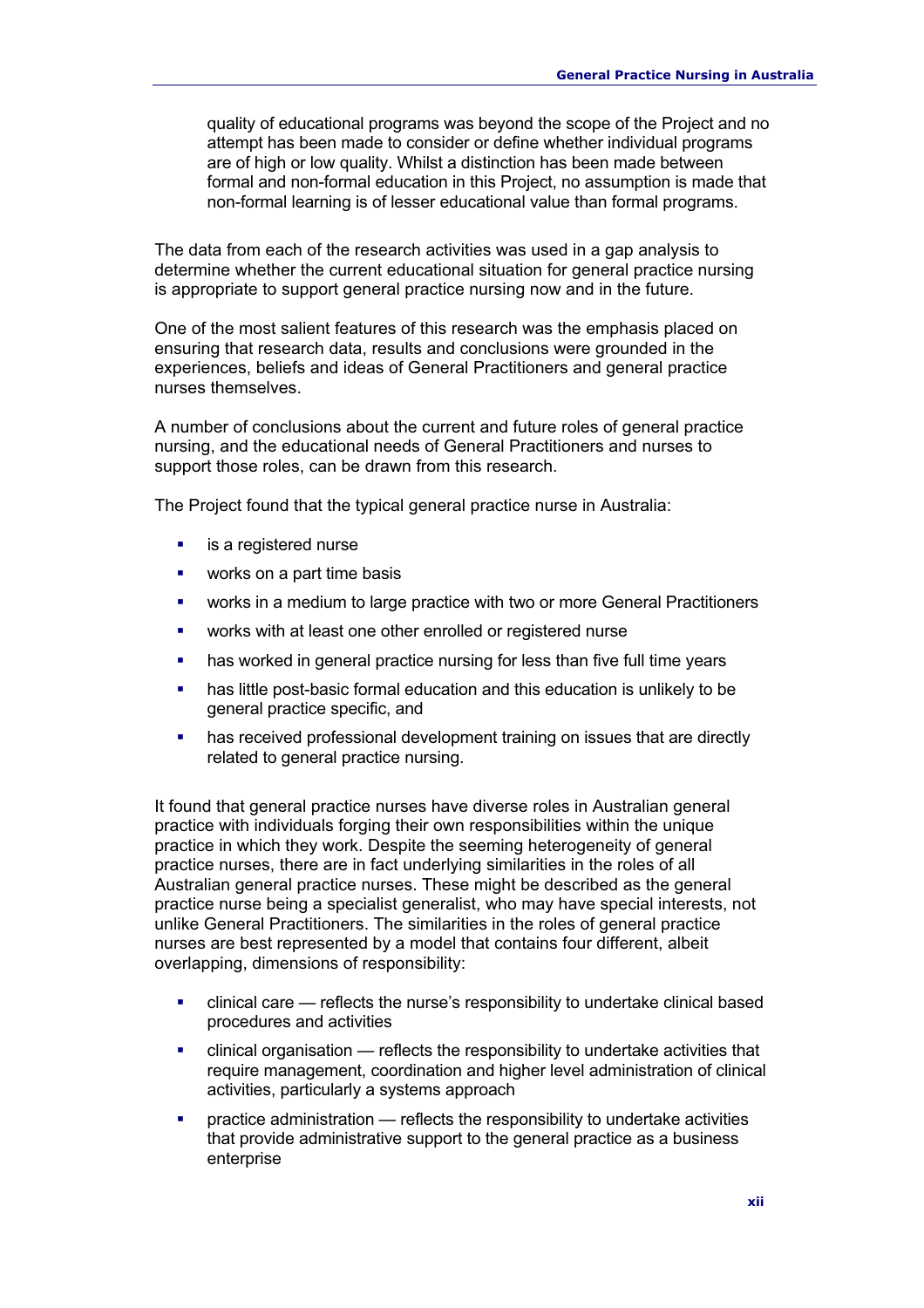**EXECT** integration — reflects the responsibility to develop effective communication channels within the practice and between the practice and outside organisations and individuals.

The model of the general practice nurse's role is characterised and underpinned by flexibility and adaptability. The responsibilities nurses undertake in general practice are not static and will be emphasised and prioritised differently for each nurse and general practice. It appears that the current role of general practice nurses is shaped, moulded and impacted upon by a range of factors, including:

- the professional characteristics of the nurse
- the practice's patient population
- the business orientation of the practice
- **-** localised practice and community resources, and
- structural arrangements at a national level.

The nurses and General Practitioners who participated in this project expressed a view of the future role of general practice nurses that appeared surprisingly similar to the current role. The future role of the nurse was envisaged to evolve with the same role dimensions as identified in the current role model. However, the future general practice nurse will undertake a greater integration role with more time spent on clinical care and clinical organisation, and less time spent on practice administration. In the future, the general practice nurse will contribute to the safe and efficient delivery of quality health care, working in close collaboration with the GP and other health care professionals.

Issues around education and role clarification were the focus of this Project. In researching the educational supports available to underpin general practice nursing in Australia, a number of conclusions can be drawn.

- Education for general practice nursing is largely non-formal in nature.
- Education for general practice nursing is largely delivered by the Divisions of General Practice.
- Non-formal education available to support general practice nursing is likely to be tailored towards the general practice environment.
- Formal education available to support general practice nursing is not likely to be tailored towards general practice environment.
- Education for general practice nursing tends to focus on the National Health Priority areas.
- Education for general practice nursing is likely to be appropriate for registered rather than enrolled nurses.
- The accessibility of education for general practice nursing varies in relation to cost, availability and delivery mode.
- **Education for general practice nursing is likely to focus on the clinical care** dimension of responsibility.
- **Education for general practice nursing is unlikely to provide training in** clinical coordination or integration responsibilities.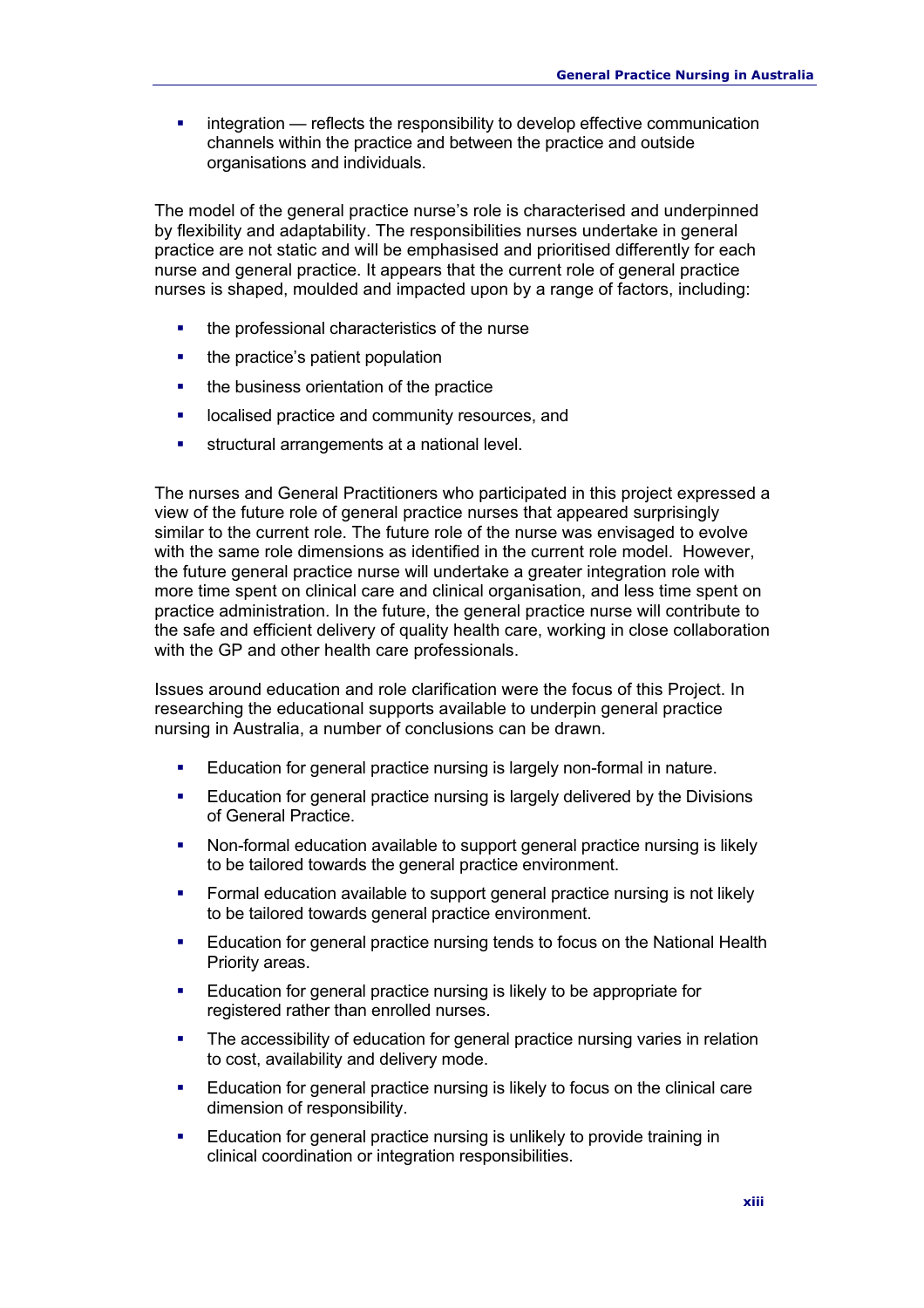- There is minimal education available to assist General Practitioners to work effectively as a team with general practice nurses.
- Education for general practice nursing is not adequate to meet the demands of the current role in general practice nurses.
- **Education currently available for general practice nursing is unlikely to meet** the demands of any future role for nursing in general practice.

Whilst some education does exist to support nursing in general practice, this education is accessed opportunistically and is largely non-formal and ad hoc. There is little predicability in the quality, format or content of education, and there is no system of education that delivers standardised education to general practice nurses in Australia. The current arrangements of education for general practice nursing are unlikely to result in reliable and dependable training of Australia's general practice nurses. Whilst it is recognised that nurses in general practice contribute enormously to the care provided to the general public, the quality of the educational basis of that care is unclear. For nursing in general practice to be a sustainable career option, a coordinated, reliable system of education is needed. A system of education which demonstrates confidence in the training, education and upskilling of the general practice nurse workforce would build a foundation on which nurses in general practice can provide consistent, quality health care to the Australian general public.

Throughout the Project, nurses and General Practitioners identified a number of contextual issues that they believed impacted significantly on the current and future role nursing in general practice. Although these issues were not the central focus of this Project, they were seen to be critical to the future of general practice nursing. The following issues have been raised by the professions as being influential in the role of nursing in general practice. These issues include:

- **Education for general practice nursing**
- Role clarification for general practice nurses
- Team work issues
- Organisational support issues
- Professional recognition
- Health System issues
- Workforce issues
- **Legislation and regulation issues**
- **Medico-legal and indemnity issues**
- Funding issues, and
- The culture of general practice.

General practice nursing has the potential to contribute to the enhancement of primary health care in Australian general practice. At present however, it seems to represent the last frontier of the nursing profession. There is little recognition, acceptance, encouragement, education or support available to build the capacity of nurses to contribute to the future of general practice. To move towards a future for general practice that sees nurses contributing as professionals in their own right, although not practising independently, responding to the dynamic and changing needs of primary health care and enhancing the care that is provided to the Australian public, a number of recommendations have been made. These recommendations target the immediate educational and role development needs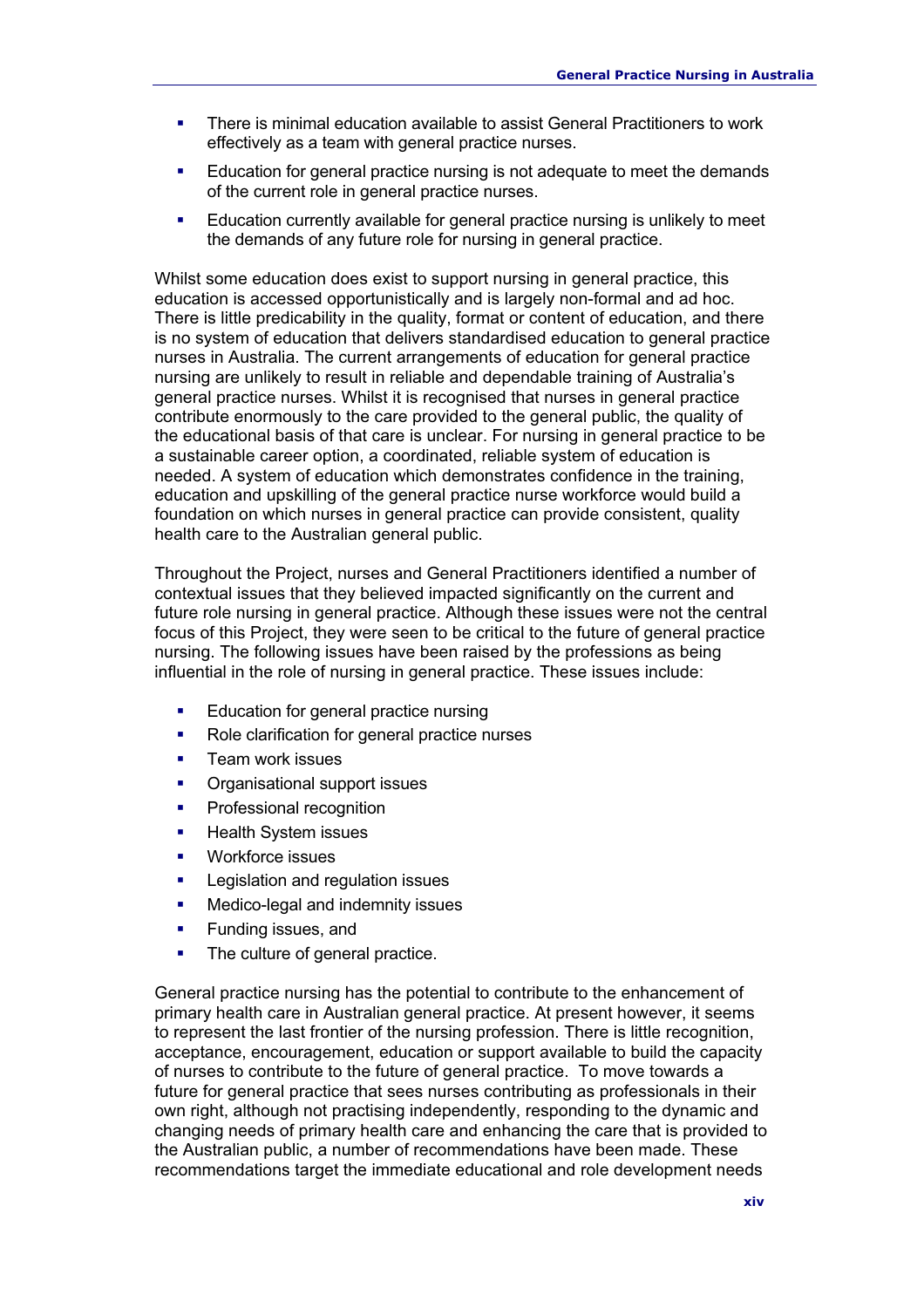of general practice to support the current role of general practice nurses in the next one to two years. The medium-term recommendations focus on those quality and safety activities that support increased accountability in nursing practice in the next three to five years. The long-term recommendations focus on continued sustainability of the general practice nurse as a career choice and as a valuable continuing and future resource for general practice in Australia.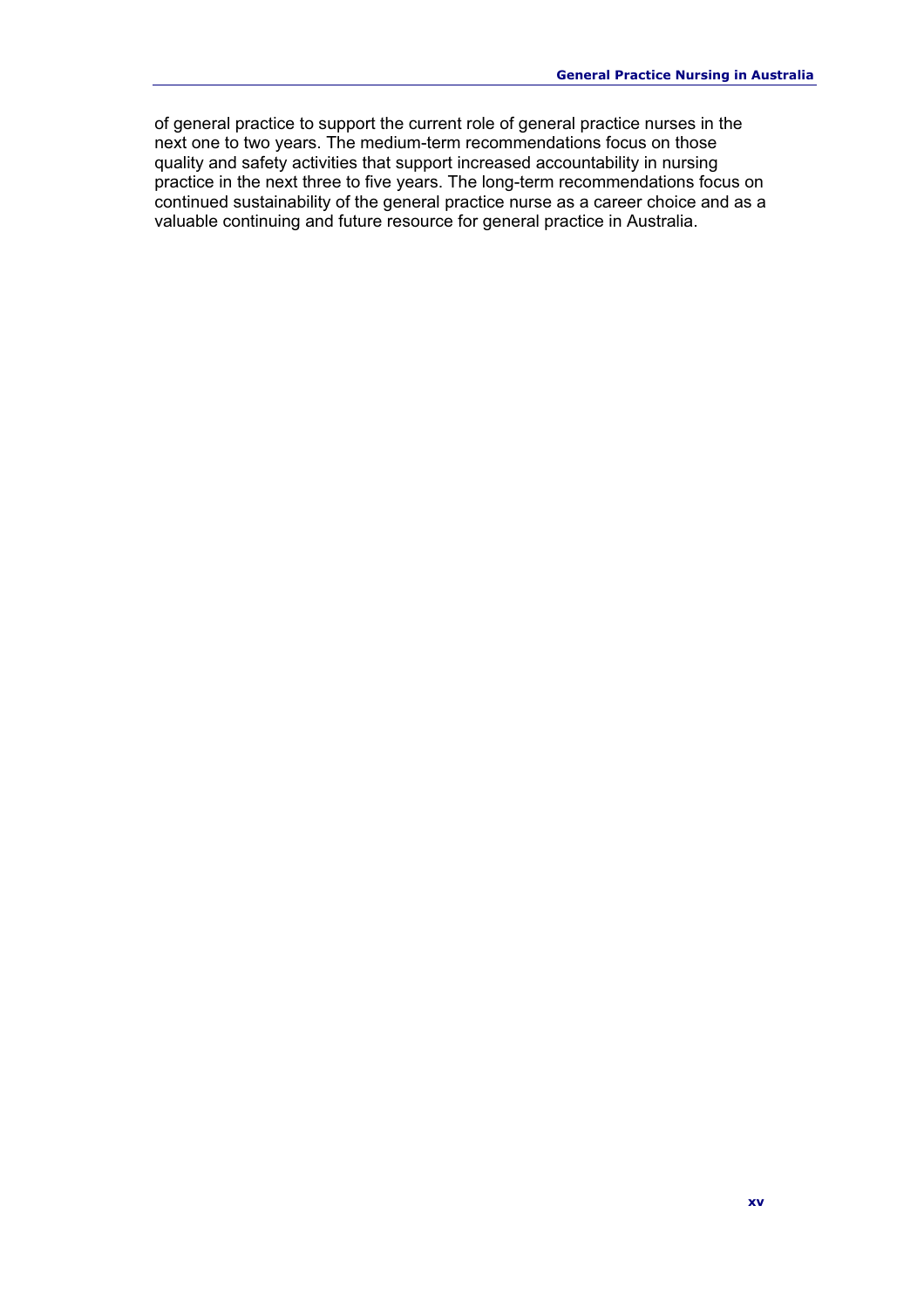# Vision for General Practice Nursing in Australia

*I think you need to paint a picture that it's exciting, it's dynamic, it's challenging and the sky's the limit for where you can go. For me, I see practice nursing as being the real growth area of nursing and we are (in) a very exciting phase of development.*  General practice nurse

General practice nursing offers great potential in contributing to the health care delivered to Australians through general practice. In contemplating the future of general practice nursing, General Practitioners (GPs) and nurses envisage a future where nursing and medicine are coupled together and work collaboratively to meet the dynamic needs of primary health care. They envisage a future in which general practice nurses are recognised as professionals in their own right and acknowledged as crucial members of the general practice team. Nurses will work alongside GPs, not in order to replace or substitute for them, but to add value and enhance the quality of care provided to patients. The future of general practice rests on a team approach to health care delivery that can respond to, adapt with and successfully accommodate the changing health needs of the Australian population.

Such a future is attractive to both the nursing and general practitioner professions. However, there is some way to go before general practice nursing can fulfil this vision. The relevant literature, and the GPs and general practice nurses who participated in this Project identified a number of supports which need to be put in place now, so that this vision is achievable for the future. These supports include education for general practice nurses and GPs, role clarification within the general practice team, clinical guidelines for general practice nursing, communication systems development within general practice, medico-legal arrangements for general practice nursing, industrial arrangements for nurses, continued development of standards for general practices, workforce planning and sustainable funding for general practice nursing.

The Royal Australian College of General Practitioners (RACGP) and Royal College of Nursing, Australia (RCNA) have had a long-standing interest in opportunities to improve practice and patient outcomes assisted by a team approach in general practice. The RACGP/RCNA Nursing in General Practice Project (the Project) offered one such opportunity, whereby the two professions, through their peak professional organisations, could come together and explore the contribution nurses make to general practice health care. This project aimed to scope the role of the general practice nurse in Australia and outline the educational needs of nurses and General Practitioners (GPs) to support that role. This Project provided an opportunity to explore some of the supports in relation to education and role clarification of general practice nursing that are needed to move towards the future. Some of these were not the focus of the Project, however they are reported because GPs and general practice nurses raised them as fundamental issues to be addressed in order to reach the future they envisaged.

*I think it is important that we do not lose sight of the fact that we're actually all working to the same end, which is to improve the care of the patient.*  General practice nurse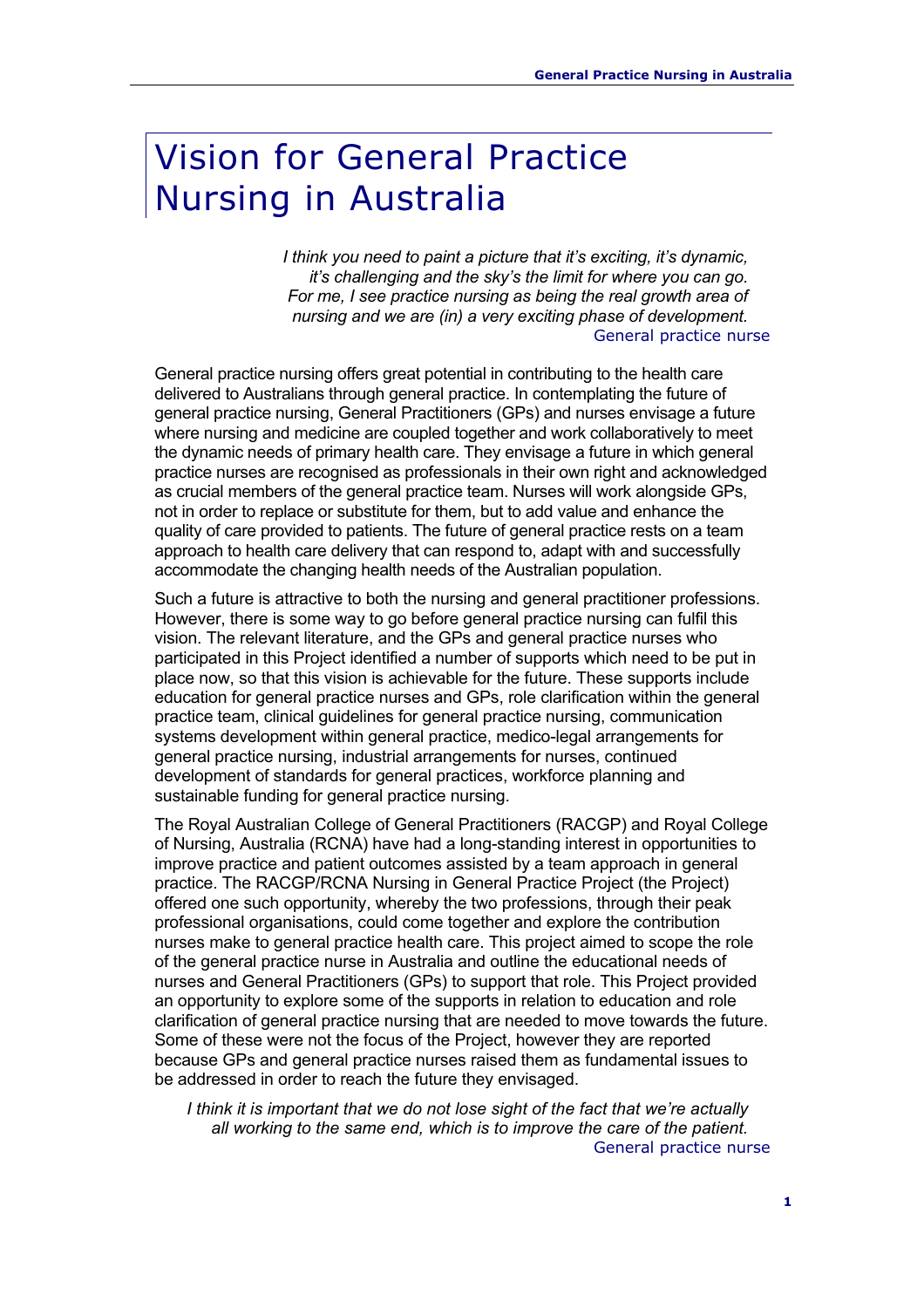# Recommendations

To date, general practice nursing has received minimal levels of support for its contribution to the delivery of primary health care to patients in the general practice setting. The time has come to acknowledge the role, and the educational and organisational needs of the general practice nurse. All future endeavours to assist nursing in general practice should focus on safety, quality and efficiency in order to support improved patient care and outcomes.

The following recommendations for the role and education of general practice nurses and GPs are grounded in the research undertaken with nurses and GPs as part of the Project. Brief explanations are presented with each recommendation. More substantial discussion and evidence for these recommendations will be presented later in this report.

The short-term recommendations target the immediate needs of general practice to support the current role of general practice nurses in the next one to two years. The medium-term recommendations focus on those quality and safety activities that support increased accountability in nursing practice in the three to five years. The long-term recommendations focus on continued sustainability of the general practice nurse as a career choice for six years and beyond. It is, however, likely that work would need to begin on some of these issues in the near future.

### Short term recommendations

General practice nurses and GPs have identified a need for general practice nursing skills and education to be based on nationally consistent standards. The nurses and GPs acknowledge that general practice nursing is a specialist area of nursing, which encompasses a broad generalist knowledge and skill base. Nurses and GPs have suggested that competency standards should reflect this breadth of competence. This Project identifies four dimensions of responsibility in general practice nursing that would be usefully considered in that work. It is recognised that work in the area of competency standards for general practice nurses is currently underway.

#### Recommendation 1

That a national nursing organisation develop national competency standards for general practice nursing to reflect the standards of health care delivery expected by the Australian general public.

Recommendation 2

That education for general practice nursing should be assessed against the national competency standards developed for general practice nursing.

General practice nursing as a specialist area of nursing requires a knowledge base specific to the general practice environment. GPs and nurses believe that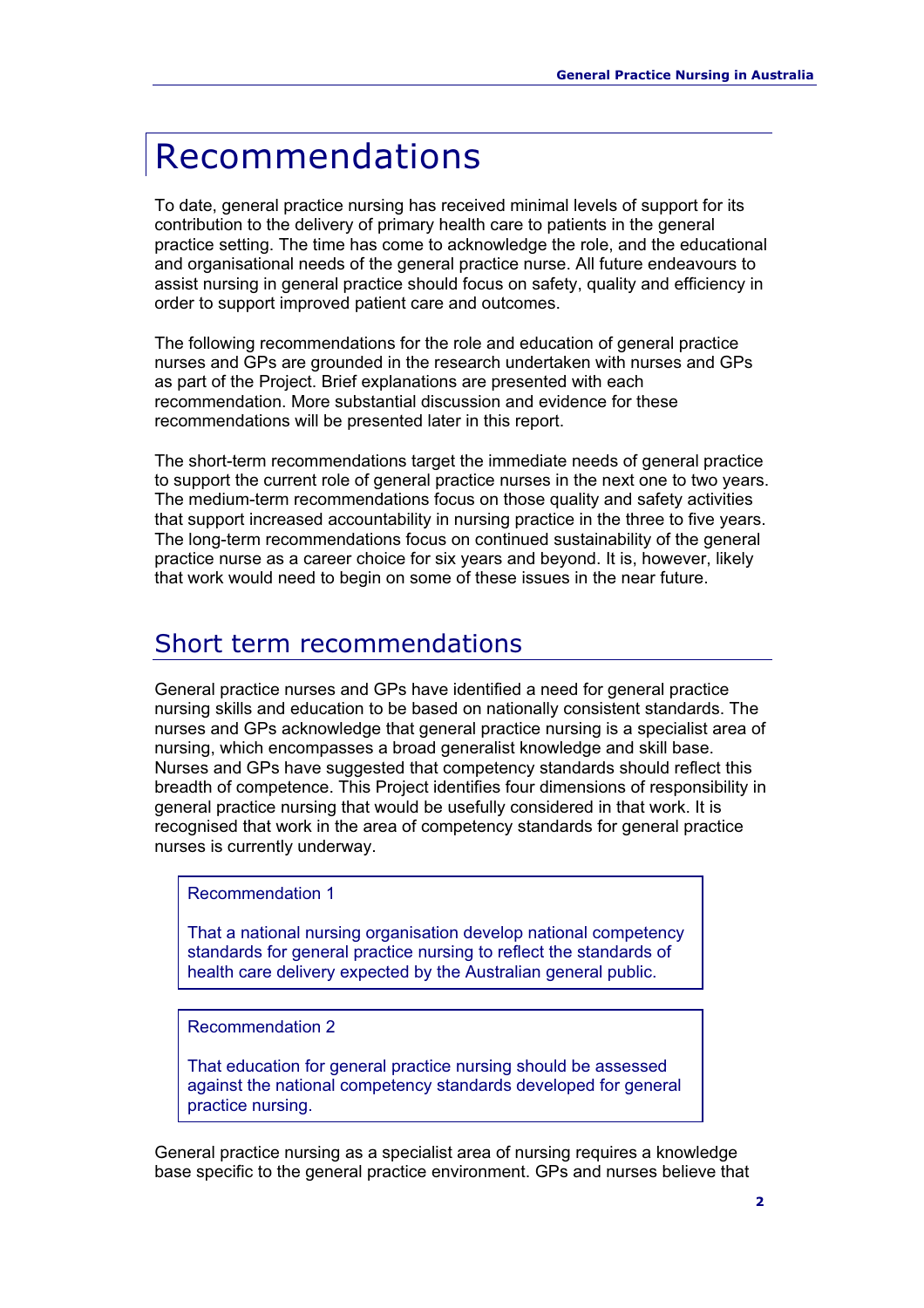quality care for patients of the practice will be enhanced by nurses new to the general practice environment being exposed to induction training in the following areas: the general practice health care setting; the general practice as a business; triage; CPR and emergency care; national health priority areas; wound care; infection control; pathology collection and interpretation; general practice information technology and software; community resources; standards for general practices, accreditation and risk management in general practice; and medico-legal issues in general practice. Orientation training needs to address the four dimensions of responsibility of the general practice nursing role as identified in this Project. GPs and general practice nurses who participated in the workshops conducted as part of this Project identified the two Colleges as having a key role in this area.

Recommendation 3

That nurses entering general practice nursing receive a comprehensive orientation program to facilitate their transition to the general practice health setting.

Recommendation 4

That national general practice and nursing organisations develop a comprehensive orientation program for general practice nurses.

General practice nurses have an individual professional responsibility to maintain their competence to ensure the community receives safe and effective nursing care. To facilitate this, general practice nurses require educational opportunities that support the four dimensions of responsibility that their role covers – clinical care, clinical organisation, practice administration and integration.

This Project identified that educational opportunities in the areas of clinical organisation and integration are not adequate to support these responsibilities of the general practice nurse.

Recommendation 5

That the Australian Government support the development of and existing capacities of the medical and nursing professions to provide general practice specific education in each of the four dimensions of general practice nursing: clinical care, clinical organisation, practice administration and integration.

Whilst there are many and varied educational opportunities for general practice nurses, these are largely unaccredited and unassessed. It was out of the scope of this Project to assess the quality of the educational content, approach or appropriateness of the educational opportunities available to support nursing in general practice. The educational opportunities for general practice nurses are currently provided in a largely ad hoc, opportunistic and variable manner. The majority of opportunities are non-formal and do not provide the general practice nurse with any recognition of their learning. The accreditation of general practice nursing programs was viewed by the nurses and GPs in this Project as an important step towards promoting consistency and quality of formalised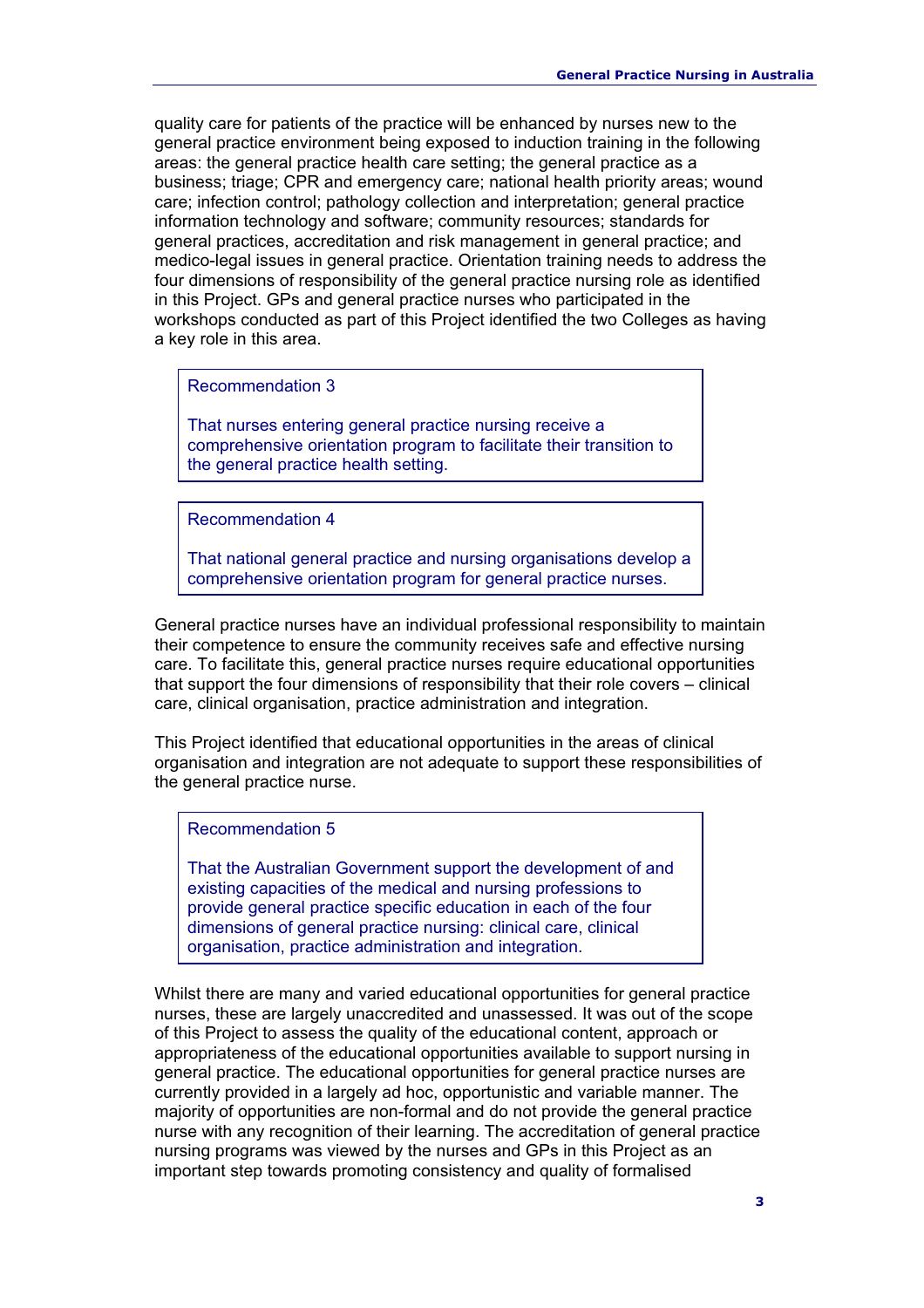education. One of the mechanisms of accreditation preferred by the nurses in this Project was a Continuing Nursing Education (CNE) system, akin to Quality Assurance and Continuing Professional Development (QA&CPD) Program for general practitioners. One benefit of this approach is that it is likely to support nurses who wish to progress to formal qualifications by assisting to develop structures that facilitate recognition of prior learning.

Recommendation 6

That all education supporting general practice nursing meet the educational accreditation requirements of the RACGP and RCNA ongoing professional development programs.

GPs and nurses recognised the need for ongoing education for nurses and GPs working in general practice. Many nurses and GPs recognised that such professional development was partly their responsibility as professionals. Many GPs also recognised that the professional development and education of nurses in their practices was also partly their responsibility as employers of those nurses. The cost of further education or ongoing professional development for general practice nurses must be fairly distributed so that additional financial burden is not placed on general practices.

Recommendation 7

That the Australian Government supports the existing capacities of the medical and nursing professions to provide professional development for general practice nurses to meet the demands of high quality general practice health care provision.

General practice nurses have identified a number of non-formal learning strategies that assist in the role development and reduction of professional isolation for general practice nursing. These are non-formal education or incidental learning opportunities that are valuable supports for general practice nursing. In particular, these include mentorship with an experienced practice nurse, a period of supernumerary general practice exposure, regional networking for all general practice nurses in Australia, a general practice nurse hotline, a general practice nurse website listing current educational opportunities, and a centralised resource of general practice nursing information that is easily accessible to all nurses.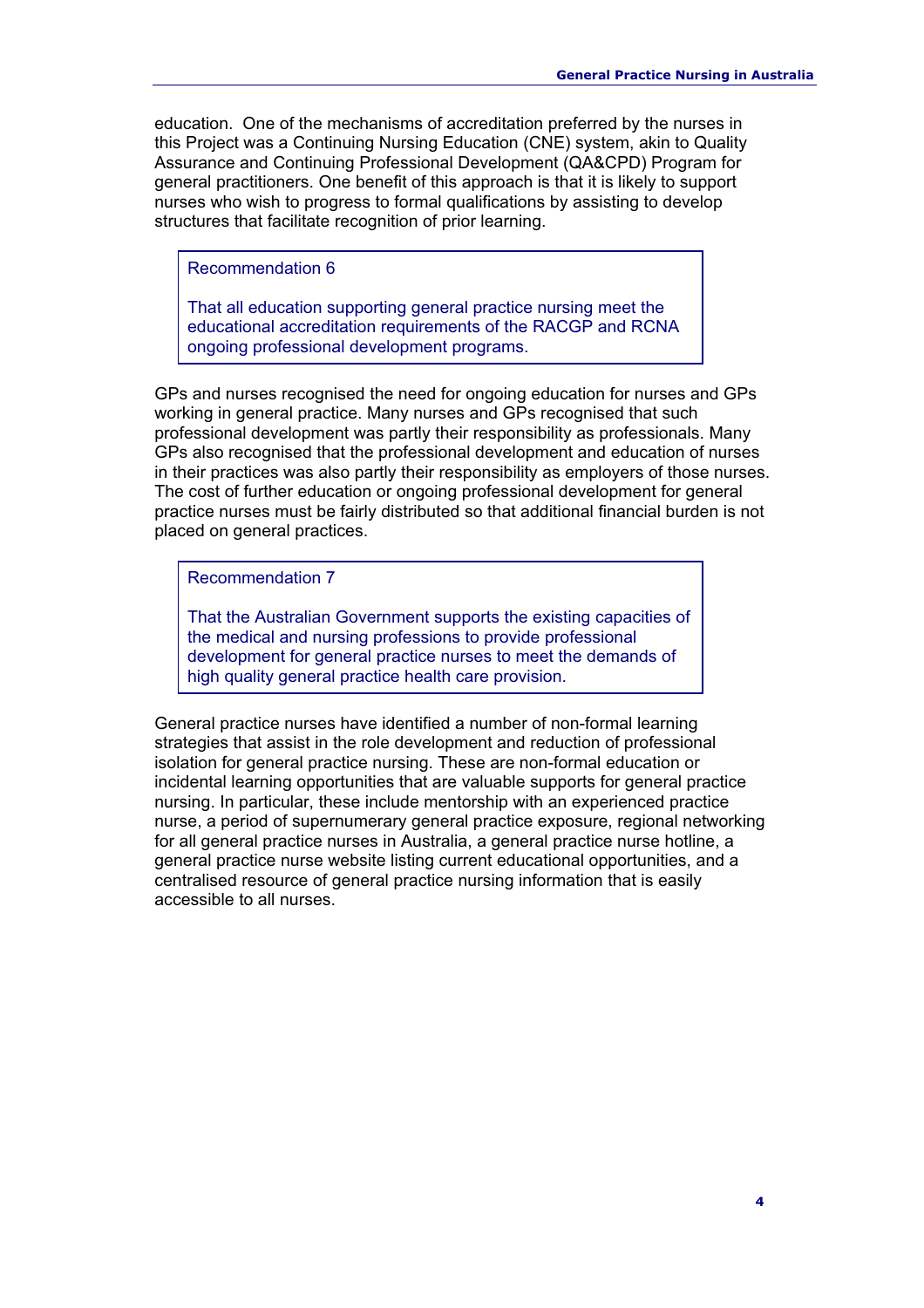#### Recommendation 8

That the Australian Government support relevant national nursing organisations to provide non-formal learning supports to nurses new to the general practice environment to reduce professional isolation.

Whilst the role responsibilities of general practice nurses appear similar across Australia, the actual experiences and working lives of nurses can appear strikingly different. This Project has identified that educational opportunities for general practice nurses (both formal and non-formal) are not uniformly accessible by all nurses in general practice. In particular the accessibility of education may vary by mode of delivery, geographic locality of delivery, cost and length of time. The importance of the role Divisions play in delivering accessible, local level education to practice nurses should not be discounted.

In discussing further education, the nurses and GPs in this Project identified short modules of education as the most convenient form of education. The nurses also requested that previous learning and experience be recognised in any educational packaging. General practice nursing is influenced at the individual practice level by the practice population, business orientation of the practice and the professional characteristics of the nurse, and educational opportunities should enable nurses to package learning to suit the individual nursing and practice needs.

For nursing in general practice to be a sustainable career option for nurses, a coordinated, reliable system of education is needed. A system of education would contribute to ensuring public confidence in the education and competence of the general practice nurse workforce. Such a system would build a foundation on which general practice nurses could provide consistent, quality health care to the Australian general public

#### Recommendation 9

That educational articulation pathways which incorporate accredited modular education that contributes to qualifications in general practice nursing be developed for general practice nurses in consultation with stakeholders.

General practice nursing encompasses registered and enrolled nurses. Currently, the majority of available educational opportunities target the registered nurse. To maintain quality and safety standards in the general practice environment, it is essential that education providers recognise the contribution enrolled nurses make to general practice health care and offer them appropriate education.

Throughout the consultation with general practice nurses and GPs, some misunderstandings were evident in relation to the supervision requirements of enrolled nurses. It is possible that some enrolled nurses are working without any supervision arrangements with a registered nurse. However, some registered nurses expressed concern at being expected to indirectly supervise enrolled nurses without any knowledge of their competence.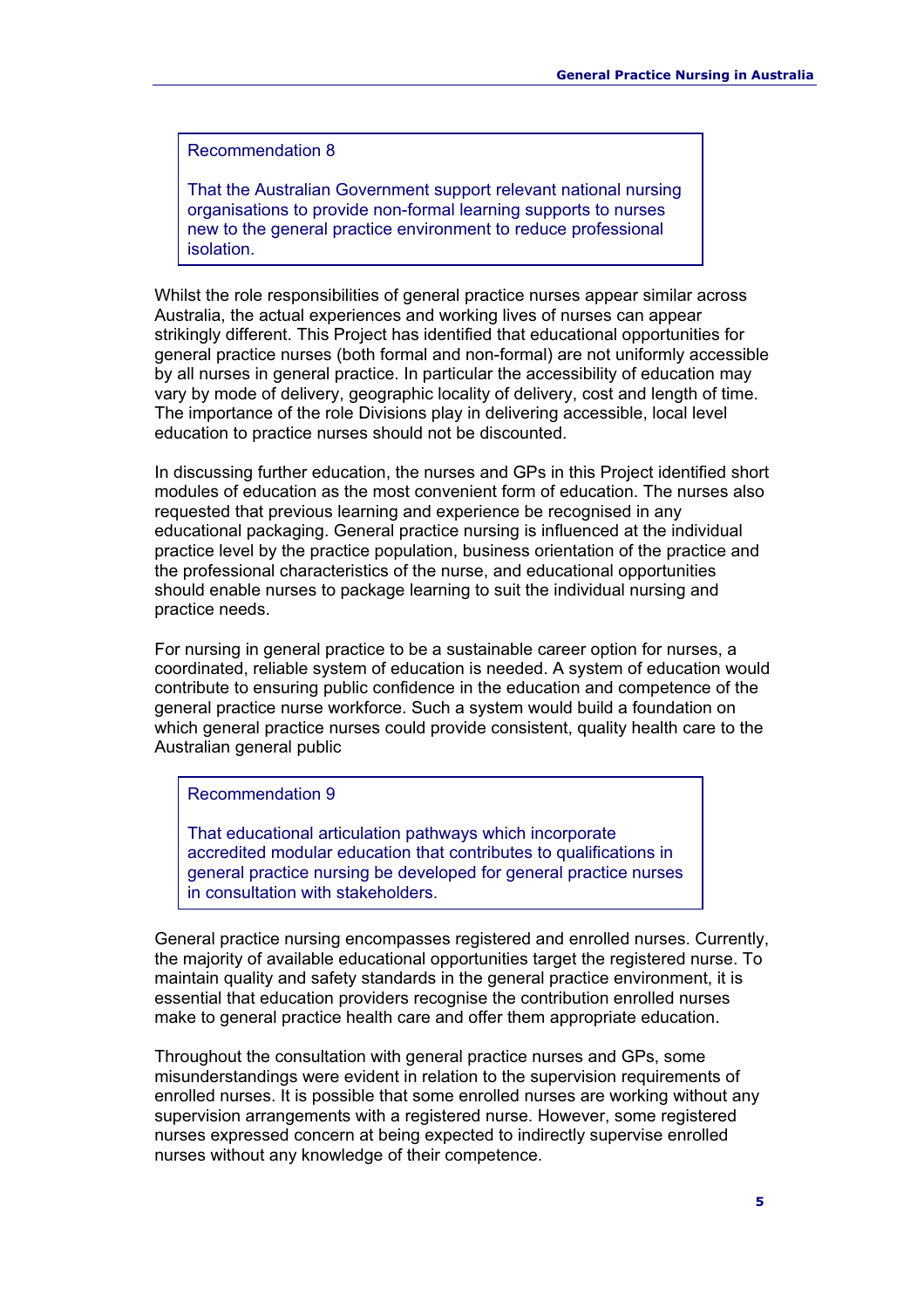Recommendation 10

That enrolled nurses in general practice are supported in their practice by appropriate tailored education and supervisory arrangements with a registered nurse to ensure quality patient care.

Recommendation 11

That relevant education bodies develop educational opportunities that are tailored to the needs of the enrolled nurse role in general practice in consultation with stakeholders.

A variety of education opportunities exist for nurses and GPs to support the role of the nurse in general practice. However, limited educational opportunities exist to assist GPs to learn the skills they need to work effectively with nurses in general practice. The GPs and nurses in this Project identified that GPs need an understanding of the role of the nurse, the regulatory frameworks that nurses work within, information on employing a nurse, skills in leadership, team work, resource management and conflict resolution.

Recommendation 12

That education addressing leadership and team working be incorporated into GP Quality Assurance and Continuing Professional Development programs.

The GPs and nurses called for further information, resources and tools to assist nursing in general practice. Available information should be reviewed in light of the findings of this Project. The GPs and nurses asked for: generic job descriptions; enrolled nursing information and supervisory requirements; recruitment information; human resource information; employment conditions, regulations and requirements; performance review information; legal and regulatory frameworks governing nursing; information on funding incentives and financial modelling; and generic policy and procedures manuals that can be adapted for individual practice needs.

Recommendation 13

That the Australian Government recommission national general practice and nursing organisations to review the 'Nursing in General Practice' Information Kit.

Effective communication skills in the general practice team are crucial to the delivery of safe and efficient health care. Nurses and GPs in this Project valued communication as a key strategy to providing quality health care and improving health outcomes. In addition to good communication skills, a system of communication within the practice was seen to be highly important to facilitate effective and safe health care to the patients. GPs and nurses valued an established communication process in the general practice which included policy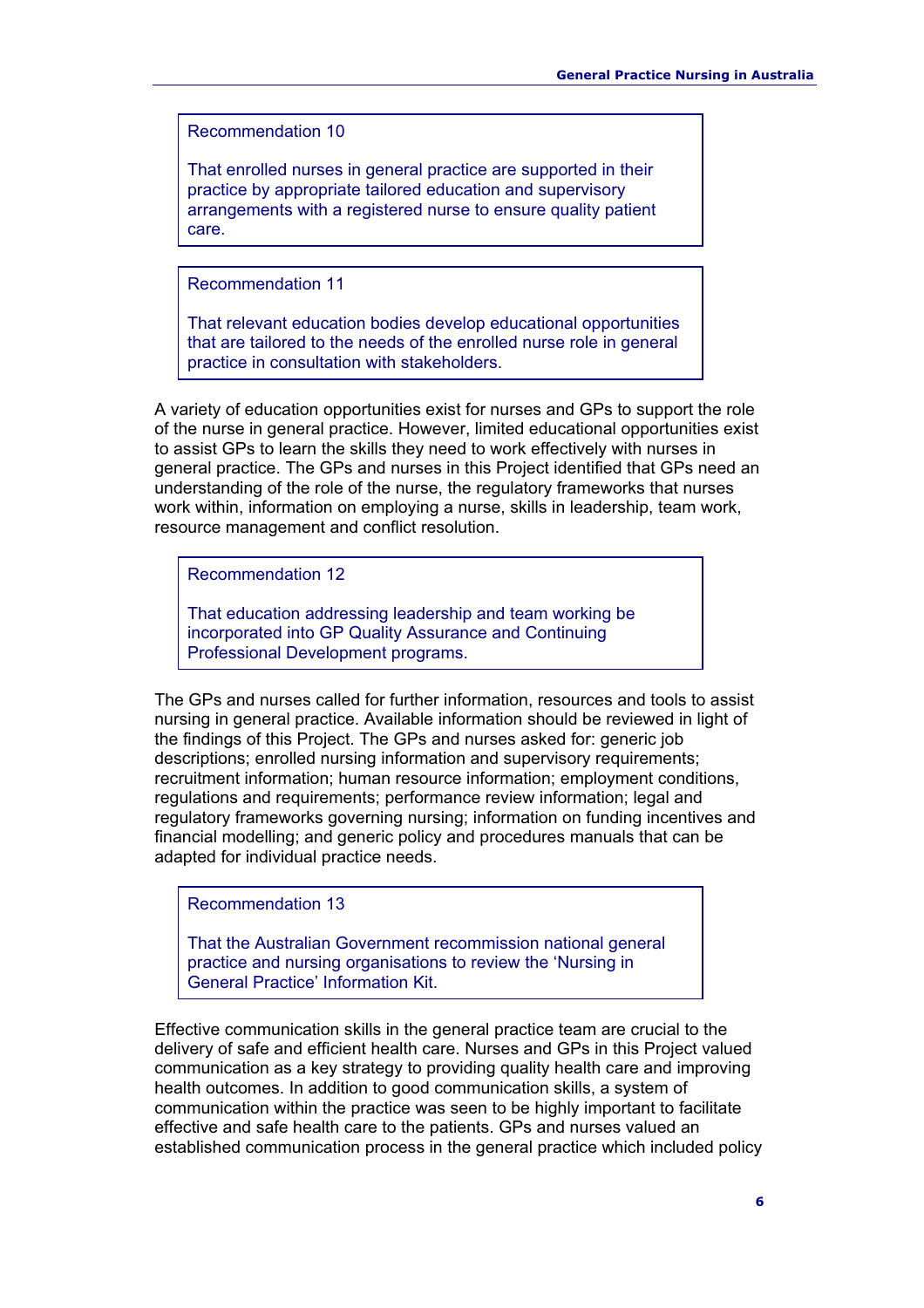and procedure guidelines, job descriptions and role clarification, 'protected' time (i.e. time without patient contact), and general practice team meetings.

Recommendation 14

That education in communication skills and systems be developed and delivered to general practice nurses and GPs through the relevant continuing professional development programs.

Meeting the RACGP's *Standards for General Practices,* and undergoing practice accreditation encourages general practice to review their work processes and environment to increase efficiency and reduce risks, whilst remaining up to date with trends and best practice. The incorporation of assessment of components of general practice nursing into the accreditation process of general practice could encourage general practices to support nursing and ensure that the contribution nursing makes to health care delivery is of a high, consistent and safe standard.

General practice nurses have used previous knowledge and experience in combination with ongoing professional development, on-the-job training and incidental learning to undertake activities and procedures in the general practice setting. The general practice nurses strongly supported the development of generic policies and procedures that could be adapted to the individual general practice needs. The Project is aware that the RACGP has begun a review of the 2nd Edition of its *Standards for General Practices*.

Recommendation 15

That the RACGP in the Review of the Standards of General Practice consider the implications of this Project in encouraging practices to develop policies and procedures.

### Medium term recommendations

General practice nursing can significantly contribute to the quality of patient care in the general practice setting. General practice nurses work in collaboration with the GP and other general practice staff. This study has identified the role of the general practice nurse, the registered and the enrolled nurse in primary health care. A number of concerns were expressed by both nurses and GPs in relation to clarification of the role of the general practice nurse and other team members. In particular, GPs expressed confusion over a number of activities and who in their practice should be the person to undertake them. Further confusion was experienced with regard to the concept of a Nurse Practitioner and how this role would differ from that of a general practice nurse.

#### Recommendation 16

That general practices are encouraged to clarify the roles of their staff to ensure staff are working within appropriate boundaries for safety and quality care; and that clients of the practice are clear about the roles of practice staff.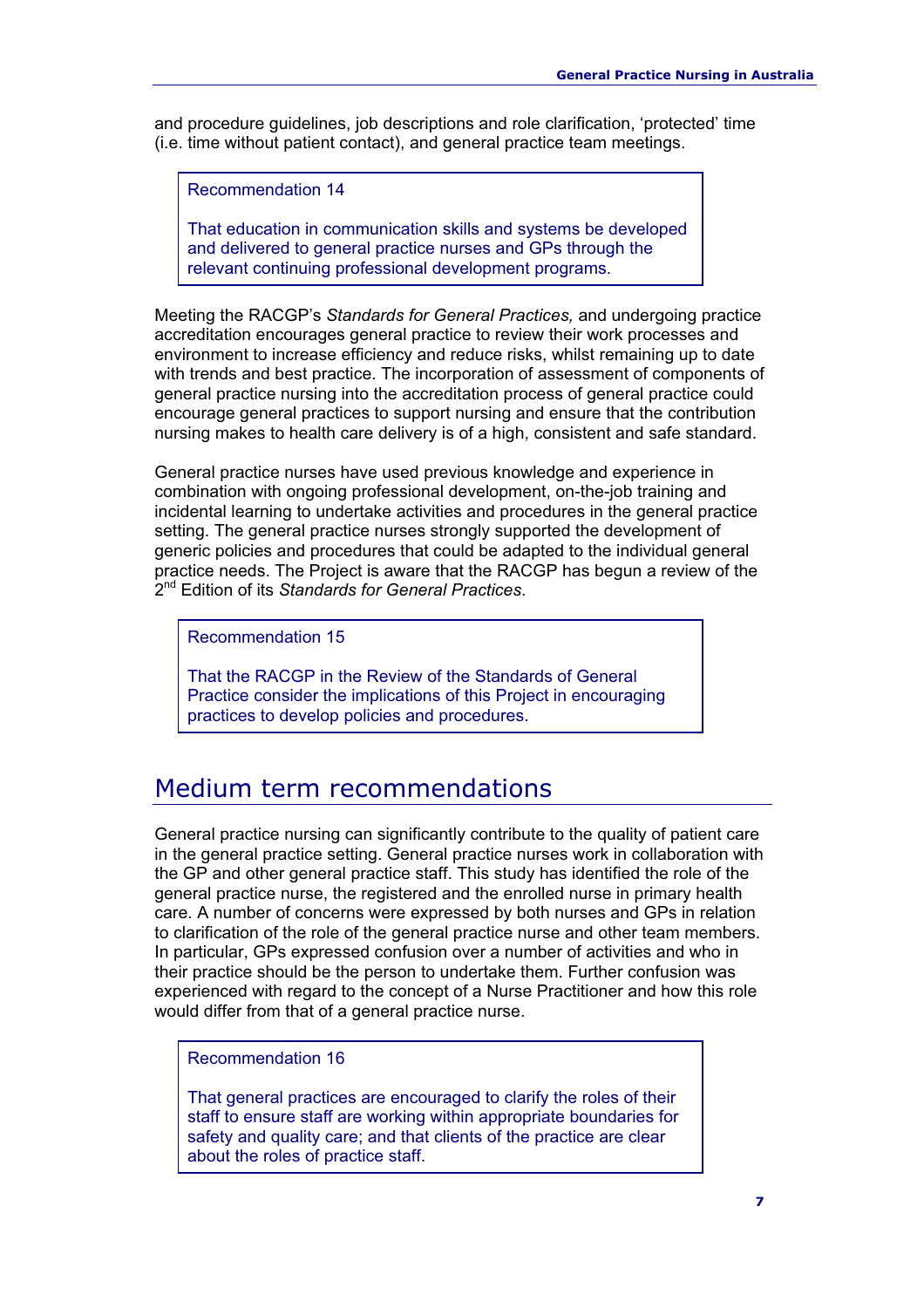Clinical guidelines are one means of assisting health professionals in making health care decisions in specific clinical circumstances. Whilst guidelines can represent a statement of best evidence based practice at the time of publishing, clinical guidelines are not intended to replace the health professionals professional judgement on individual cases (New Zealand Guidelines Group, 2003).

State and territory legislation and regulation determines the scope of nursing practice. Immunisation and cervical screening are areas of nursing practice that are influenced by state legislation and regulations. The nurses and GPs consulted with in this Project expressed confusion and apprehension about the lack of national consistency in the regulations and standards surrounding care in this area.

Recommendation 17

That the Australian Government commission national general practice and nursing organisations to conduct a stock take of the national regulations and credentialing for immunisation and cervical screening with the aim of determining the potential for creating national consistency.

Guidelines for clinical management in areas such as diabetes, asthma and chronic disease management would support general practice nurses and GPs to maintain consistency, safety and evidence based practice in care delivery. In this research, general practice nurses expressed their concerns about their increased responsibilities in the management of chronic disease management without the appropriate supports for their practice (including education or guidelines).

The GPs and general practice nurses identified that improvements to team work and collaboration in general practice could be facilitated by practical and theoretical education in these areas. Exposure to general practice nursing in the early medical and nursing education pathway could increase respect and acceptance of team working in general practice and encourage nurses to undertake general practice nursing as a career choice. Training in the area during early years in the profession may also be important. The Project is aware that the RACGP is beginning to plan a review of the curriculum for general practice vocational training.

Recommendation 18

That the opportunity to undertake quality clinical placement in a general practice be promoted to, and enhanced for undergraduate nurses and medical students.

Recommendation 19

That any review of national general practice and nursing organisations' curriculum for vocational training include consideration of the findings of this Project with an aim to enhance education in the elements of team working in a multidisciplinary team.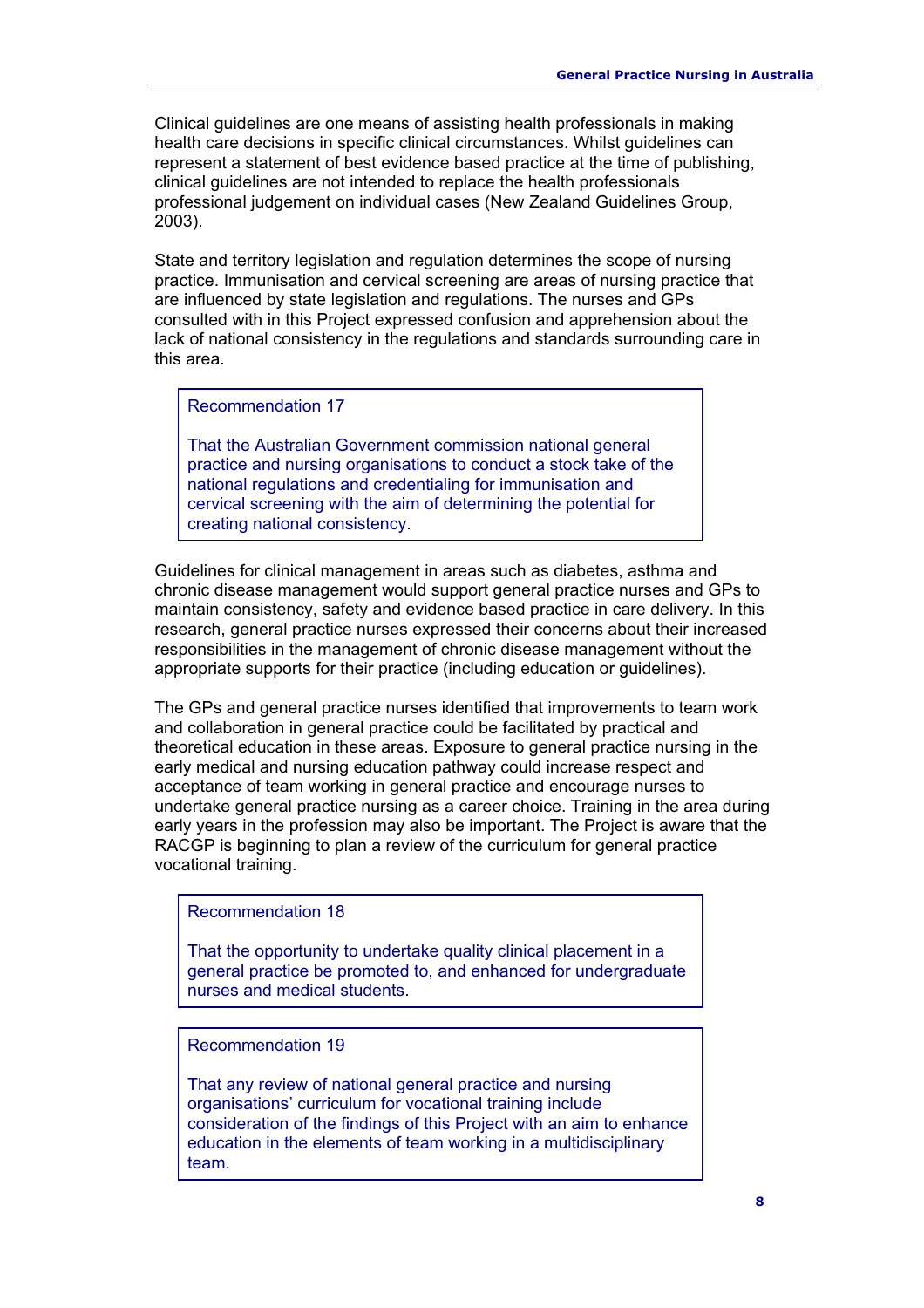GPs and general practice nurses identified that joint ongoing professional development undertaken by GPs, nurses and other practice staff on educational areas that are relevant to all staff within the practice is likely to assist the general practice team understand each other's roles and competencies. Joint education may also be seen to contribute to the nurse and GP providing consistent information and advice to patients.

Recommendation 20

That the relevant national organisations encourage the delivery of continuing professional development education programs to joint audiences of nurses, GPs and other practice staff for educational areas that are appropriate to more than one team member.

Whilst some post-graduate courses are available for general practice nursing, this Project did not review curriculum for education in the four role dimensions. Whilst postgraduate options for general practice may be appropriate, their content needs to be considered in light of the findings of this research.

Recommendation 21

That University Schools of Nursing providing post-graduate general practice nursing courses review their content in light of the findings from this Project.

General practice nurses are generally unaware of the capacity of the tertiary institutions to recognise prior learning and experience.

Recommendation 22

That University Schools of Nursing offering general nursing practice education identify their capacity to recognise prior learning and experience and communicate this information to the general practice nursing community.

### Long term recommendations

General practice nursing has evolved and should now be recognised as a specialty area of generalist nursing. In order to retain and attract general practice nurses, their role and status needs to be promoted to the wider nursing and general population. With increased recognition, education and support, general practice nursing may develop into a viable 'career' option for nurses and ensure the long term sustainability of their contribution to Australian primary health care.

Recommendation 23

That general practice nursing is developed and promoted as a career option and specialty in nursing that incorporates beginning, competent and advanced levels of practice.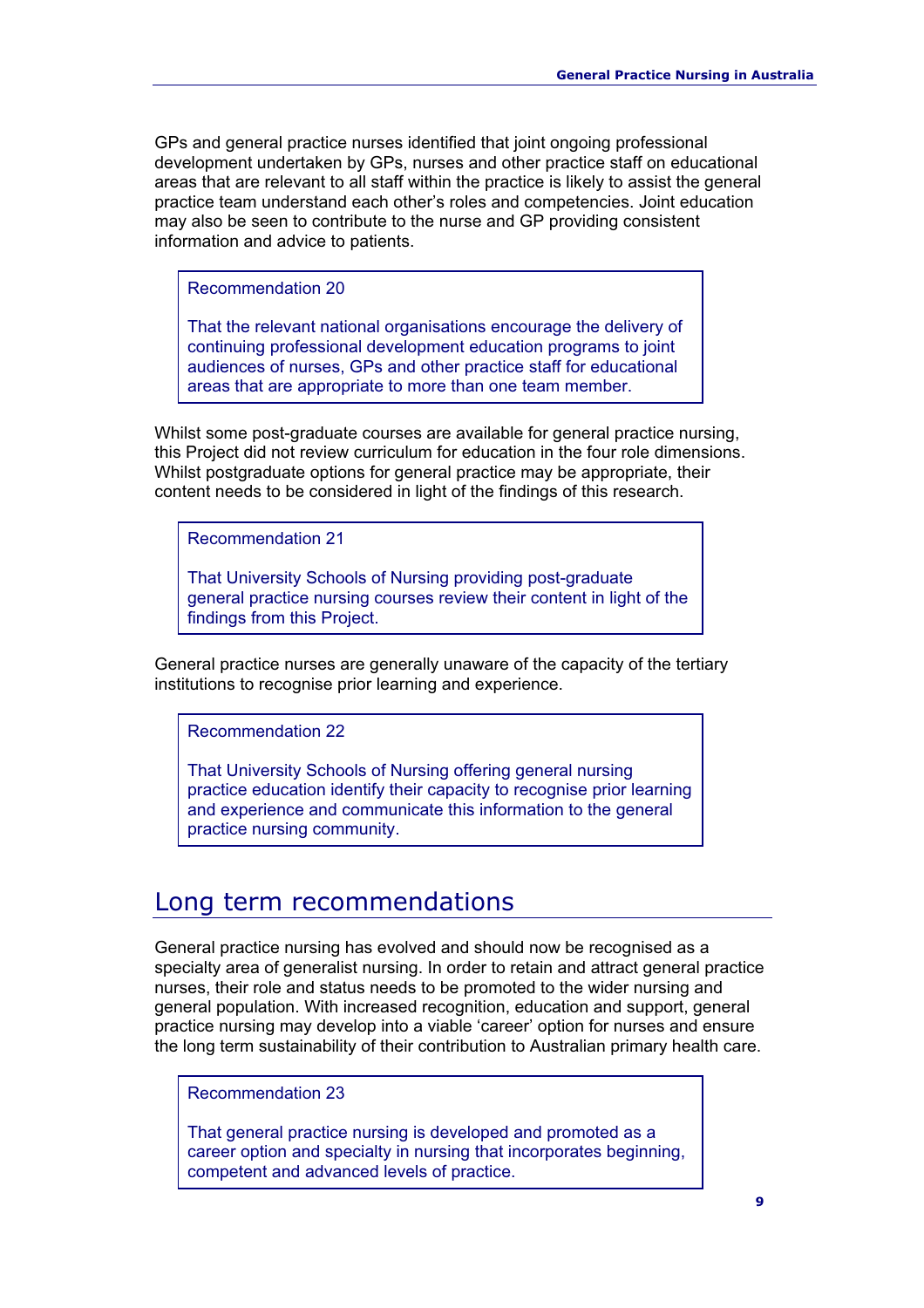Currently, there is a tendency for GPs and nurses to function as per the provider substitution model of team work where nurses are viewed as a replacement for the doctor in some clinical areas. The two Colleges advocate a collaborative approach to uniting nursing and medicine in general practice. If a model of collaborative care is to be achieved in the future, then general practice could incorporate nursing and medicine in complementary, albeit overlapping, areas of responsibility.

Recommendation 24

That models for team work are explored and developed for use in general practice.

These recommendations will only be effective if they are supported by considerations of other areas that impact on the general practice environment. Whilst not the central focus of this Project, these issues were seen by GPs and nurses to be central to the future of general practice nursing.

Figure 1 provides a visual representation of the steps needed to appropriately support the development of the general practice nurse role.



#### **Figure 1. Draft recommendations**

As indicated in Figure 1, a number of recommendations have been made concerning education, role clarification, clinical guidelines and communication systems in order to move towards the future of general practice nursing envisaged by the two professions in this Project. The recommendations made in this report are intimately linked to considerations of factors that emerged in this research but are beyond the scope of the current Project. Specifically:

 GP and nurse concerns about workforce planning issues, the shortage of health care personnel, recruitment of new nurses, re-entry education of nurses, retention issues and sustainability for the longer term need to be considered *continued*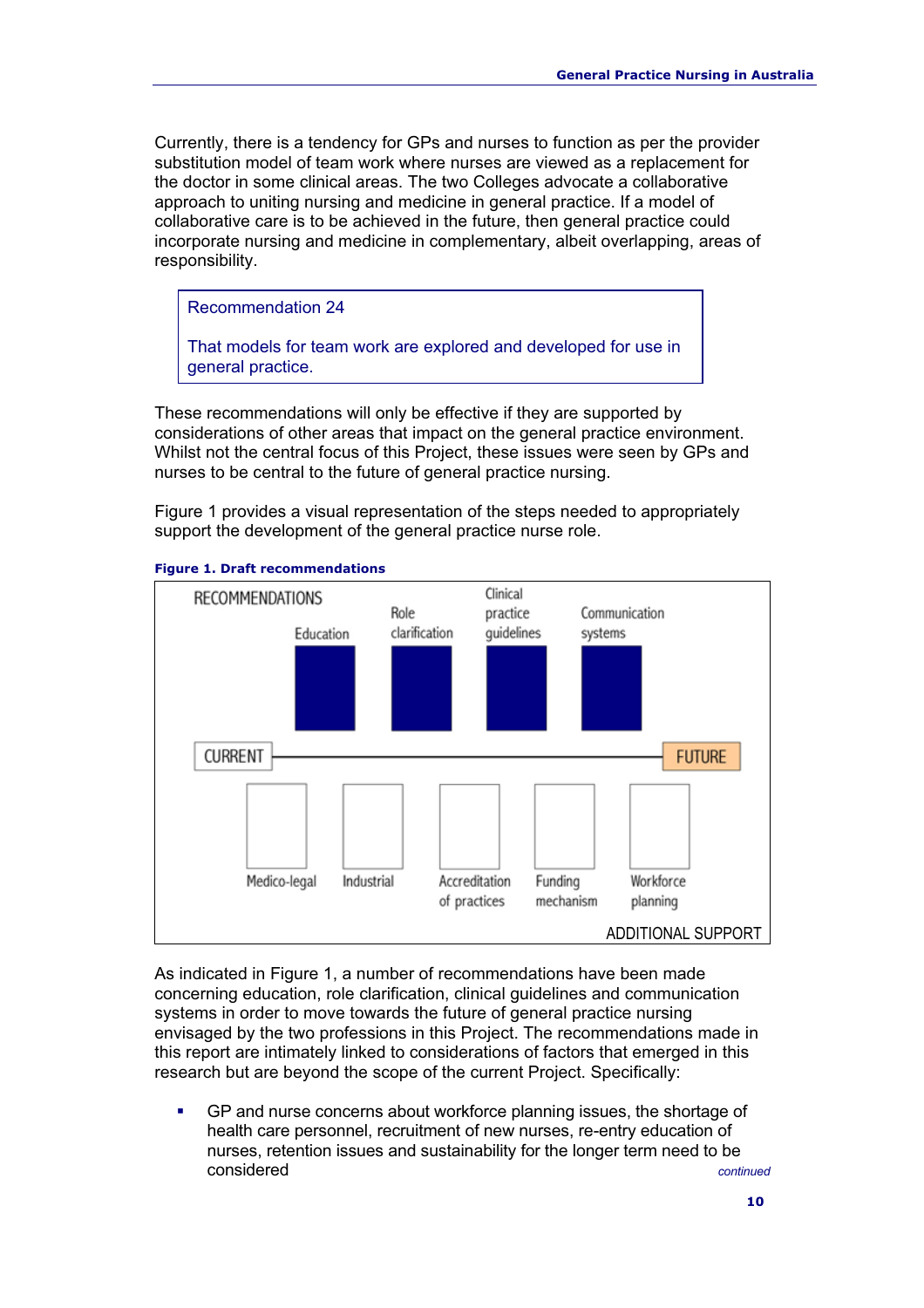- Nurse and GP concerns about industrial issues including rates of pay, staff relief, study leave, career advancement within nursing and recognition of general practice nursing within the nursing profession need to be considered in the short and medium term
- GP and nurse frustration at the mechanisms by which general practice nursing is funded in Australian general practice need to be considered in the short term for the long term sustainability of general practice nursing
- The incorporation of general practice nursing into the RACGP's *Standards for General Practices* , and the accreditation of general practices needs to be considered in the short and medium term to ensure consistency in patient care
- GP and nurse anxiety about medico-legal and indemnity issues needs to be addressed in the short term to foster more appropriate use of nurses in general practice in the future

The effectiveness of the recommendations about the role and educational needs of general practice nurses will be limited if there is not consideration given to these other issues. These issues must be addressed to enable a move towards a future where nurse professionals collaborate with GPs to provide consistent, safe and high quality health care to patients.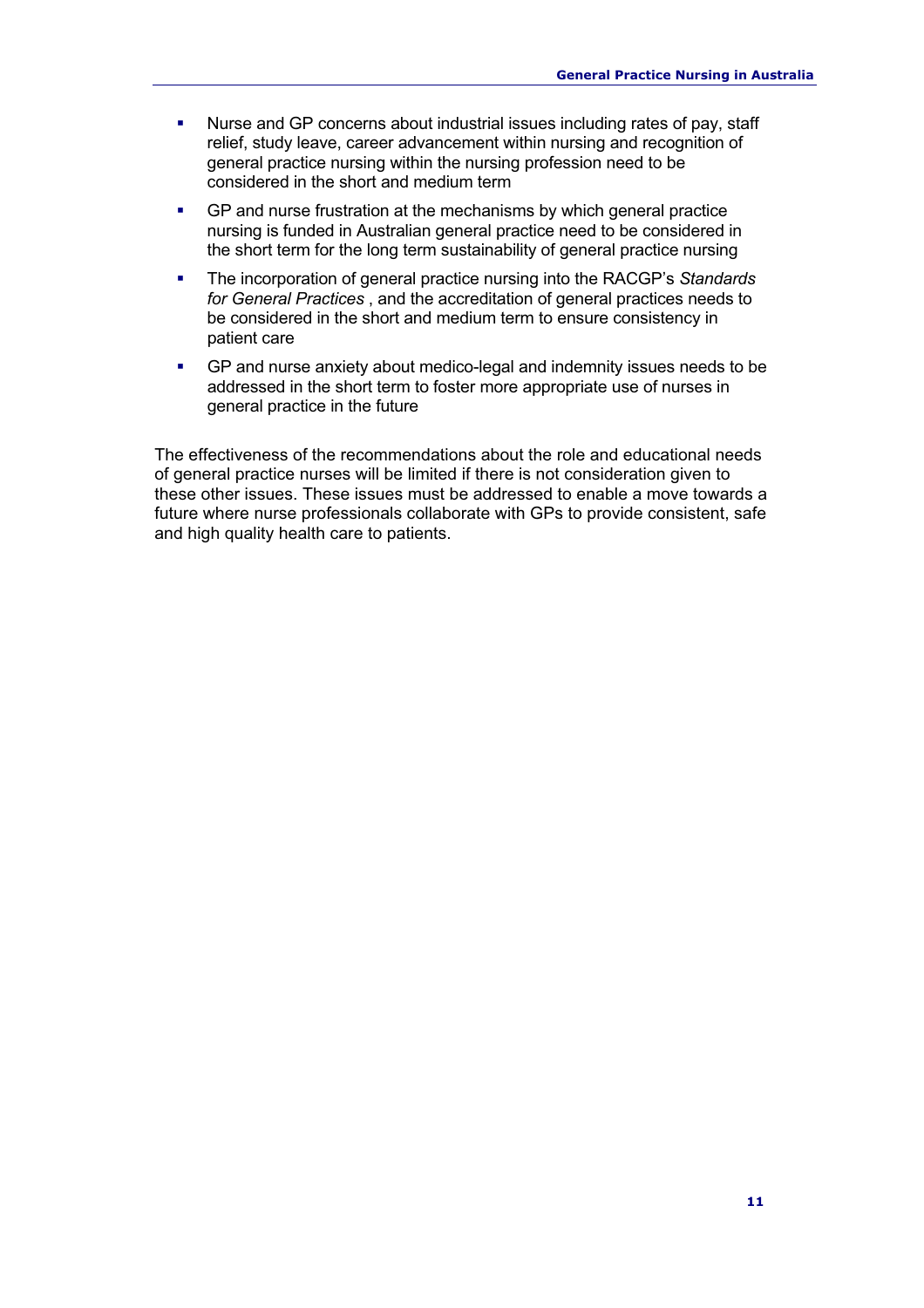# **Context**

# Australian general practice nursing scene setting

In Australia, nursing and medicine have developed as two independent, albeit complementary professions. Nursing in general practice reflects a move towards uniting nursing and medicine within one particular health care setting. The way in which these two professions collaborate within general practice appears to have manifested differently in Australia compared to other countries. In particular, the experience of general practice nursing in the United Kingdom and in New Zealand provide alternative, and arguably more advanced, acceptance of nursing within general practice. It is within this international and domestic context that the current Project is situated.

#### *General practice in Australia*

At the centre of discussions about general practice nursing is the 'general practice' — the work place and health care environment in which these nurses are employed. General practice is part of the Australian health care system and operates predominantly through private medical practices, which provide universal access to medical care for individuals, families and communities. 'GPs play a crucial role as 'gateways' to the rest of the medical system: in this role they have a profound influence on both health outcomes and health expenditures' (General Practice Strategy Review, 1998).

General practice in Australia is extraordinarily diverse with practices differing in relation to staff size, locations, financial arrangements, physical premises, professional constitution of staff, patient populations, organisational culture and collaboration with allied health services. Despite this diversity, general practice in Australia is supported by a system of standards for general practices, accreditation of general practices, and other quality assurance mechanisms to ensure the quality of health care delivered to the Australian public is of a consistently safe, high standard. The GP as the specialist at the core of general practice also participates in, and is supported by a sophisticated Quality Assurance and Continuing Professional Development system.

Although the study is of general practices in England, the findings of Campbell, Hann, Hacker, Burns, Thapar, Mead, Safran and Roland (2001) are relevant. These authors found that good team working is a key part of providing high quality care across a range of areas, and may need specific support if the quality of care is to be improved. Additionally, these researchers found that no single type of practice has a monopoly of high quality care – that different practices may have different strengths.

Despite the focus on general practice as the lynchpin of primary health care in Australia, general practice currently faces a number of challenges for the future including a growing workforce shortage, funding sustainability, and concerns about the medical indemnity crisis.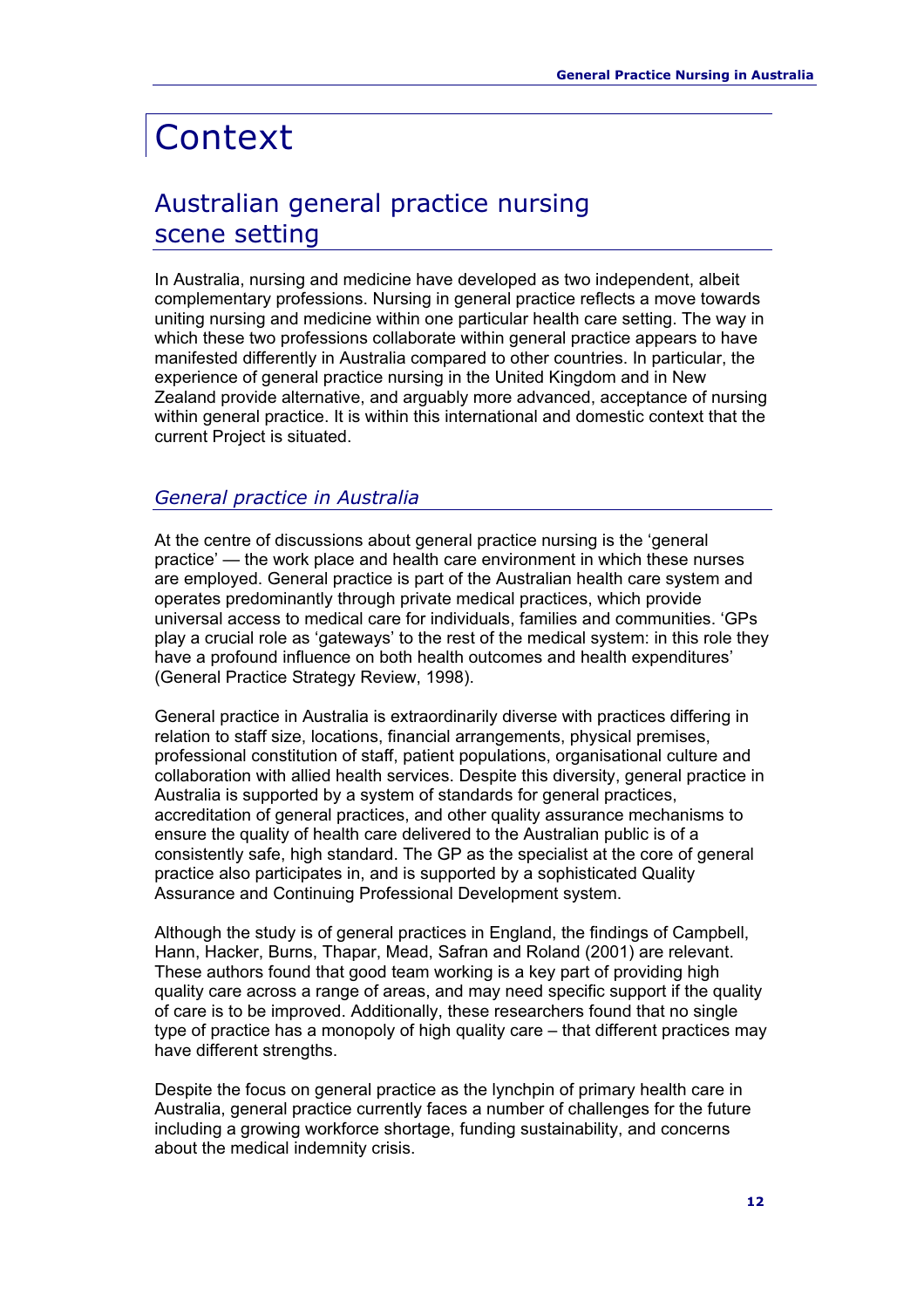#### *The nursing profession in Australia*

*Professionals use specialised knowledge to benefit their clients and the community. They study and become qualified, become bound by a code of ethics, go into practice or take up employment, and develop relationships of trust with clients.*

#### Australian Society of Association Executives, 2003

Of course, general practice nurses are not just employees in a small business of the general practice, but rather they are professionals in their own right. Nursing is a well-recognised and respected profession in Australia and internationally. Consumers of nursing services have confidence in the professionalism of nurses in Australia. Nurses are regulated in their practice under Nursing Acts in each State and Territory of Australia, various State and Territory legislations, have nationally agreed professional standards and adhere to national Codes of Professional Conduct and Ethics.

Nursing as a profession has readily extended its knowledge and skills to meet the dynamic and diverse health care needs of the community. Nurses have demonstrated their willingness to be accountable for their core level of competence through the Australian Nursing Council (ANC) *Competency Standards for Registered and Enrolled Nurses* and also at the advanced and specialist levels of nursing practice through a number of advanced/specialist nursing competency standards.

Nursing in Australia is supported by a sophisticated professional development system. The RCNA have recently extended their CNE or Continuing Nursing Education program for ongoing professional development for nurses to all members of the nursing profession, not just members of RCNA. This program aims to enhance the professional life long learning of all nurses.

The general practice nursing profession in Australia is ready to be recognised as a specialist generalist nurse who meets the demands and challenges of the general practice environment and client population.

#### *Nursing and general practice in Australia*

The future of general practice nursing in Australia will reflect the capacity of Australian general practice to incorporate nurses into the primary health care team and the capacity of nurses to adapt their roles to the needs of general practice and the community.

There are a number of ways to understand how nursing and medicine operate together in the general practice setting. Many of the models or explanations of nursing and general practice collaboration are based on a provider substitution model of health care delivery such as that outlined by Hastings (1997).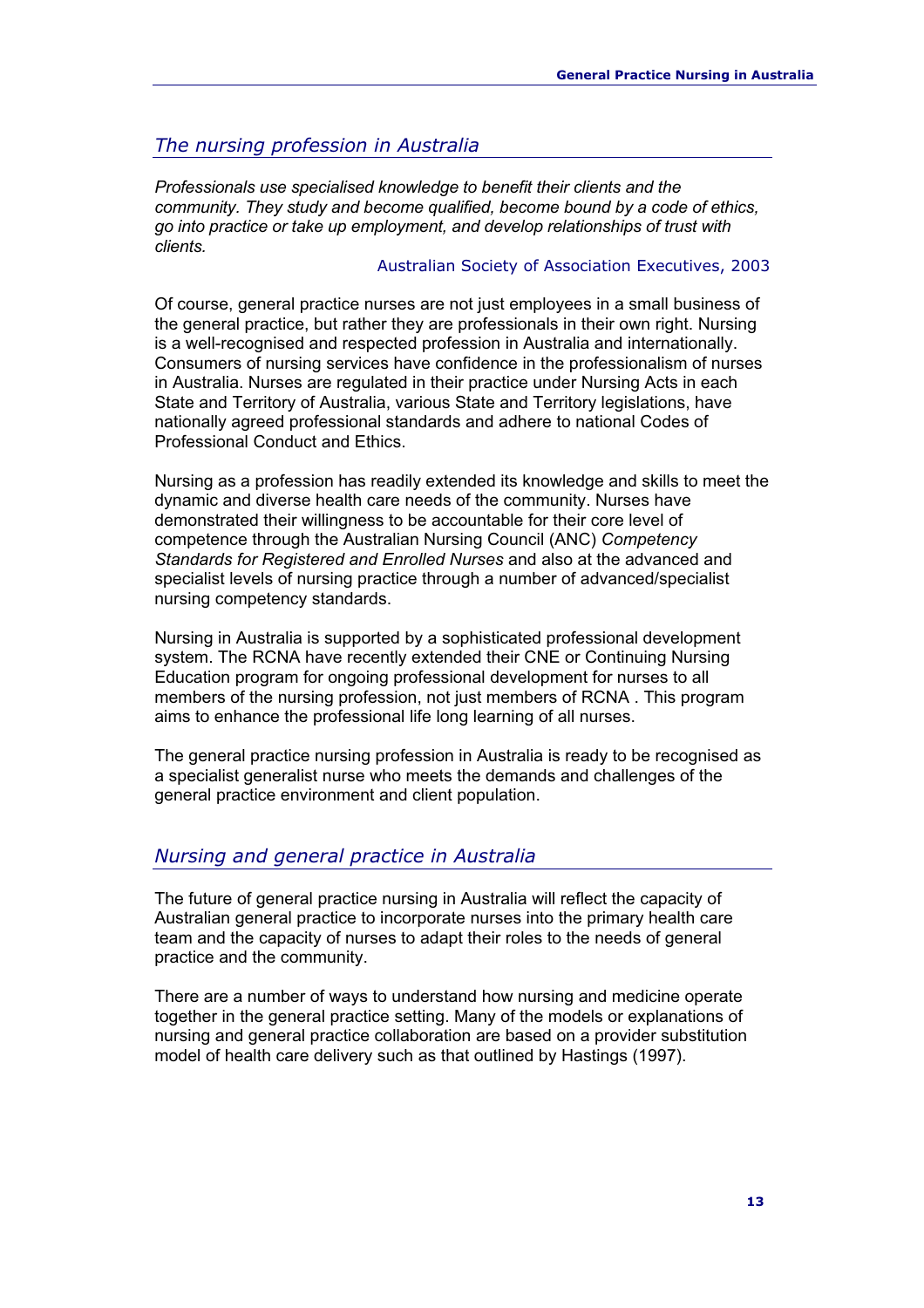

**Figure 2. Provider substitution and collaborative practice models of nursing and general practice.**

In the current general practice environment in Australia, nursing and medicine function in the manner akin to that outlined in the provider substitution model. The contribution of nursing to the general practice is primarily as a replacement for the time-poor and overworked GP. The GP is the custodian of all care within the general practice and delegates segments of that care according to need. There is little shared care between GPs and nurses in terms of approaching care as a joint responsibility (Willis, Condon and Litt, 2000). However, the provider substitution approach does not capture the importance and distinctiveness of the two professions of nursing and medicine and how they complement one another in patient care. In such models, the unique nature of the care provided by nurses is not acknowledged, rather it is assumed that GPs could, if necessary, perform all duties that nurses undertake in general practice. Nurses are seen as replacements for GPs in certain clinical situations rather than as professionals that can add value to patient care in their own right.

In contrast, an alternative model of multidisciplinary team functioning, the collaborative practice model, proposes that a team of multidisciplinary health professionals is needed to provide care (Hastings, 1997). Each health professional has a unique, albeit overlapping scope of practice and together they contribute to the totality of patient care. The physician retains the largest scope of practice and is situated as the leader of the team with the ability to delegate or direct care to other providers. Care is coordinated across the team using the most appropriate health provider for any given situation. In this model, the nurse provides nursing care that complements the medical care provided by the physician. This view is illustrated by Roskell (2000:1025) in his letter to the British Medical Journal, 'Teamwork is not about everyone trying to do the same job', when he says, '… we should value the different roles of individuals in our healthcare teams, not compete for the same role… we all need to learn the true meaning of teamwork.'

Whilst collaborative practice models provide an ideal system for incorporating nursing into general practice, they do not assist in conceptualising how this is manifested at the practice level with individual GPs and nurses. Throughout this Project, it became clear that no adequate or appropriate model/s of team working within the general practice environment was available.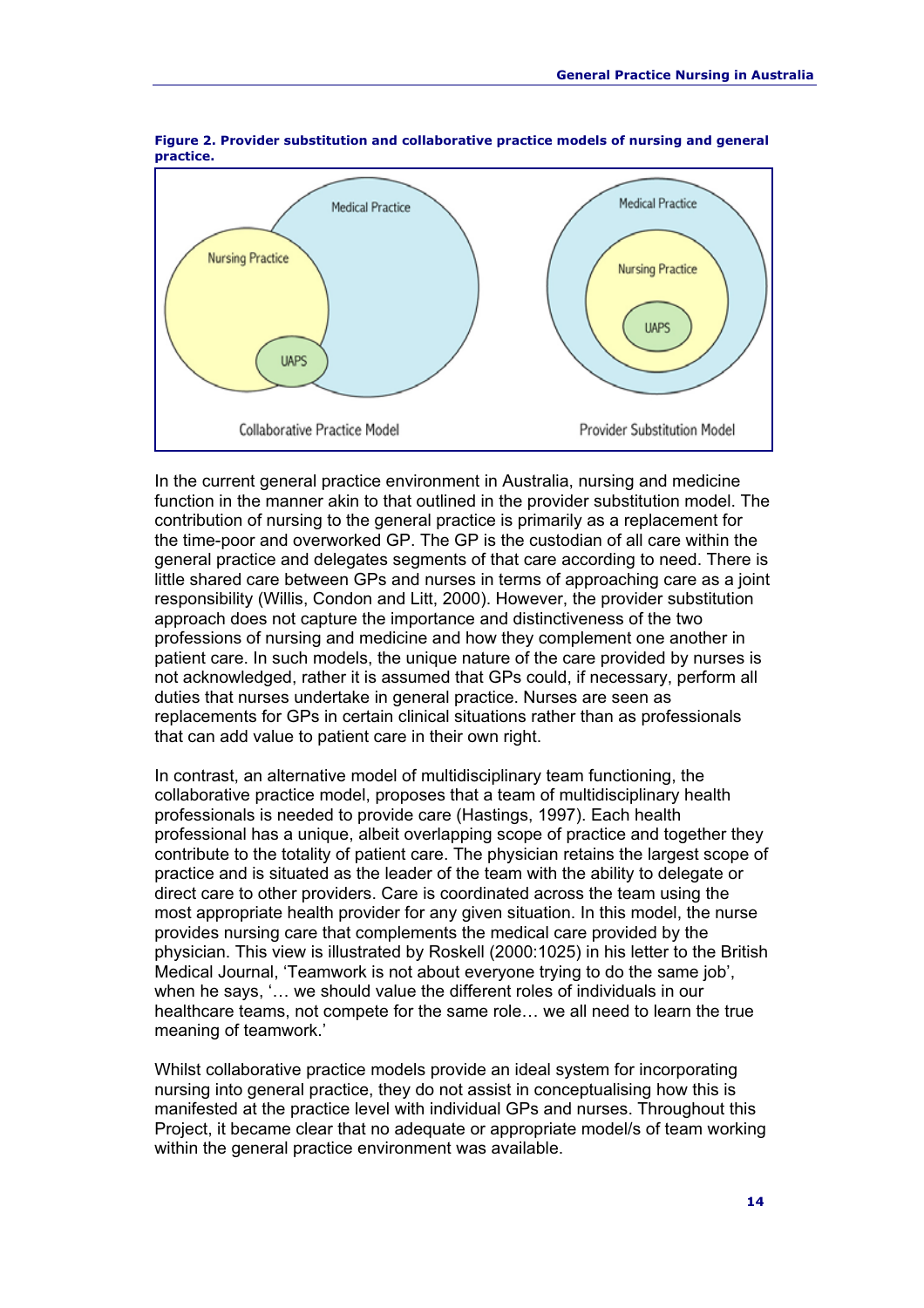As a result of the advances in safety achieved, models from the aviation industry are being adapted for use in some healthcare contexts, and comparisons being made between the key risks and ways of reducing them (e.g. Sexton, Thomas and Helmreich, 2000). It may also be appropriate to adapt models from the business literature for use in general practice.

It is the intention of the two Colleges to advocate a collaborative approach to uniting nursing and medicine in general practice. Using the provider substitution approach infers that the workforce crisis currently facing GPs in Australia could conceivably be alleviated by the replacement of GPs with nurses for some clinical services. Such an approach does not acknowledge the distinct yet compatible realms of knowledge and expertise that medicine and nursing bring to general practice health care in Australia. The contribution nurses make to primary health care in general practice should not be at the expense of the role of the GP, rather should be additional in value to the care provided.

Consumers do not want practice nurses to be gatekeepers to GPs (Cheek, et al, 2002). These authors also report that consumers do not want nurses to be responsible for diagnosing 'life threatening or serious conditions'. They report that consumers, although having misconceptions and gaps in their knowledge around the actual and potential roles of nurses in General Practice, see nurses as adding value to General Practice by carrying out a range of roles.

#### *General practice nursing*

When nursing and medicine combine in a general practice setting, the emergence of a new specialty of nursing has developed, general practice nursing. The development of general practice nursing in Australia has reflected the beginnings of general practice nursing movement internationally, particularly in the UK and NZ where the role is now relatively advanced.

In the United Kingdom, nurses were initially promoted into the primary health care setting with the 1966 General Practice Contract and again with the 1990 General Practice (GP) Contract. Since the implementation of this contract, the number of practice nurses in the UK has increased dramatically and these nurses undertake a range of activities including immunisation, minor operative procedures and chronic disease management. As an area of nursing specialisation, the UK general practice nurse can be accredited as a 'general practice nurse' specialist. In the UK, general practice nursing is supported by competency standards, a career pathway to nurse practitioner, and a professional organisation. Work is also being undertaken in the areas of role delineation, professional recognition and evaluation of the nurses' contribution to primary health care and the primary health care team. The UK general practice nurse contributes to primary health care delivery through an expanded role in health promotion and prevention.

General practice nursing is similarly advanced in New Zealand where nurses have received government support and recognition of their role in general practice since the introduction of the Practice Nurse Subsidy Scheme in 1970. This was again reinforced by the New Zealand Government in 1983 through a revision of the scheme. General practice nursing in New Zealand is further advanced in the specialisation of general practice nurses with well-documented role description, competency standards, career and educational pathways and professional organisational support. The role of the nurse in general practice in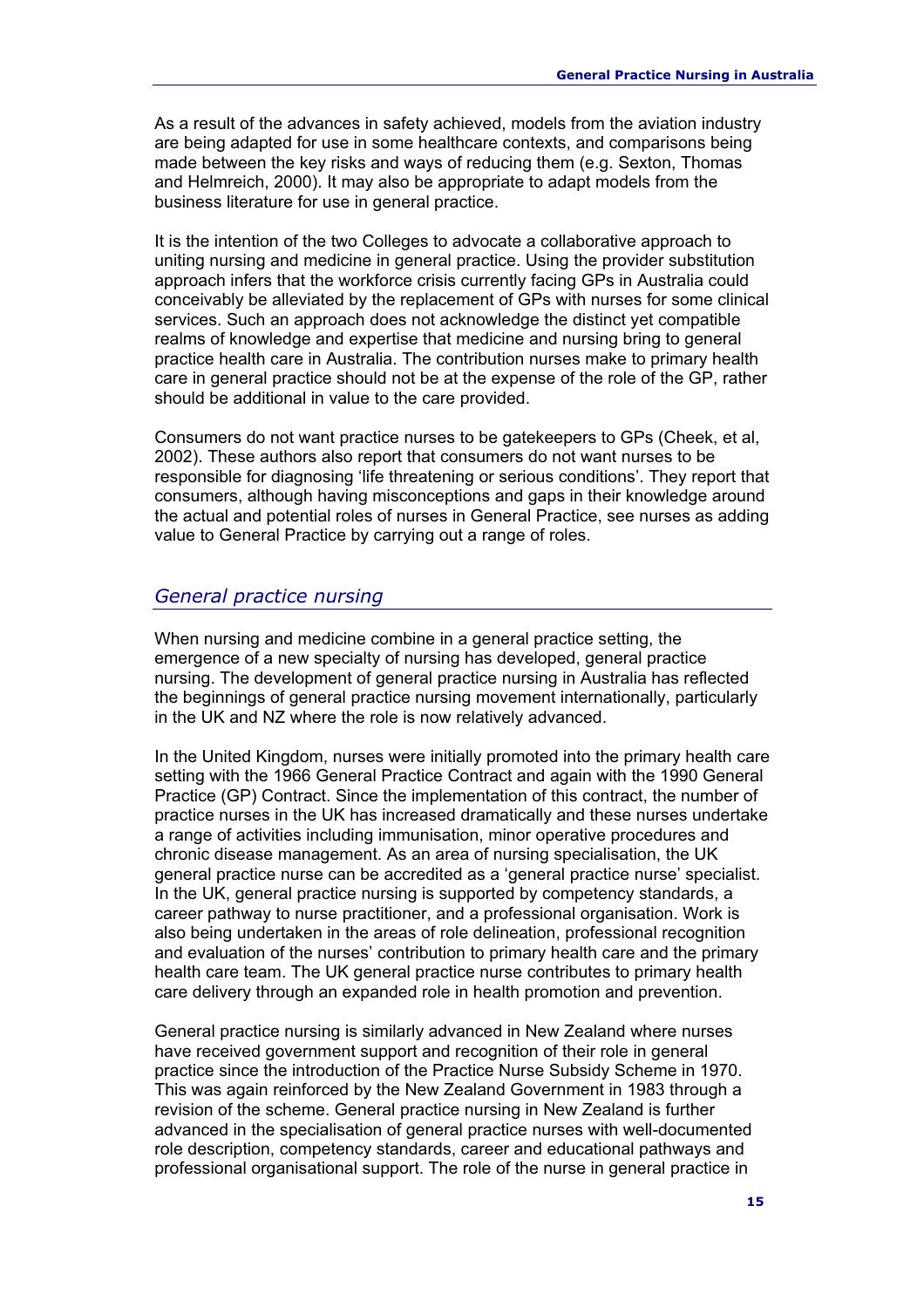New Zealand is becoming increasingly recognised as an integral part of primary health care.

Historically, the nursing profession has not been integrated into general practice in a complementary manner in Australia. General practice nursing in Australia has traditionally been employment undertaken by nurses to integrate lifestyle and family commitments with part-time nursing work. Professional isolation has occurred and there has been limited education and support. The nursing and medical professions have argued that general practice nursing is a role that requires greater recognition and support. In the past there has been some questioning of the nurse's abilities to maintain nursing competence in the general practice environment. However, nurses and their capacity to provide clinical support in general practice from a nursing domain in general practice is being increasingly recognised. The introduction of the Practice Nurse Initiative in February 2002 under the 2001 Federal Budget Practice Incentive Programs has further increased support for general practice nurses. The Australian Government has given overt recognition to the fact that general practice nurses coordinate care, support better management of chronic diseases, undertake population health activities and provide clinical support which enables GPs to focus on diagnosis and clinical care. General practice nurses contribute valuable nursing expertise to the primary health care delivered to patients through general practice.

In countries such as the UK and NZ there is a recognised career trajectory for general practice nursing. Australia significantly lags behind these countries in relation to the recognition and specialisation of the role of the nurse in general practice, which is only beginning to be truly explored and supported by professional organisations and associations. As a specialist area of nursing, the general practice nurse would benefit from: recognition of the role as a career; the development of competency standards; educational pathways for nurses in general practice; and continued exploration of the relationship of the role to those of other members of the primary health care team. This level of support for the general practice nurse would have significant benefits for the GP in recruiting and assessing general practice nurses, and would also reassure the consumer that the standard of educational preparation and continued competence of the nurse in general practice is appropriate to the primary health care sphere.

General practice nursing has the potential to contribute to the enhancement of primary health care in Australian general practice. At present however, it seems to represent the last frontier of the nursing profession. Despite the esteem with which general practice nurses are held at the practice level, there is little systematic recognition, acceptance, encouragement, education or support available to build the capacity of nurses to contribute to the future of general practice.

# The RACGP/RCNA Nursing in General Practice Project

Within the context of an emerging focus, enthusiasm and interest in general practice nursing in Australia, the current Project was borne from collaborative work between the RACGP and the RCNA. This work included the presentation of a proposal on ways to advance general practice nursing to the federal Minister for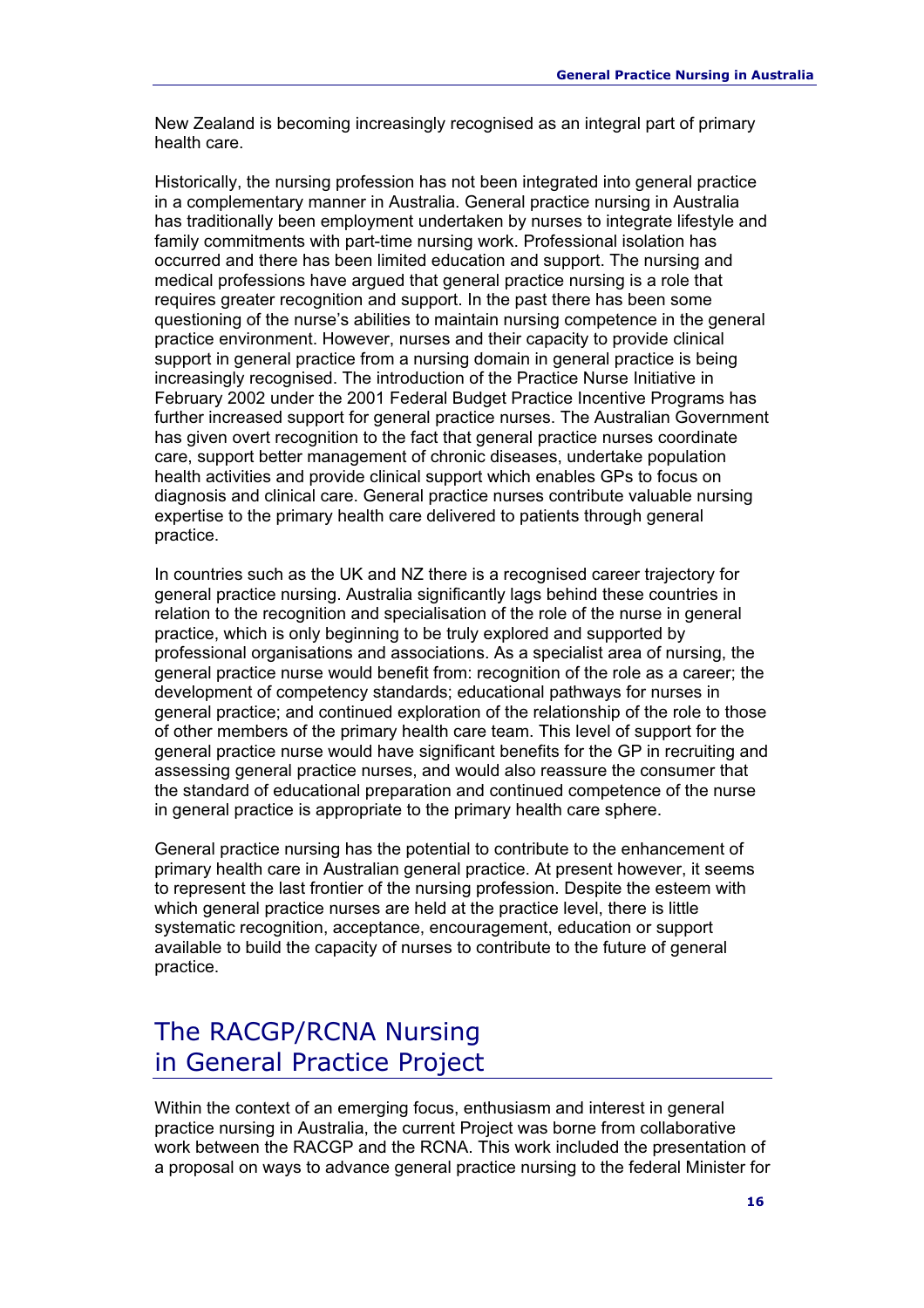Health. Following this work, the 2001/2002 Federal Budget allocated \$103.4M over four years to a program of support for the employment of nurses in general practice, targeted to areas of high general practice workforce pressure, particularly rural and remote Australia. This initiative was part of the Practice Incentive Program (PIP). As part of the Budget, funding was allocated for the Project to explore the role and educational needs of nursing in general practice.

The purpose of the Nursing in General Practice Project was to explore the current and future roles of nurses in general practice, the educational needs of nurses and GPs and the current educational programs available to support the role of nurses in general practice.

The objectives of the Project were to:

- identify the range of roles nurses currently undertake in general practice, taking into account both the nursing and GP perspectives and the international experience
- identify future roles of nursing in general practice, taking into account both the nursing and GP perspectives and the international experience
- identify the knowledge and skills currently needed and used by nurses and GPs who work successfully as a team in general practice, taking into account both the nursing and GP perspective, and
- develop draft recommendations to address the gaps identified.

In the context of nursing the objectives of the Project are to:

- identify the range of qualifications and experience of nurses currently working in general practice
- identify and map the range of formal and non-formal education and upskilling programs currently available to nurses including those to provide them with the skills needed to work successfully in a team with GPs, and
- undertake an analysis to:
	- determine whether the qualifications and experience of nurses working in general practice are appropriate for the future roles that nurses will be expected to undertake in a general practice setting
	- **determine whether the education and upskilling programs** available to nurses meet the educational preparation needs of the current and future roles of nursing in general practice
	- determine whether the current knowledge and skills of nurses are appropriate to equip them to work successfully as a team with GPs in general practice
	- **•** determine whether the education and upskilling programs available to nurses meet their needs in terms of the knowledge and skills needed to work with GPs
	- **EXEC** identify where the above is not the case, and
	- make recommendations to address these gaps, if any, in the short, medium and longer-term.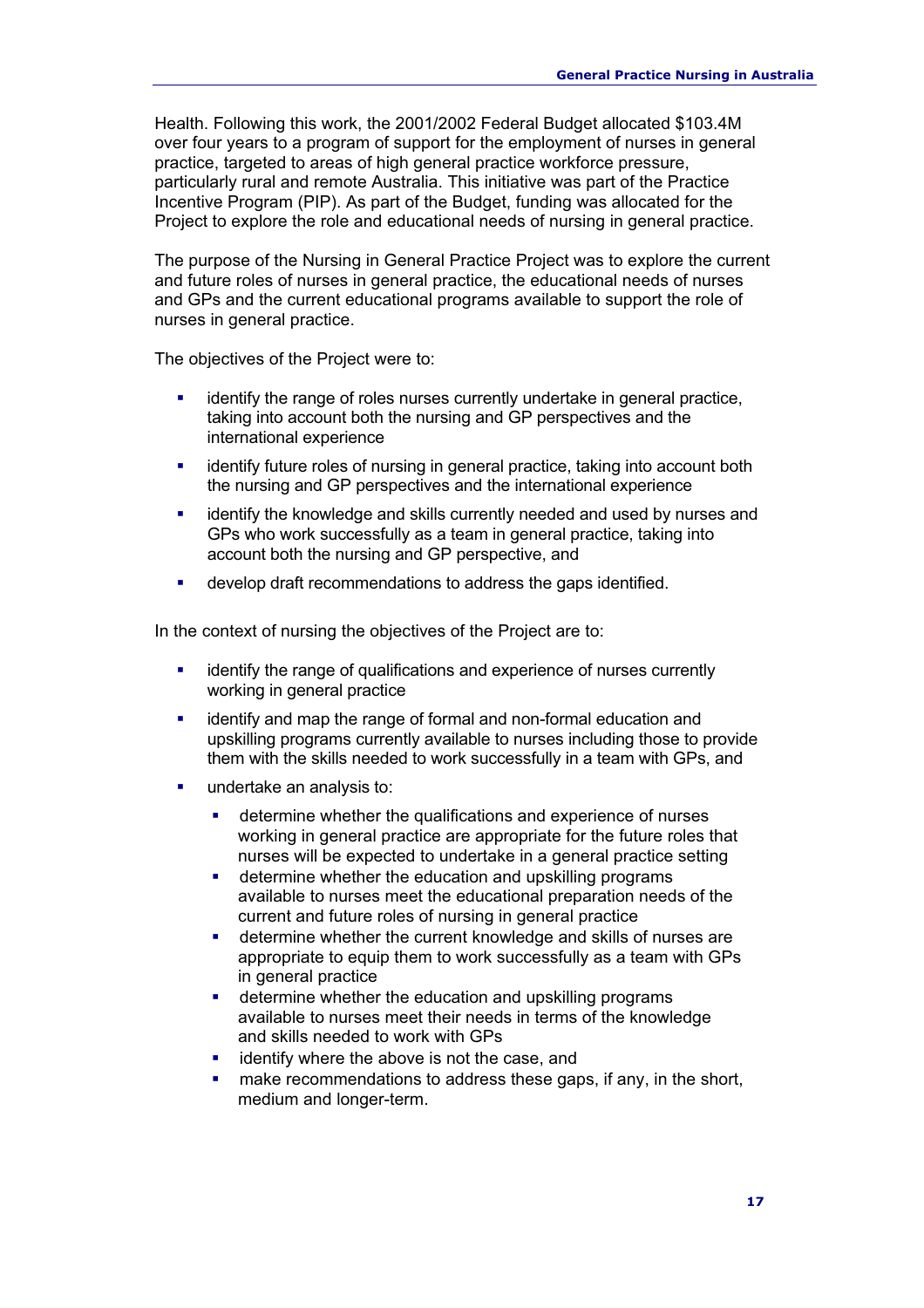In the context of GP needs, the objectives of the Project were to:

- identify and map the range of formal and non-formal education and upskilling programs currently available to GPs to provide them with the skills needed to work successfully in a team with practice nurses,
- **EXECT** identify GP views about the support of education for practice nurses within the general practice setting, and
- undertake an analysis to:
	- determine whether the current knowledge and skills of GPs are appropriate to equip GPs to work successfully as a team with nurses in general practice,
	- **•** determine whether the education and upskilling programs available to GPs meet their needs in terms of the knowledge and skills needed to work with nurses in general practice,
	- **EXEC** identify where the above is not the case, and
	- **nake recommendations to address these gaps, if any, in the short,** medium and longer-term.

This report is not organised in the traditional linear fashion of most research reports. Here, the main conclusions drawn from the results of the Project's activities are presented in this first paper, with supporting evidence provided in a series of appendices. This document provides the synthesis and analysis of the research data collected and presents the conclusions drawn from the study, but does not articulate in great detail the evidential base from which these conclusions were drawn. This evidential base is drawn from the literature review and original research conducted with the Australian general practice nurses and GPs themselves in this Project. Conclusions and recommendations that are provided have emerged from research conducted with general practice nurses and GPs themselves.

Throughout this report, the title 'general practice nurse' is used consistently. Whilst the term 'practice nurse' is a popular title given to nurses who work in general practice, and is an accepted title by the nurses themselves in this Project, the term does create some confusion amongst the general public (Cheek et al, 2002). In recognition of this, and to support the view that nursing in general practice is in fact a speciality of nursing, the terms 'general practice nurse/ing' will be used.

#### *Research design*

The Project is based on an action research methodology using a triangulation of quantitative and qualitative data collection activities. Action research is an accepted framework for research in nursing. Greenwood suggests that the use of action research in nursing '… reflects a recognition… that nursing is a social practice, the central purpose of which is to bring about positive change in the health status of individuals and communities' (1994, cited in Hart and Bond, 1995:33). Hart and Bond (1995) argue that action research is distinguished from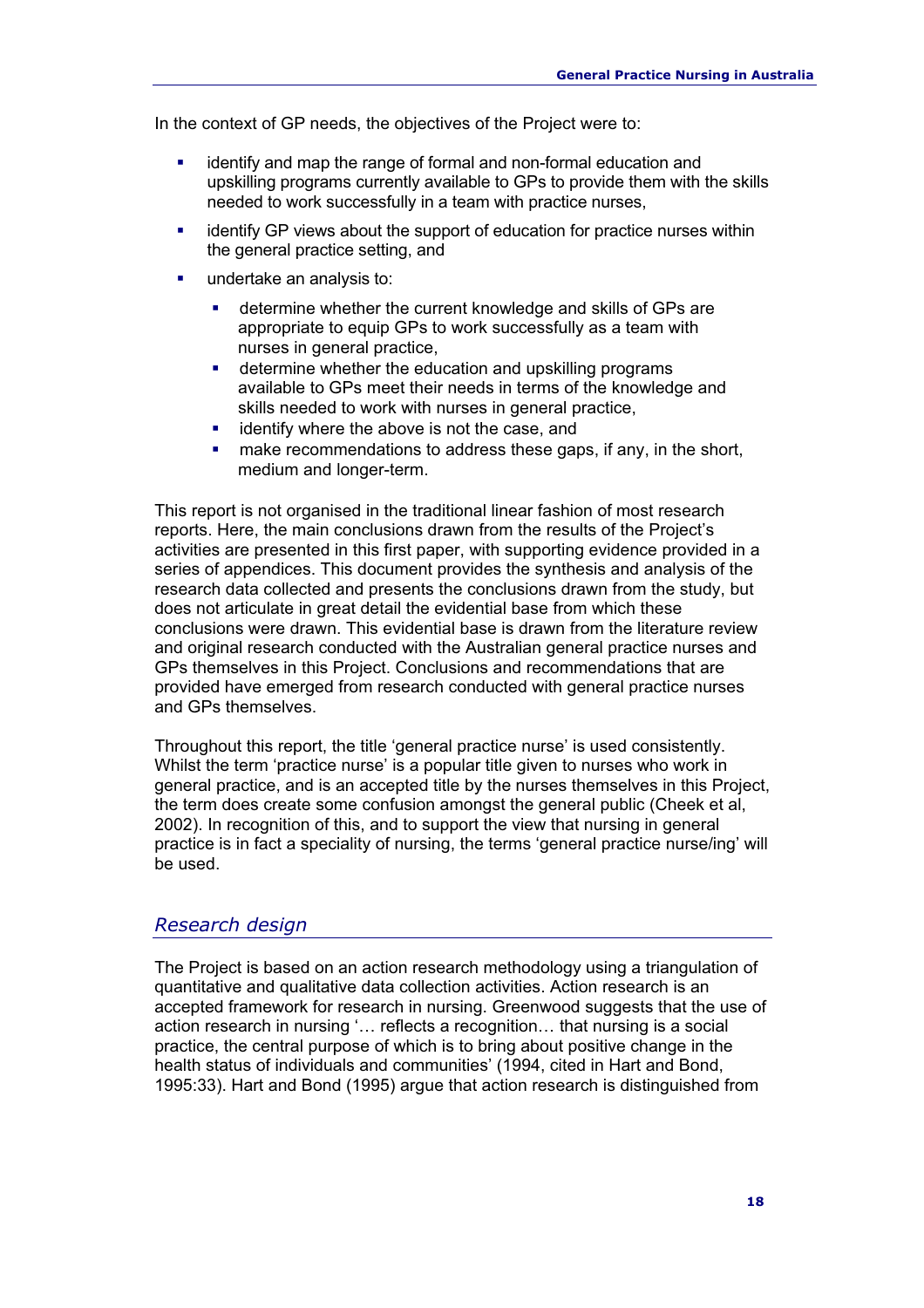other research methodologies by the dynamic interaction of seven criteria. Action research:

- is educative
- deals with individuals as members of social groups
- is problem-focused, context-specific and future oriented
- **involves a change intervention**
- aims at improvement and involvement
- involves a cyclic process in which research, action and evaluation are interlinked
- is founded on a research relationship in which those involved are participants in the change process

The Project was designed to meet the above criteria. The Project is educative as it aims to raise awareness within the professions about nursing in general practice. It focuses on individual GPs and nurses as members of distinct professional groups and is focused on how to better utilise general practice nurses. The intervention included the workshops, and the reframing of issues concerning general practice nursing for discussion amongst the professions. The Project aimed to involve the professions to provide ways in which general practice nurses can positively impact on outcomes for patients. The Project is cyclical in so much as the Project Team provided participants and Reference Group members with material for reflection and comment. Such reflections amongst the professions were dynamic and involved ongoing events that occurred simultaneously throughout the Project. Finally, the Project is characterised by the participation of those whom the research aims to study both through the participation of nurses and GPs in the different research activities, and through the participation of the Colleges that represent the interests of those nurses and GPs.

#### *Project activities*

The Project contained a number of research activities:

1. A literature review and electronic search was undertaken to review published and unpublished research and commentary on nursing in general practice. Information from both Australian and international contexts on the role of the nurse in general practice, the development of general practice nursing as a professional career option and information on collaborative team working in general practice was sourced. The literature review informed all stages of the research project and contributed to situating general practice nursing within the broader Australian and international context. The results of the literature review are presented in Appendix A.

2. A national telephone survey of nurses working in general practice was conducted. The survey collected primarily quantitative information about current roles, qualifications, educational background, experiences and future aspirations of 222 general practice nurses. The results of the telephone survey are presented in Appendix B.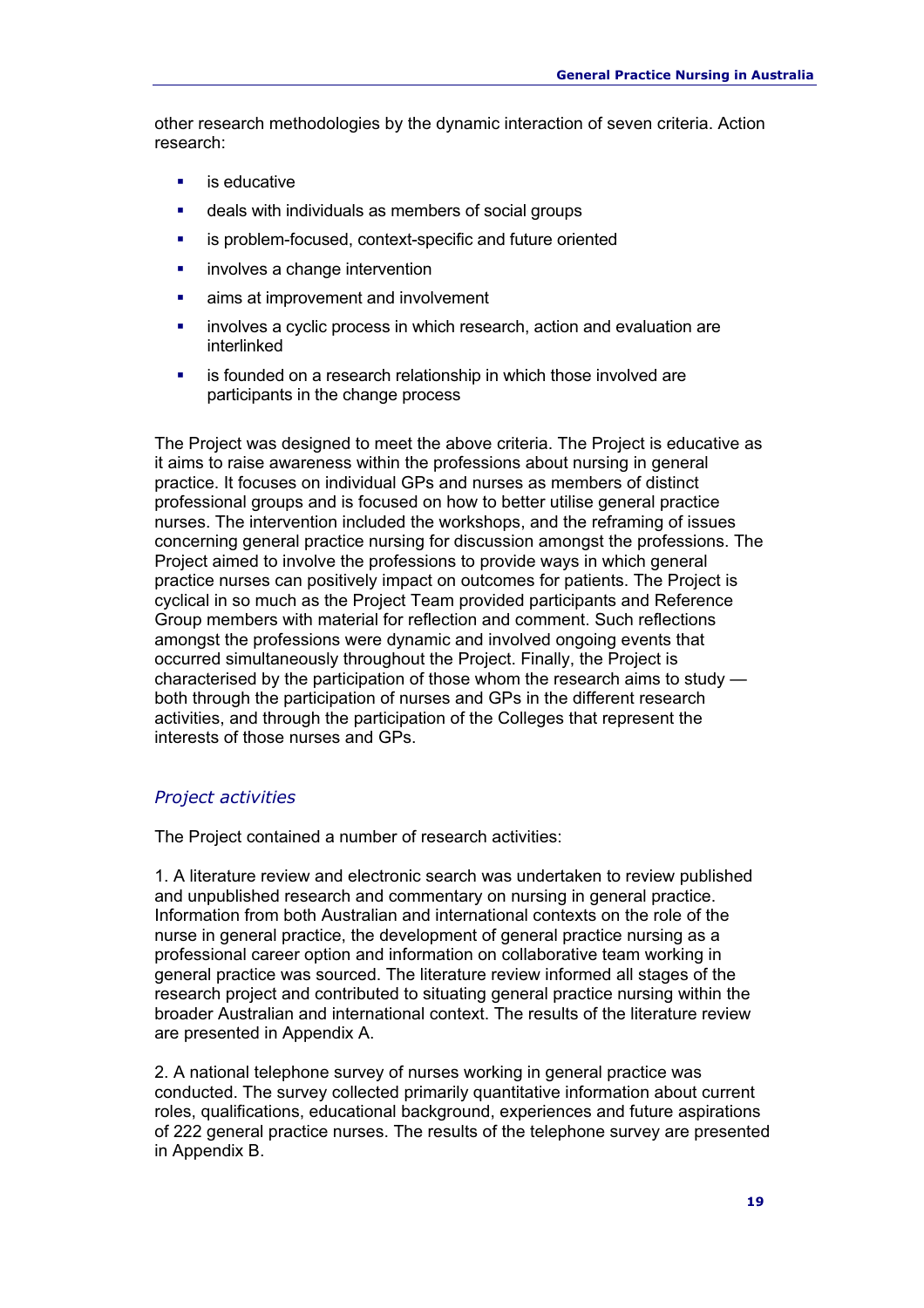3. A series of 14 workshops were held with GPs and general practice nurses around Australia, in both rural and urban locations. The workshops were designed to collect qualitative information about the two professions' views, experiences and beliefs about nursing and team working in general practice. The results of the workshops are presented in Appendix C.

4. A survey to map and document the range of formal, non-formal and upskilling programs currently available to support nursing in general practice was conducted. Information on these programs was collected through a mail questionnaire to a purposive sample of educational providers and then additional sourcing through snowball sampling. The research generated a large descriptive database of educational programs currently available and proposed for the near future. The results of this research are presented in Appendix D and the descriptive database is provided in Appendix E.

The data from each of the research activities was used in a gap analysis to determine whether the current educational situation for general practice nursing is appropriate to support general practice nursing now and in the future. The gap analysis tool outlined by Ulwick (2002) was used to determine if there were any areas of education for general practice nursing that are not currently being satisfied. The procedure used in this gap analysis will be outlined in greater detail later in this report. The results of this gap analysis is presented in Appendix F.

Appendix G provides a discussion of the processes and challenges of collaboration as encountered in this Project. To enhance transparency of Project processes and communications to project participants and stakeholders, supporting research materials used throughout this Project are presented in Appendix H.

#### *Parameters and definitions*

A number of definitions and parameters were set during the design phase of the Project.

The Project aimed to explore nursing in general practice through consultation with individual nurses and GPs. Registered (RN Division 1 in Victoria) and enrolled (RN Division 2 in Victoria) nurses who were currently working in general practices in Australia were included in the Project. In terms of GP participation, all GPs (including GP registrars), regardless of whether they had worked with a nurse, were invited to participate in the research.

In all of the research activities associated with the Project, the standard classifications for geography considered for the survey was the Rural, Remote and Metropolitan (RRMA) classification system. Seven categories are included in this system — 2 metropolitan (capital cities and other metropolitan centres); 3 rural (large rural and small rural centres and other rural areas ); and 2 remote (remote centres and other remote centres). The classification is based on Statistical Local Areas (SLA) and allocates each SLA in Australia to a category based primarily on population numbers and an index of remoteness. The index of remoteness is used to allocate non-metropolitan SLAs to either the rural or remote categories.

All post-basic nursing and medicine educational opportunities aimed at building the capacity of general practice nursing were within scope for the Project. The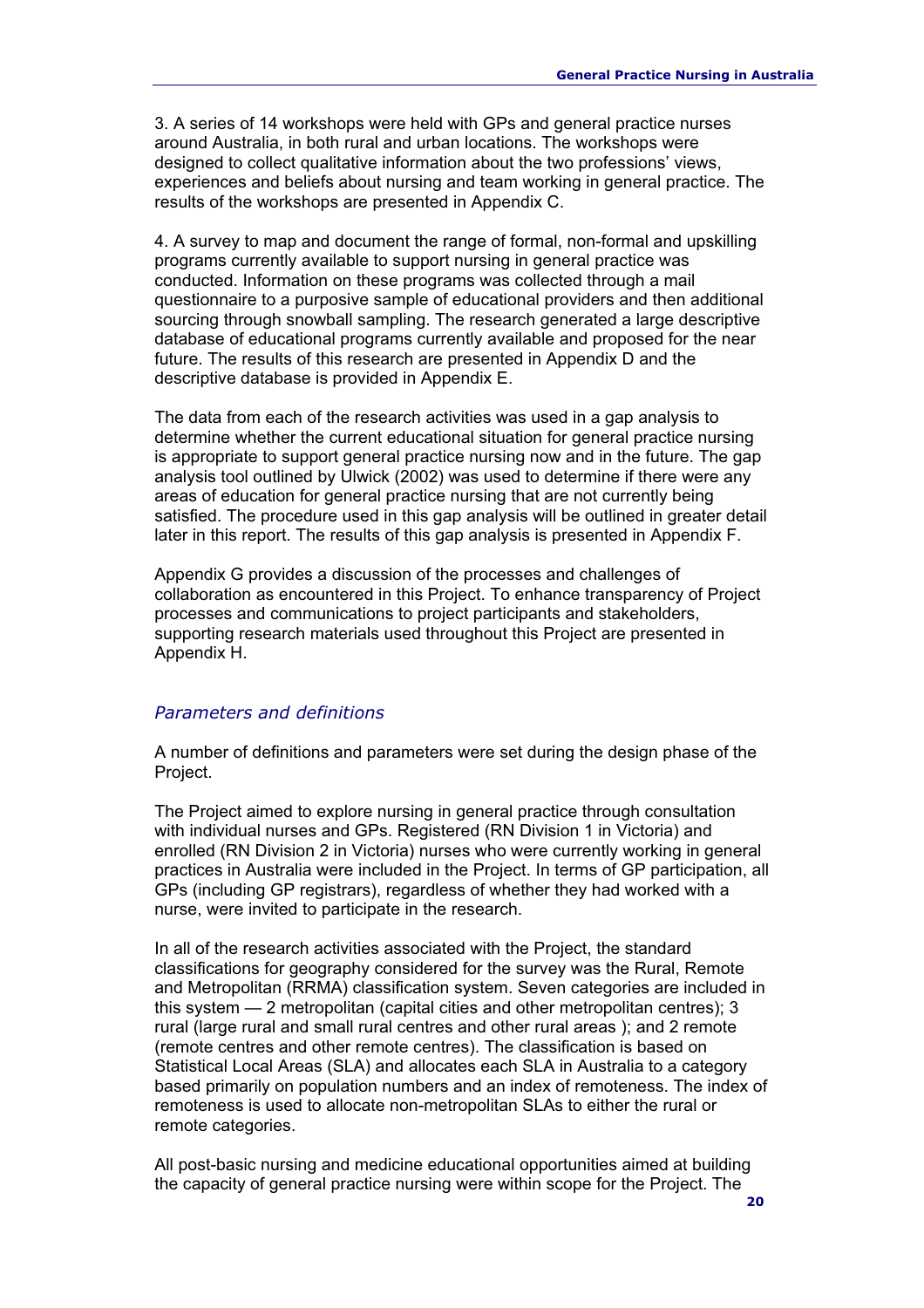framework outlined in *Measuring Learning in Australia, A Framework for Educational and Training Statistics, Australia* (ABS,2003) was used to define formal, non-formal and upskilling education for this Project. In this framework, formal learning includes activities that are provided by an identifiable provider, are structured, and involve an evaluation process. The category of formal learning is consistent with the Education Division of the Australian and New Zealand Standard Industrial Classification (ANZSIC). Non-formal learning may be taught or non-taught (ie, self-directed learning). Non-formal learning does not involve any evaluation of achievement and may be structured (community-based learning, for example) or unstructured, such as on-the-job training. Non-formal learning which was out of scope of the education survey research study included 'incidental learning' and 'some intentional learning' such as information and promotional campaigns and short-term learning activities. Upskilling programs or programs aimed to upgrade skills in specific areas, are incorporated into the definition of 'non-formal' education for the purposes of the Project.

Assessment of the quality of these educational opportunities was beyond the scope of the Project. So, whilst recommendations and analysis will be presented about the availability of educational and upskilling programs available to support nursing in general practice, the efficacy, value and quality of these programs are not assessed. It is not the intention of this report to assume that non-formal learning opportunities are of lesser educational value than formal learning opportunities. The quality and value of the different formats of learning was beyond the scope of the Project.

Furthermore, the efficacy of the nursing role in general practice and indeed the value of collaborative team working on patient outcomes are beyond the scope of the current project. It is the belief of the two Colleges that nurses make a valuable contribution to general practice and enhance the care provided to the Australian public through general practice. This project did not seek to measure in any quantifiable way the efficacy of the care (clinical or otherwise) provided by nurses in general practice.

There are a number of limitations to the research. The Project was limited to exploring general practice nursing from the perspectives of nurses and GPs only. Other health professionals who have a vested interest in shaping the future of general practice nursing were unable to contribute to the Project. Practice managers, other practice staff, community nurses, Indigenous Health Workers, Nurse Practitioners or allied health professionals who may work closely with general practice were excluded from the study. Whilst the contributions of these other professionals may have enhanced the breadth and depth of the research and conclusions drawn, it was beyond the scope of the current Project (time, budgetary and contractual restraints) to include these.

Furthermore, consumer views were not researched as part of the Project, as a substantial piece of research about consumer perceptions of nurses in Australian general practice had been completed shortly before this Project began. Where possible, knowledge about the consumer perspective of nurses in general practice generated through the *Consumer Perceptions of Nursing and Nurses in General Practice Final Report* (Cheek, et al, 2002) have been considered and incorporated into the Project.

In terms of validity and reliability, each research activity used in the Project encountered limitations or concerns. Questionnaires, telephone surveys and focus group workshops each have limitations. These limitations were considered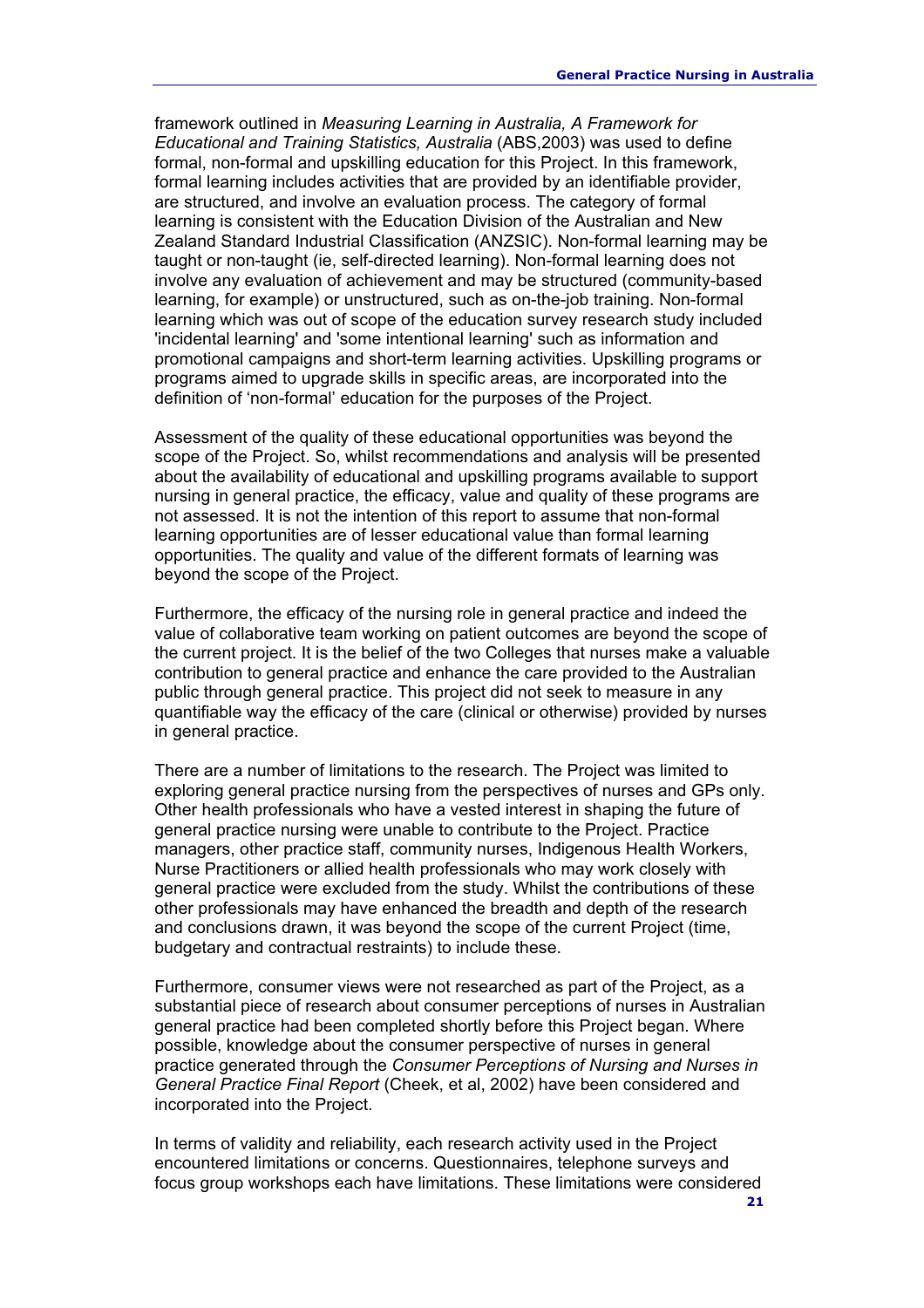during the design phase of the Project, and it was hoped that triangulating the methods by which data was collected would minimise the extent to which such limitations affected the strength of the conclusions drawn.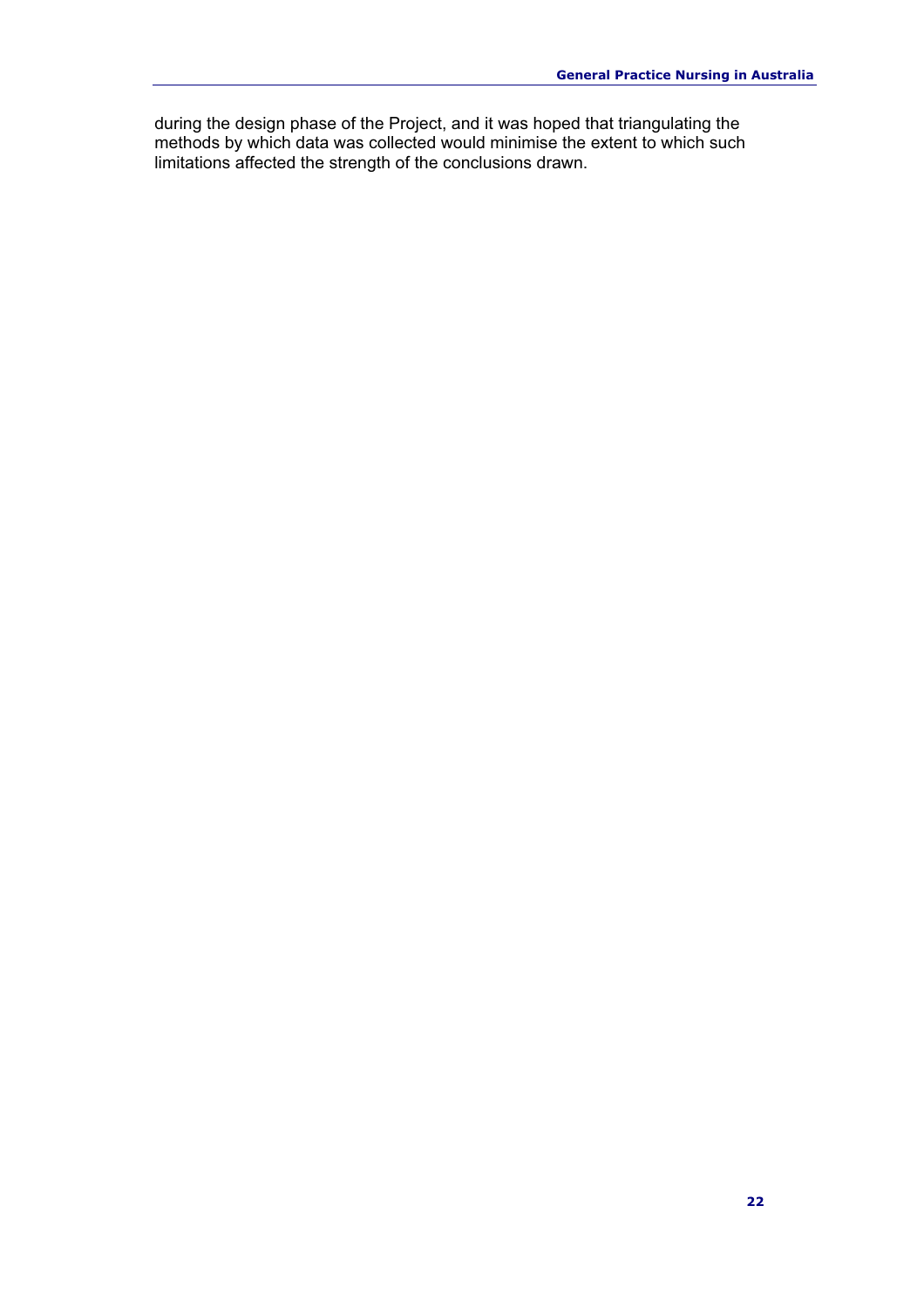# Analysis

# Role and function of general practice nursing in Australia

This Project has generated both quantitative and qualitative data around nursing in general practice from surveys and workshops with nurses and GPs. The conclusions drawn from the analysis of this data are presented below. Firstly, a description of the typical general practice nurse in Australia will be presented. This is followed by an in-depth exploration of the current role of nurses in general practice. A number of issues surrounding general practice nursing in Australia, identified by GPs and nurses through the course of this Project, are discussed. Such issues are seen to be intimately linked to the ability of general practice to successfully incorporate nursing expertise into the primary health care delivered. The success of this integration is seen to facilitate the development of future roles of general practice nurses.

#### *General practice nurses in Australia — a snapshot*

The results from the telephone survey of nurses that was conducted as part of the Project provide a description of the typical general practice nurse in Australia. Overall, a typical general practice nurse in Australia is a registered nurse (84.7% of the sample) who works on a part-time basis (75.3% of sample). The nurse works in a medium to large practice (93.7%% of sample) with more than two GPs and works with at least one other enrolled or registered nurse (64.4%). The nurse is likely to have worked in the general practice environment for less than five full time equivalent years. (52.4% % of sample). The Australian general practice nurse is likely to have little post-basic formal education and this education is unlikely to be general practice specific. However, when it comes to professional development, the general practice nurse has received training through seminars and in-services on issues that are directly related to their role in general practice (94.6% of sample). The general practice nurse is likely to prefer to be called a 'Practice Nurse' (50% of sample).

#### *The role of the general practice nurse in Australia*

General practice nurses have diverse roles in Australian General Practice with individuals forging their own responsibilities in the unique practice in which they work. Despite the seeming heterogeneity of general practice nurses, the results from the telephone survey of nurses and the joint GP/Nurse workshops suggest that there are in fact underlying similarities in the roles of all Australian general practice nurses. These similarities may best be represented by a model that contains four different, albeit overlapping dimensions of responsibility:

- clinical care
- **•** clinical organisation
- practice administration, and
- integration.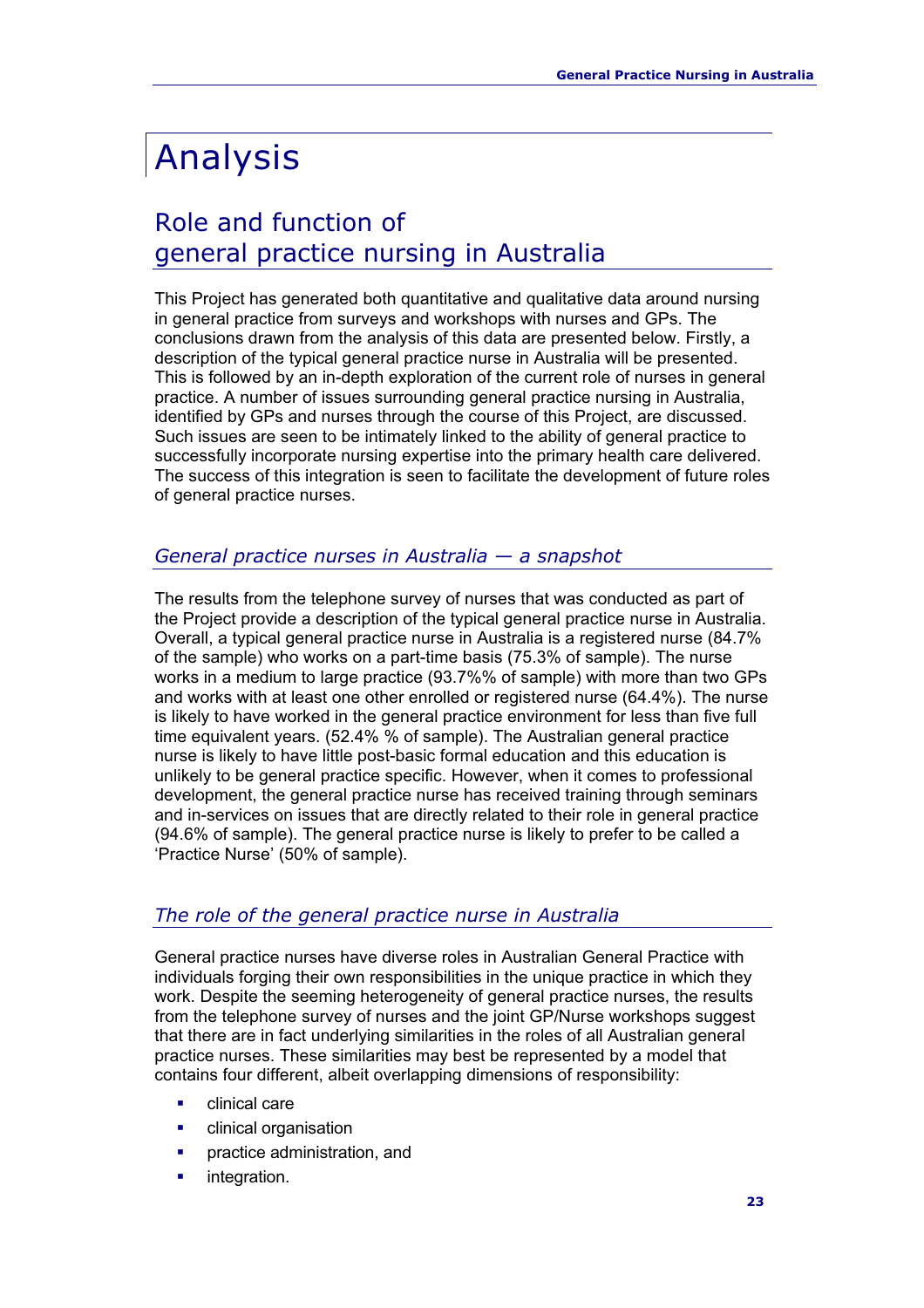#### *Clinical care*

The clinical care dimension of a general practice nurse's role reflects the nurse's responsibility to undertake clinical based procedures and activities. Examples of activities that GPs and nurses identified during the research that are considered to be clinical care responsibilities include first aid, medication administration, immunisation, monitoring and assessing sick patients, diagnostic testing, pathology collection, removing sutures, oxygen/nebuliser therapy and wound care. The clinical care dimension of the general practice nurse's role appears to include similar clinical tasks to those undertaken by nurses in other workplace environments (such as hospitals or nursing homes).





#### *Clinical organisation*

The clinical organisation dimension of a general practice nurse's role reflects the nurse's responsibility to undertake activities that require management, coordination and higher level administration of clinical activities – to go beyond the individual care of patients and work on systems for some clinical issues. Examples of activities that GPs and nurses identified during the research that are considered under the dimension of clinical organisation include infection control, the management of a recall register, pathology and pharmaceutical coordination, referral management, clinical data entry and retrieval, research, the development and maintenance of clinical reports and population health. The clinical organisation component of the nurses role in general practice reflects the nurse's responsibility to integrate clinical information and care into a system of knowledge management and service delivery.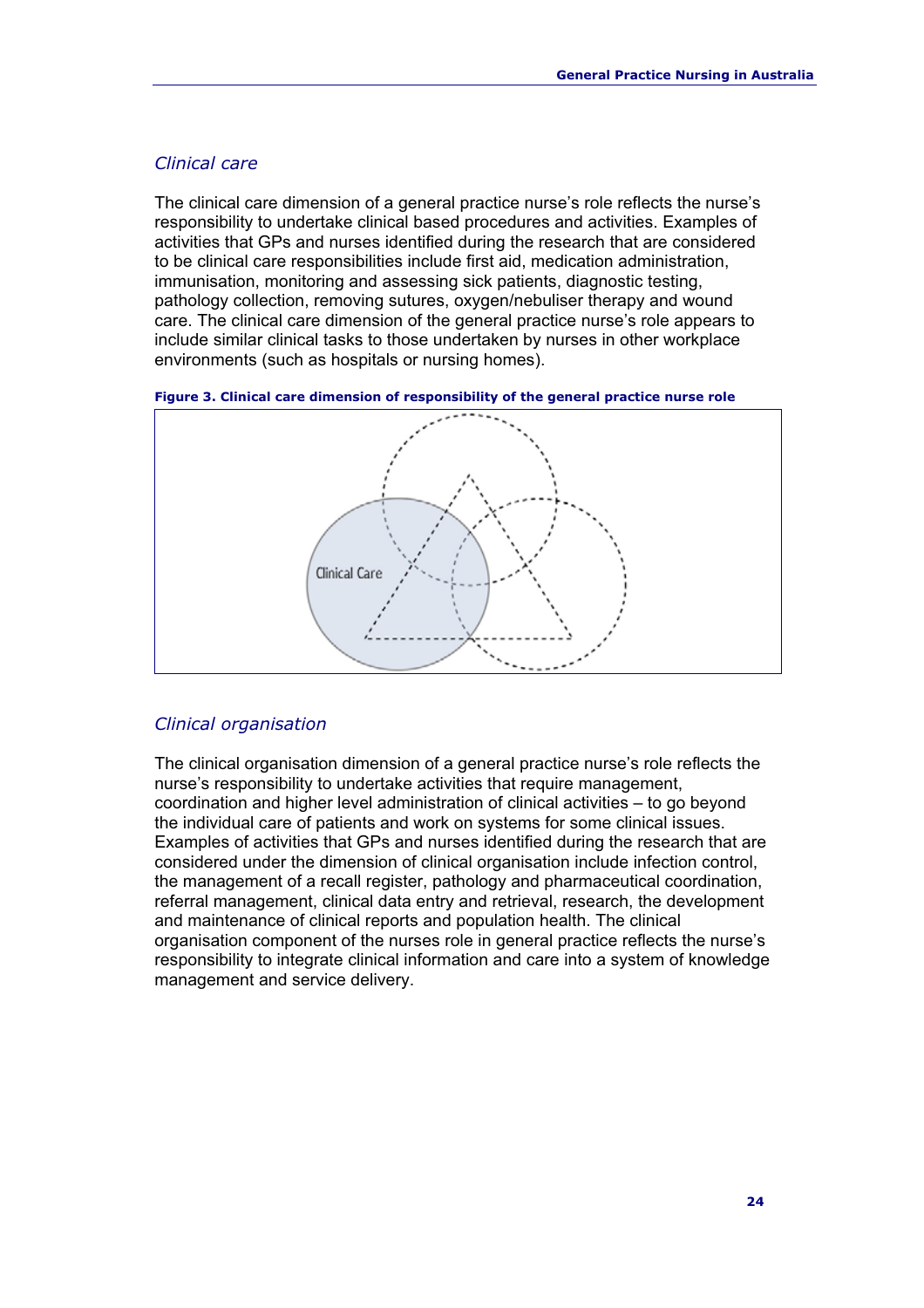

**Figure 4. Clinical organisation dimension of responsibility of the general practice nurse role**

#### *Practice administration*

The practice administration dimension of a general practice nurse's role reflects the nurse's responsibility to undertake activities that provide administrative support to the general practice as a business enterprise. Activities identified by GPs and nurses during the research that are categorised in the dimension of practice administration include reception, secretarial support, information technology support, staff orientation and education, financial management and staff rostering. The practice administration dimension of the nurses role in general practice is related to responsibility for the financial and economic functioning of the practice as a private business entity.





#### *Integration*

The integration dimension of a nurse's role in general practice reflects the nurse's responsibility to develop effective communication channels within the practice and between the practice and outside organisations and individuals. Activities identified by GPs and nurses during the research that are considered under the dimension of integration include liaising with other health professionals, patient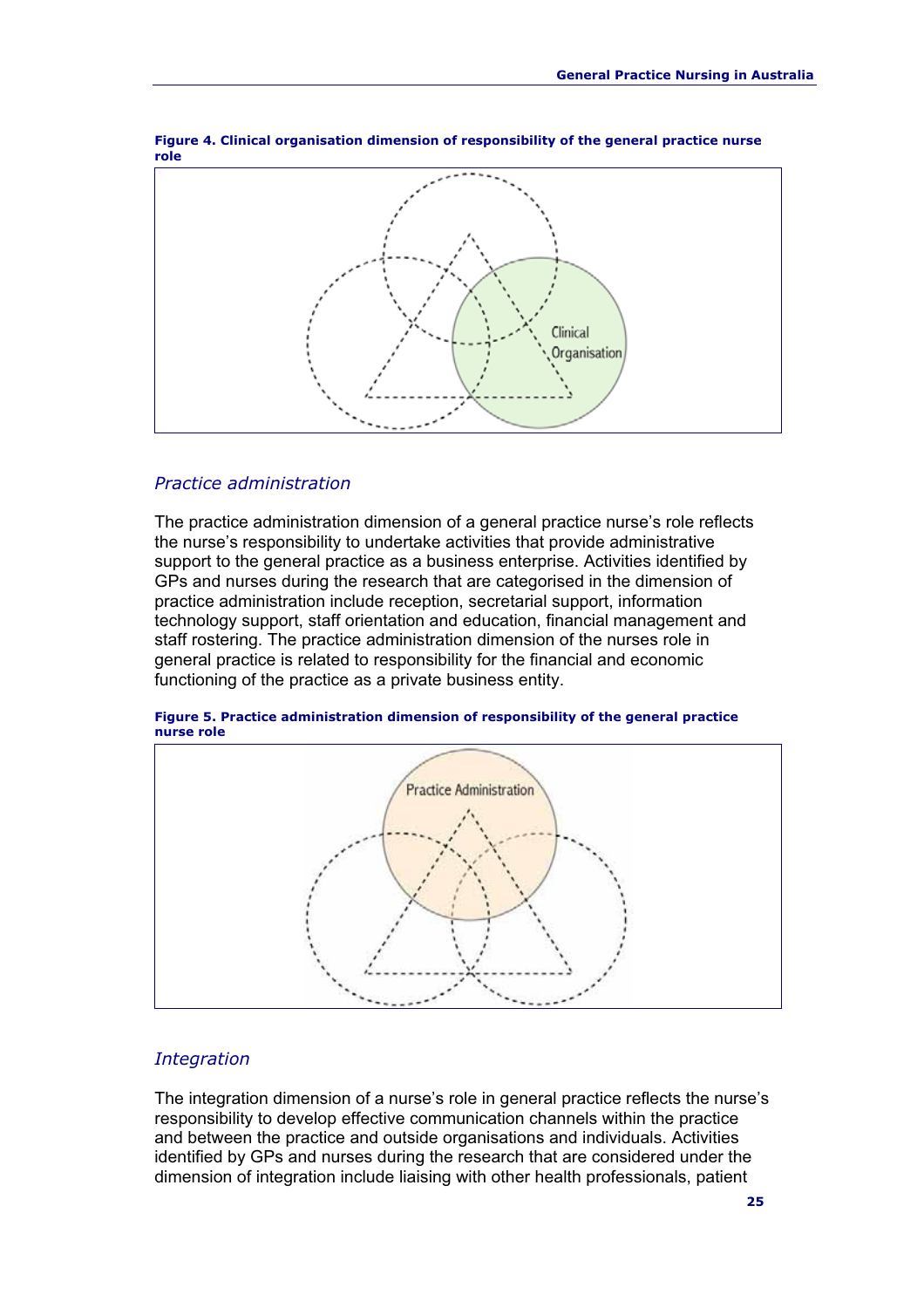advocacy, coordinating patient services and mediating between patient and practice needs. Many of these activities reflect the need to have a broader systems-approach to underpin the quality of care. The activities that have been incorporated under the dimension of integration were valued highly by the GPs and nurses participating in this research. Whilst integration responsibilities are manifested in a variety of different activities, they appear to rely heavily on the 'perspective' of the nurse. The nurse in general practice needs to enhance their holistic understanding of the general practice environment, and it is only through this understanding that s/he is capable of developing effective communication channels within and external to the practice. The essence of this integration skill can be characterised by the following discussion.

*Operate in and above the fray. The ability to maintain perspective in the midst of action is critical to lowering resistance. Any military officer knows the importance of maintaining the capacity for reflection, especially in the 'fog of war'. Great athletes must simultaneously play the game and observe it as a whole. We call this skill 'getting off the dance floor and going to the balcony', an image that captures the mental activity of stepping back from the action and asking 'What's really going on here?'*  Heifetz and Linsky, 2002

The integration dimension of the general practice nurse's role rests on the ability of the nurse to step back and view any given situation with a holistic understanding of the patient, general practice and community context in which that situation is occurring. With such an understanding, the nurse is able to develop and maintain communication systems and channels that help integrate the multiple sub-systems of the practice to facilitate quality patient care.

Although difficult to define, this role was one that was frequently raised by GPs and general practice nurses. It may be a deceptively important role, when one considers the 'systems approach' promoted by experts in systems safety such as Reason (2000). Reason (2000:770) suggests that:

*High reliability organisations… it is recognised that human variability in the shape of compensations and adaptations to changing events represents one of the system's most important safeguards. … Although high reliability organisations expect and encourage variability of human action, they also work very hard to maintain a consistent mindset of intelligent wariness.* 

A recent article by Cross and Prusak (2002) is also relevant. Cross and Prusak (2002: 106) describe a number of activities by staff of businesses.

*There are* central connectors*, who link most people in an informal network with one another. They aren't usually the formal leaders within a unit … but they know who can provide critical information or expertise … Then there are the* boundary spanners *who connect an informal network with other parts of the company or with similar networks …* Information brokers *keep the different sub-groups in an informal network together, If they didn't communicate across the subgroups, the network as a whole would splinter into smaller, less-effective segments. Finally, there are the* peripheral specialists*, who anyone in an informal network can turn to for specialised expertise.*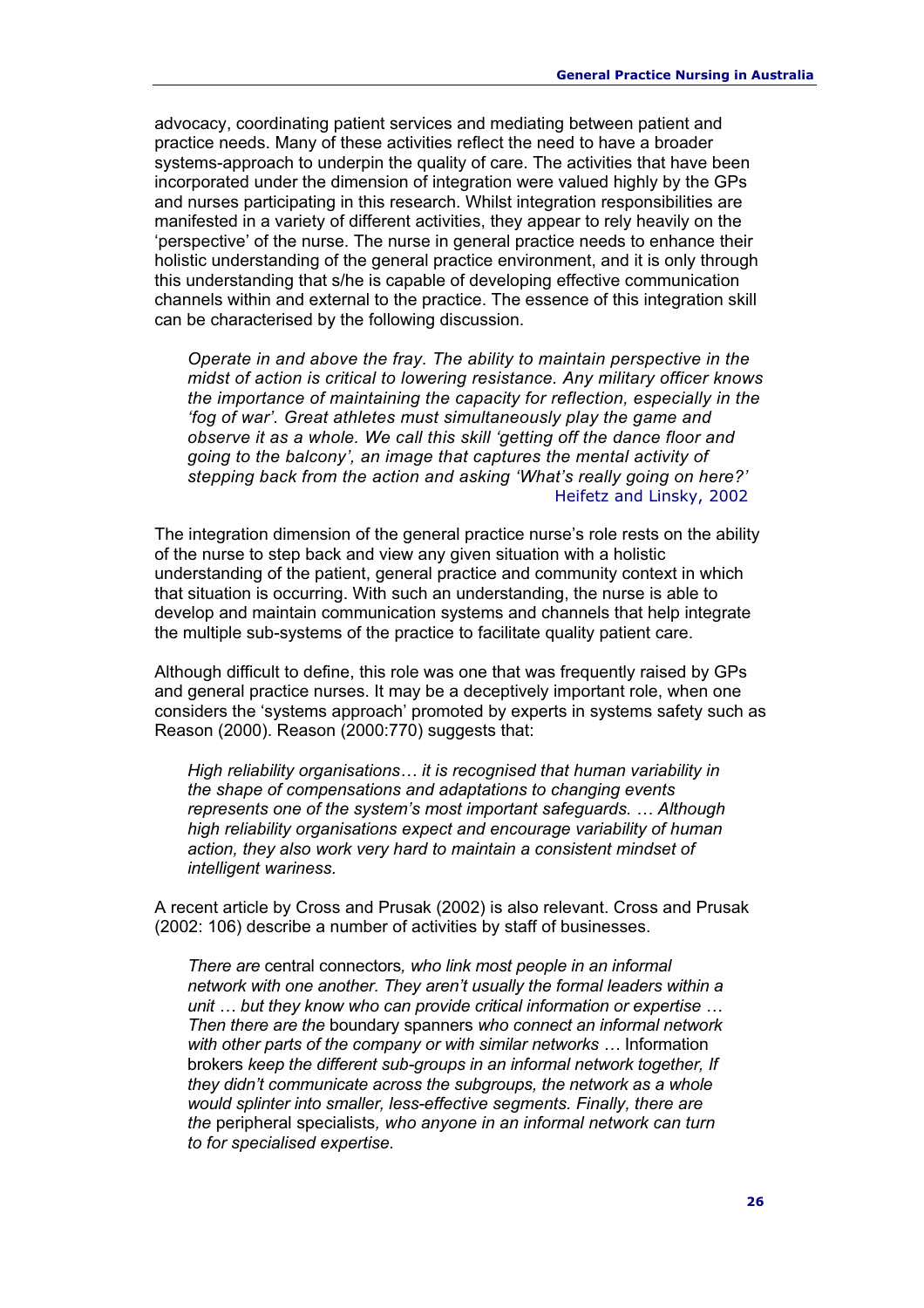These informal networking activities reflect many of the activities raised within what the Project conceives of as the 'integration' role of general practice nurses. These activities might, in fact, be the very activities that are needed for the system to continue to adjust itself and reduce the risk of harm.



**Figure 6. Integration dimension of responsibility of the general practice nurse role**

*You spend all your day working out, fixing the problem, anything that comes up… you don't get your normal work done because you're too busy sorting out the incidentals… patients' problems, maybe complaints, maybe lost documents… you don't have a receptionist, you're filling in for them, there's no stock… things that normally run smoothly but every now and then you have those days just fixing things.* General practice nurse

When all the dimensions are considered together, the role of the nurse in Australian general practice contains four dimensions of responsibility: clinical care; clinical organisation; practice administration; and integration.



#### **Figure 7. The role of the general practice nurse in Australia**

Inherent in the graphical representation of the role of the general practice nurse is the overlapping of boundaries of each dimension of responsibility. Some of the activities that nurses currently undertake in general practice are complex, sophisticated in nature, and span more than one dimension of responsibility. For example, many nurses in general practice currently undertake a significant part of Enhanced Primary Care (EPC) Health Assessments. The Health Assessment activity is complex and contains tasks that are clearly clinical in nature (such as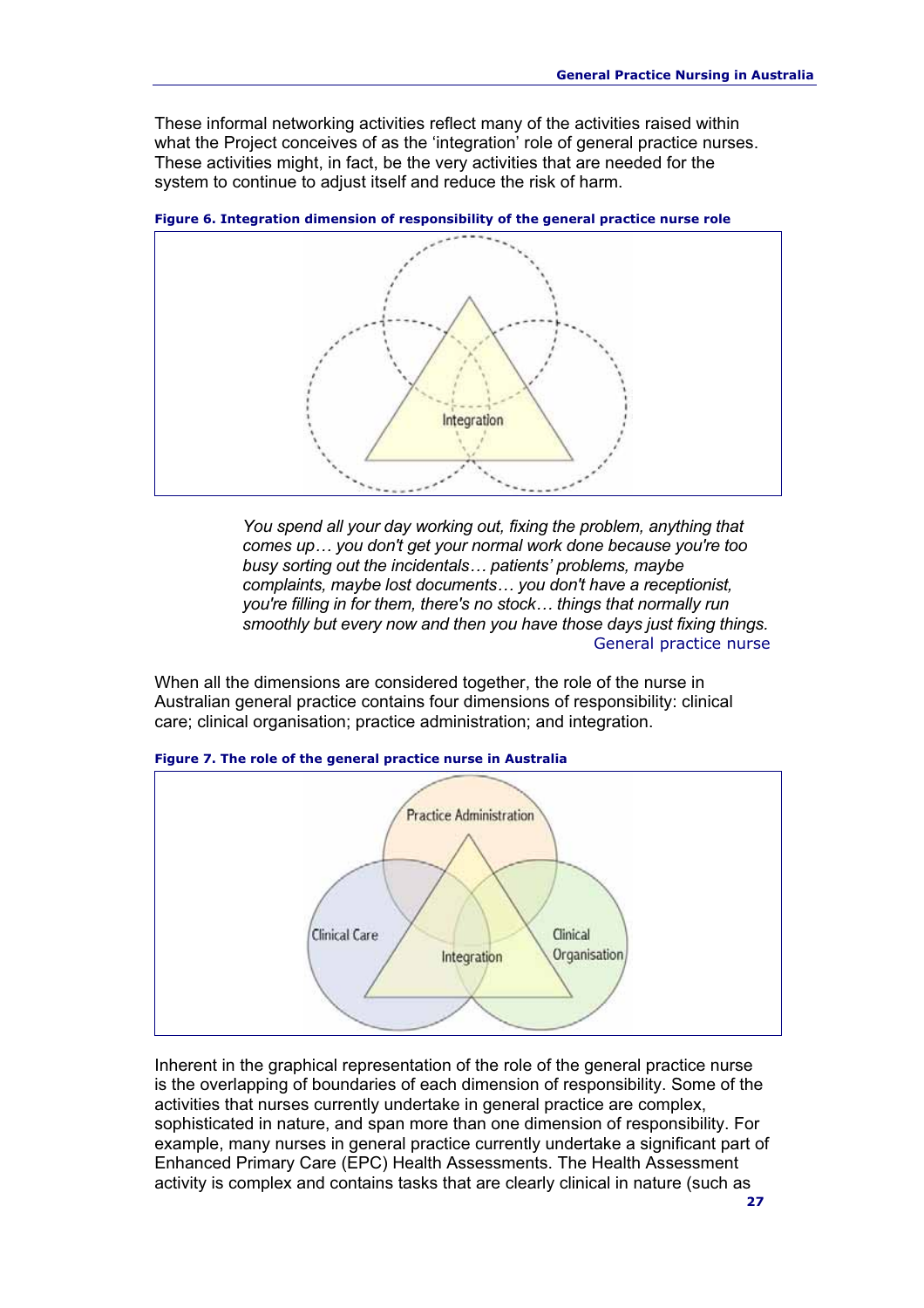undertaking patient history). However, Health Assessments also contain tasks such as coordinating ongoing and pharmaceutical care that clearly involve higher level organisation of clinical information to develop a systematic understanding of the clinical situation. Such tasks would fall under the dimension of clinical organisation rather than clinical care. Health Assessments may also involve liaison with community services such as home help or Meals on Wheels, which would fall under the dimension of integration. This demonstrates that some of the activities undertaken by general practice nurses may span more than one dimension of responsibility.

#### *Flexibility in the current role of general practice nurses*

*I* wouldn't like to think that one (role) was more important. I would like to *see that as really well balanced and kind of dynamic. If you look at that, that is something to be really quite proud of. You sit back and think, 'Gee, I actually do that' and that really kind of embodies a nurse. That's wonderful and I think we should not necessarily want to pick it apart and say, 'Well, I think I'm more important in that role'. We may personally feel we are stronger or a better counsellor or the best immunisation nurse between here and the west coast of Australia, but that is a personal thing. From a professional level, to look at the profession, I think I would like to see them all being of equal importance.* General practice nurse

The model of the general practice nurse's role is characterised by flexibility and adaptability. The model of the current role of nursing in general practice is not intended to dictate how much time should be spent on each dimension for individual practice. The responsibilities nurses undertake in general practice are not static and will be emphasised and prioritised differently for each nurse and general practice. For example, the traditional image of a nurse in general practice reflects an emphasis on the practice administration responsibilities of the role, with some clinical care responsibilities and limited clinical organisation and integration. The graphical representation of the 'traditional' practice nurse can be seen in figure 8 on the following page.



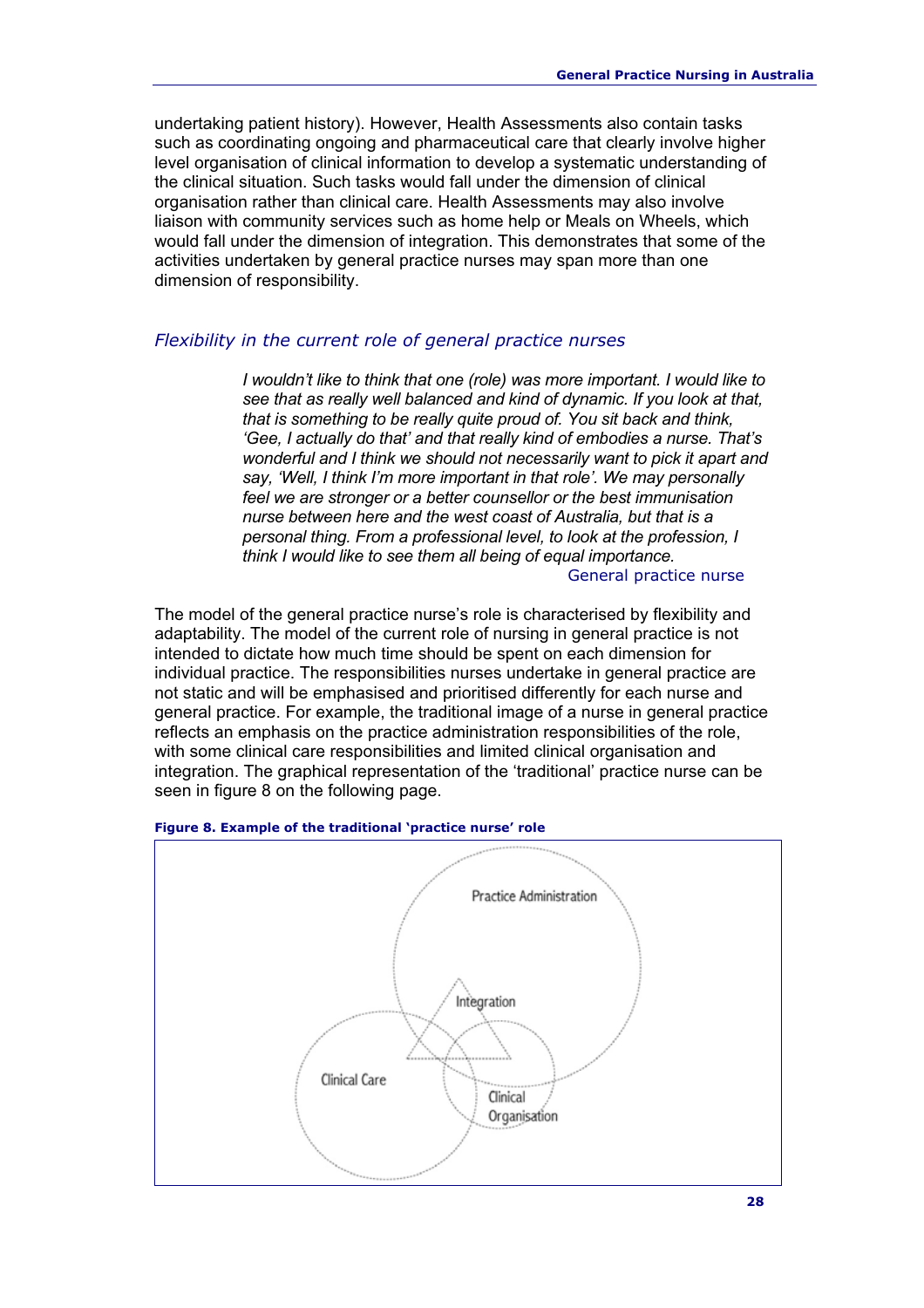Alternatively, other dimensions of the role may be emphasised for other nurses. For example, nurses employed primarily to perform EPC items will have the clinical care and clinical organisation dimensions of their roles enlarged due to the types of activities undertaken as part of the EPC items. Figure 9 provides a graphical representation of the responsibilities undertaken by a nurse performing a large number of EPC activities.



**Figure 9. Example of a general practice nurse who performs a large number of EPC items**

By exploring the 'role' rather than the particular 'activities' of nurses, the model of the current role does not intend to dictate which activities nurses must undertake; rather, this will be dictated by the competence of the individual nurse and factors within and around the general practice. For example, not all nurses working in general practice would perform clinical papanicolaou smear procedure. Each dimension of responsibility will be manifested in a different set of activities depending on the role of individual nurses in different practices.

#### *The current role of the general practice nurse and previous research*

The model presented here of the different dimensions of responsibility nurses in general practice currently hold appears consistent with previous research and commentary on nursing in general practice in Australia.

The *Consumer Perceptions of Nursing and Nurses in General Practice Report* (Cheek, et al, 2002) identified that consumers were not aware of the scope of nursing practice for nurses working in general practice. However, consumers could identify a number of tasks and roles that nurses undertake that fit within each of the dimensions of the role of nurse in general practice presented here. For example, for the clinical care dimension, consumers identified first aid, initial assessment, postnatal care and wound care. For the clinical organisation dimension, consumers identified triage, coordinating care and asthma monitoring as tasks undertaken by the nurse in general practice. For the integration dimension of the role, consumers believed that nurses inform patients of community-based services. Practice administration (as identified in this Project) was not noted by consumers. However, this is understandable given the limited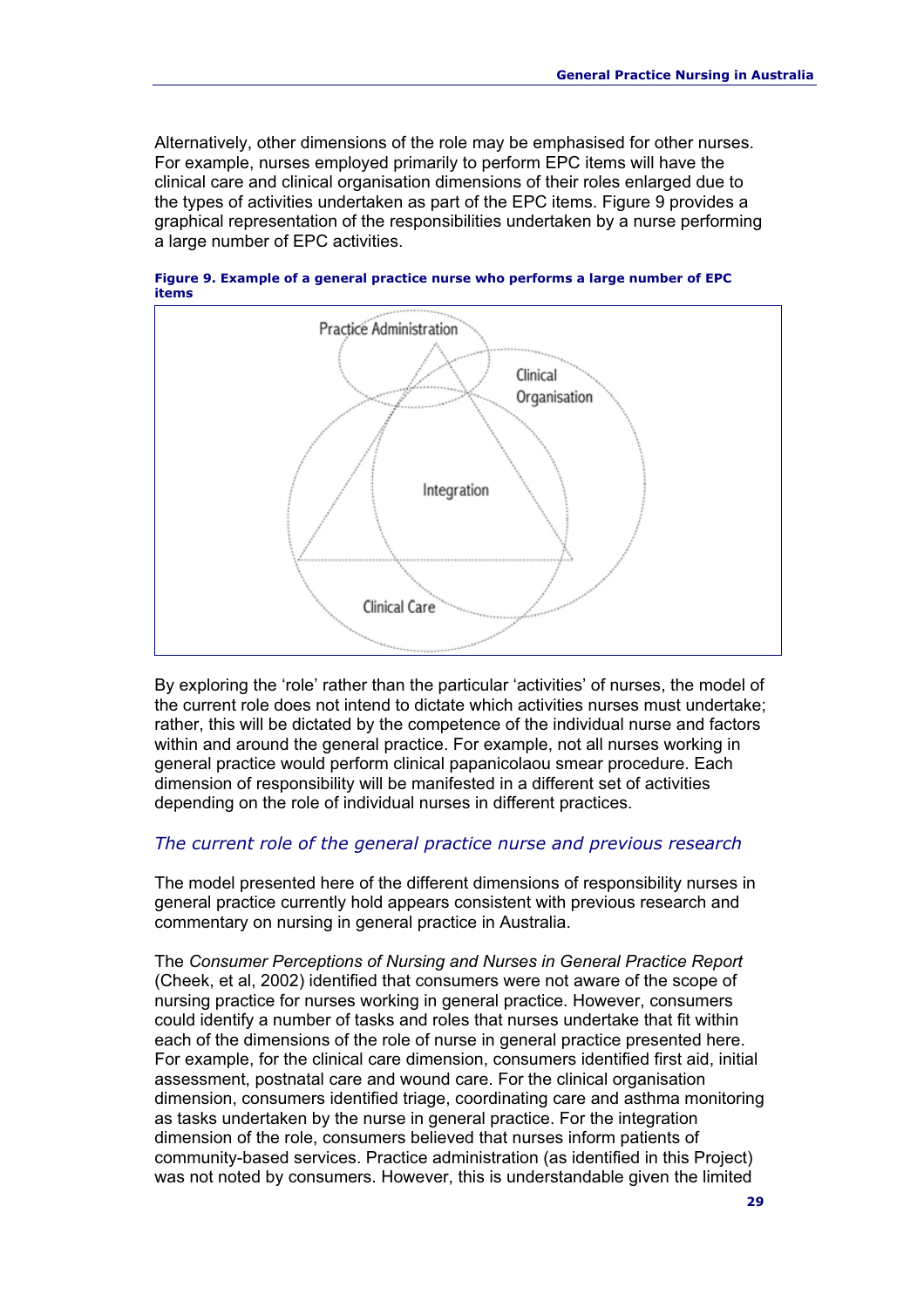exposure patients would have to the business workings of the practice. The role of the general practice nurse as articulated by this research appears consistent, if not more comprehensive to that identified in the consumer study.

Recently, Patterson, Del Mar and Najman (2003) identified the general practice nurse's role as primarily an assistant to the GP to facilitate the efficient running of the practice. The general practice nurse's three main roles were defined as basic physical assessment tasks, carrying out delegated therapeutic procedures and contributing to the administrative functioning of the practice (Patterson et al, 2003:46). Again, the role as identified in this Project appears consistent with this description by Patterson who identified clinical and administrative functions of the nurse. Notably, in addition the current Project has identified clinical coordination and integration responsibilities as of primary importance for the current role.

The role of the nurse as identified in this Project builds further on existing descriptions, including those previously published by the RCNA. The RCNA released a Nursing in General Practice Information Kit in 2001 and in it identified a number of responsibilities of the nurse including: clinical nursing services; coordinating patient services; management of clinical environment; health promotion and education; contributing to management of human and material resources and improving health outcomes by enhancing management and prevention of ill health. The role as it has been articulated in this Project contains four dimensions of responsibility that appear to incorporate those identified in the RCNA Nursing in General Practice Kits. This research has further validated the roles as listed in the Fact Sheets in the Information Kit and placed the roles in an advanced classification framework.

#### *The general practice nurse role as a 'specialist generalist' role*

In considering the breadth of responsibilities nurses currently undertake in general practice, and in appreciating the views and beliefs expressed by nurses and GPs in the workshops, it is clear that the role of the nurse in general practice should be considered a specialty area in nursing.

> *It's a bit like general practice itself. General practice is a specialty on its own so general practice nursing is a specialty no different than surgery and paediatrics and orthopaedics.*  General practice nurse

General practice nursing requires specialist nursing skills that span the breadth and diversity of patient presentations in general practice itself. Just as general practice is viewed as a specialty of medicine, so too should general practice nursing be viewed as a specialty area of nursing.

#### *The current role of the general practice nurse — influences*

The general practice nursing role is varied and must be flexible enough to adapt to the needs of diverse general practices.

It appears that the current role of general practice nurses is shaped, moulded and impacted upon by a range of factors that were identified by GPs and nurses during the survey and workshop activities in the Project. For the purposes of this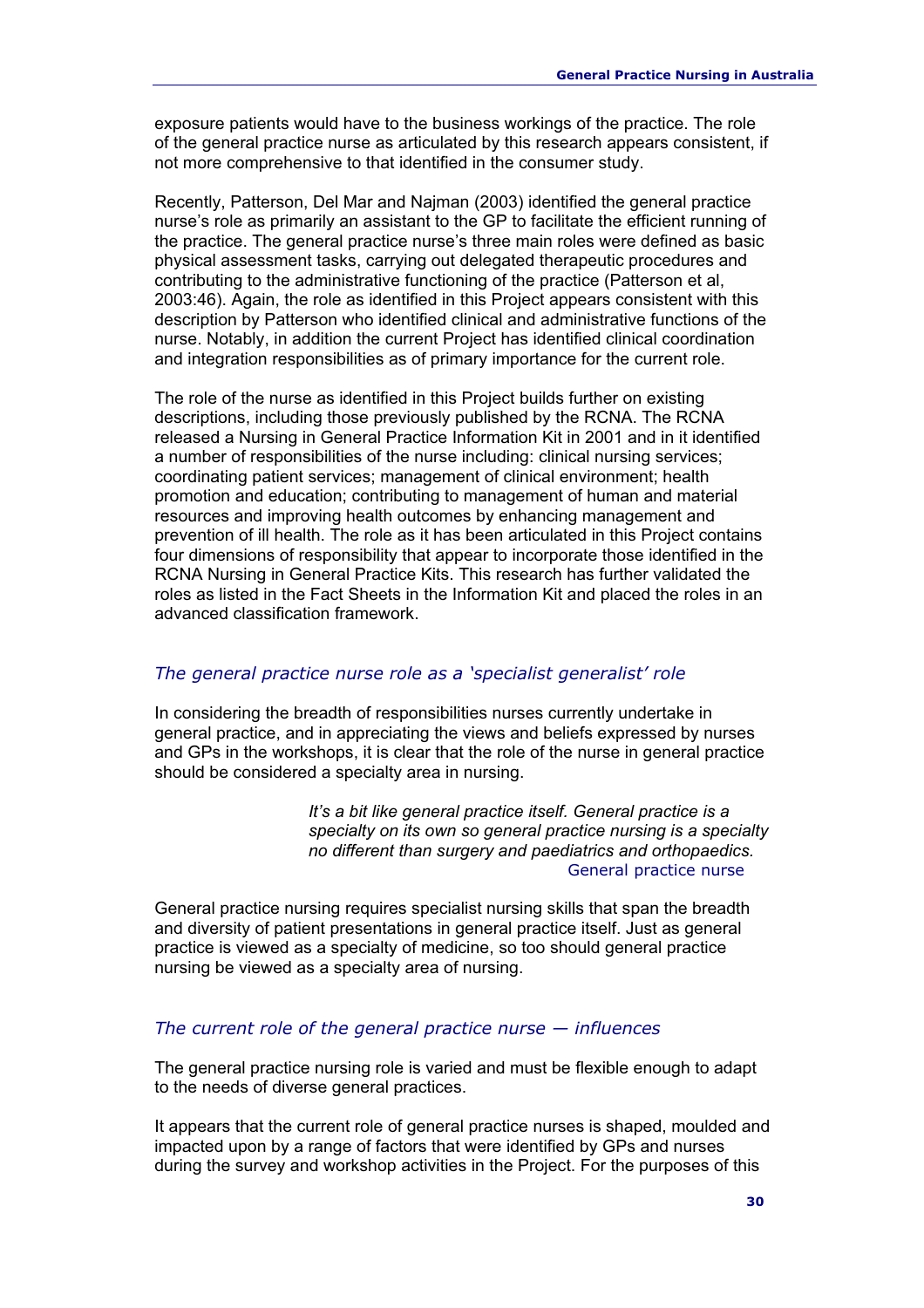report, these factors have been collapsed under five broad categories and will be discussed in turn:

- Professional characteristics of the nurse
- The practice's patient population
- The business orientation of the practice
- **Localised practice and community resources**
- Structural arrangements at a national level

#### *Professional characteristics of the nurse*

The emphasis of the different dimensions of the general practice nurse role, and the tasks undertaken, will differ between individual nurses. The educational background and experiences of the nurse will influence which dimensions of the role the nurse may seek to prioritise in his/her position For example, nurses with background and experience in women's health may very well focus on this area in the clinical care and clinical organisation dimensions of their role and reduce their responsibilities in practice administration.

The complexity of the tasks undertaken in each dimension of the role will vary depending on the competency levels and scope of practice of individual nurses. For example, clinical activities such as immunisation may only be performed by a registered nurse in a number of States and Territories and therefore are not normally the responsibility of an enrolled nurse. The competence and confidence of individual nurses, regardless of registration status, will differ in relation to the multitude of activities undertaken in general practice.

The role of individual nurses in general practice will also differ in relation to the personal preferences of each nurse. For example, if a nurse has an interest in accounting, he/she may eagerly expand the practice administration responsibilities of his/her role and take on more of the finance management responsibilities for the practice.

> *Accepting responsibility for the boundaries of our practice and recognising individual limitations and those limitations can vary a lot depending between nurses. Every nurse has different limitations.*  General practice nurse

#### *The practice's patient population*

The role of the general practice nurse is also shaped by the needs of the patient population with which he/she works. The nature of individual patient populations creates unique demands for each general practice. This impacts on the role of the nurse and ensures that his/her role is tailored to the needs of those patients. For example, in areas with a high indigenous population, general practice nurses may perform more clinical care and clinical organisation activities associated with indigenous health. Alternatively, in a practice that services a high proportion of young families, the general practice nurse may perform more childhood immunisations or family planning activities. In a practice where the patient population consists of a high proportion of elderly people, the nurse's role might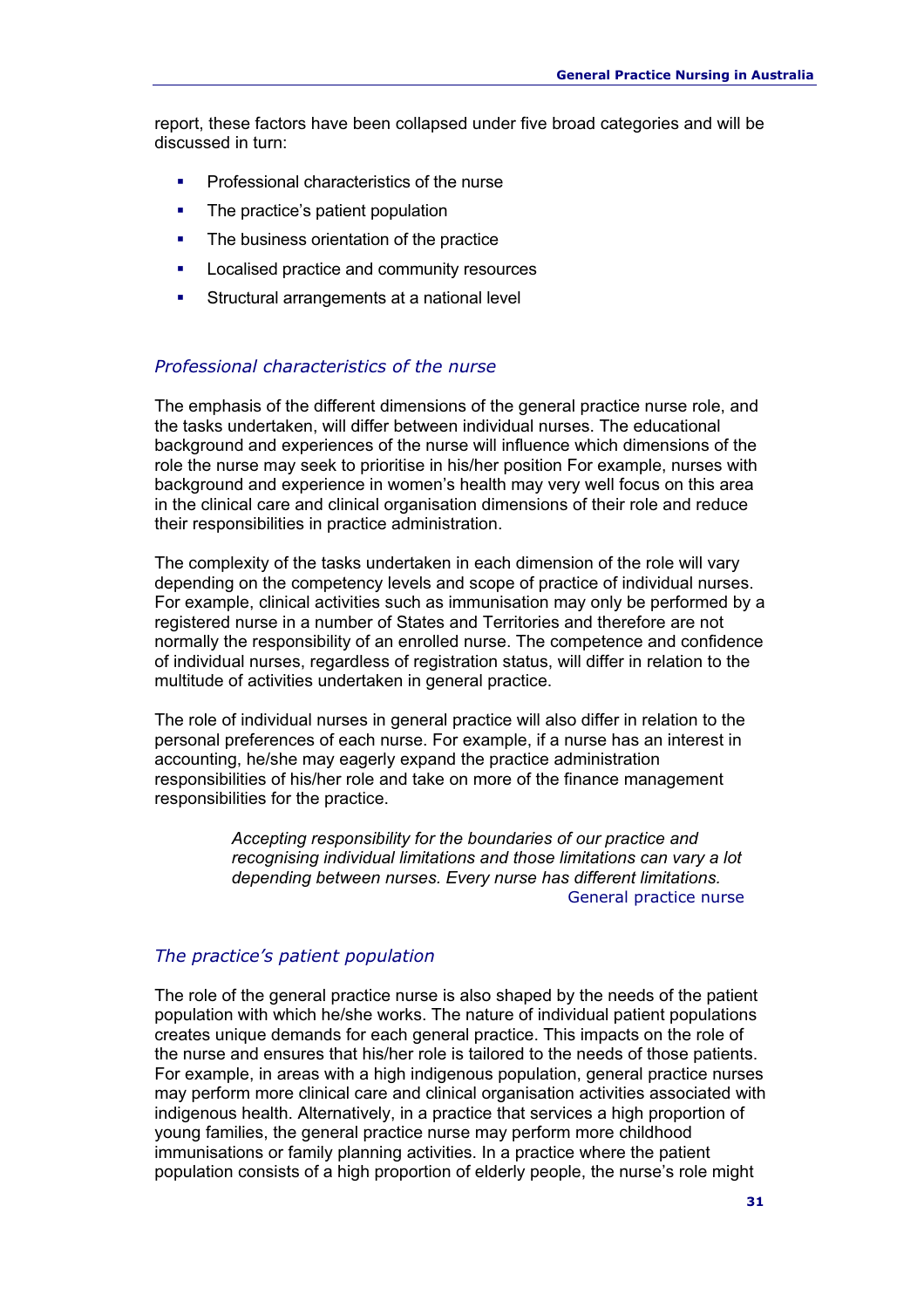focus on health assessments and wound care. Geographical location is also likely to impact upon the needs of different patient populations. For example, in rural areas of the Northern Territory, it is likely that the patient populations will have greater needs in Indigenous health care. Like the role of the general practitioner, the emphasis placed on different aspects of the nurse's role will vary depending on the needs of the patients.

*It is about the demographics too. I mean, if you work in north Queensland with a large, say, Indigenous population, you're going to develop your nursing skills in a completely different area to someone who lives in, maybe, the baby population land somewhere in Sydney or in an ageing population suburb somewhere in Brisbane or the country is different to the city.*  General practice nurse

#### *The business orientation of the practice*

The role of the nurse in general practice is also affected by the business orientation of the practice within which s/he is employed. For example, in a practice that places an emphasis on obtaining maximum funding through PIP and preventative health programs, the nurse may find that his/her role involves a large component of clinical care and clinical organisation. The nurse may spend a great deal of time on EPC items such as asthma, diabetes and chronic disease management. Alternatively, in practices that do not emphasise preventative health but rather deal with more acute health concerns, the nurse may find that the clinical care dimension of the role is enlarged with more time spent on acute care activities. The financial ethos and economic pressures and priorities of individual practices will impact on the focus of the nurse's role and the responsibilities s/he undertakes on a daily basis.

> *Ultimately, we are private businesses and doctors have always been very individualist and doctors will do their own thing and will use practice nurses more if it will ease their workload. They are not going to do it for any intellectual or* a priori *reasons… they will use practice nurses if we find they ease our workloads and improve our incomes…and hopefully improve health care. We are not nearly as philanthropic as people think. We have to look at the bottom line and that our business are going to run, that they are not going to go broke.*  General practitioner

#### *Localised practice and community resources*

The role of the nurse in general practice is also influenced by the amount and type of resources within and local to the practice. For example, if there is a community based clinic that provides diabetes management and care, the nurse in a nearby general practice may find that s/he does very little in the way of diabetes management. If, however, certain health resources are not available within an appropriate distance to the practice, the nurse may find that part of their role is to provide some of those absent services. For example, if a pathology collection centre is not available within travelling distance of the general practice, the nurse may find that s/he spends a substantial amount of time dealing with pathology collection.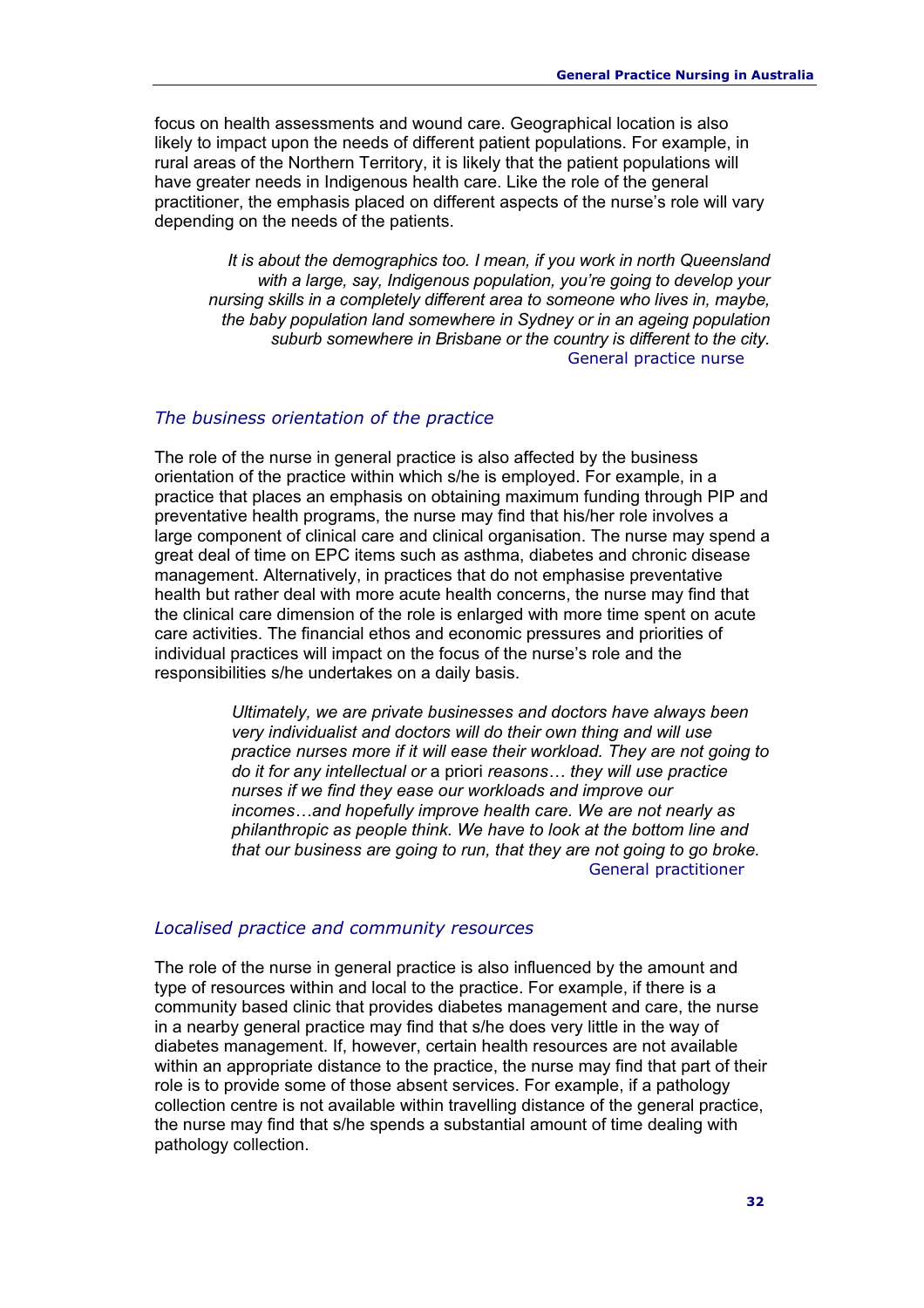In thinking about how local and community resources influence the role of the nurse in general practice, rurality may be a significant factor in determining the resources available to the practice. For example, rural practices may have difficulty accessing specialised medical services because the nearest service is located outside of reasonable travelling distances. However, urban practices in high need areas may have similar difficulty accessing certain resources within their local community as do rural practices. The health care that is available within the community local to the practice will influence the types of activities nurses undertake in the general practice. The role of the GP in the wider health system of the community may also be important. A nurse working with a GP who provides emergency cover for the local hospital may be exposed to an extended role associated with these external GP commitments. This may be more evident in rural areas where restricted health care infrastructure may resulting patients attending the practice for health care needs that would not be seen as frequently in other general practices.

#### *Structural arrangements at the national level*

The role of the nurse in general practice is shaped by national-level structural arrangements. For example, the mechanisms by which nursing activities in general practice are funded influences the activities nurses currently undertake in general practice. Many of the clinical care activities nurses undertake in general practice need to be monitored by the GP in order for the patient to claim a rebate through Medicare. Given this, it appears that the role of many nurses in general practice must necessarily focus on performing activities that will attract a Medicare rebate or fee-for-service payment. In turn, if the nurse is performing duties that do not attract a payment, s/he is essentially not earning any money for the business. The Practice Nurse Initiative, which provides financial assistance for the employment of nurses in areas of high workforce pressure, has alleviated some of this need for nurses to be financially accountable in a system that does not provide payment for his/her services.

> *The biggest problem with practice nurses, is how the hell are we going to pay them? If we actually look at general practice, it is under-funded and undercapitalised for the past twenty years. At the moment, if we take away fee-for-service we can't charge for nurses. Unless there is a way to fund the practice for the services carried out whether by a nurse or others… We should not be paying GPs for nurses work.*

#### General practitioner

The way in which nurse activities within the general practice are funded on a national level has an impact on the role and activities undertaken by nurses in general practice. The role has been, and can be, moulded and shaped in response to financial incentives developed at a national level. Furthermore, these funding issues are even more pertinent when considering other types of primary care activities that attract a government payment. For example, National Health Priority areas which attract a payment (such as asthma and diabetes) are the areas in which nurses are performing activities in general practice.

To summarise, the role of the nurse in general practice involves responsibilities in four dimensions; clinical care; clinical organisation; practice administration; and integration. These dimensions are not static; rather, they vary for each individual nurse in each individual general practice in Australia depending on a number of factors. The emphasis of these responsibilities for any given nurse is influenced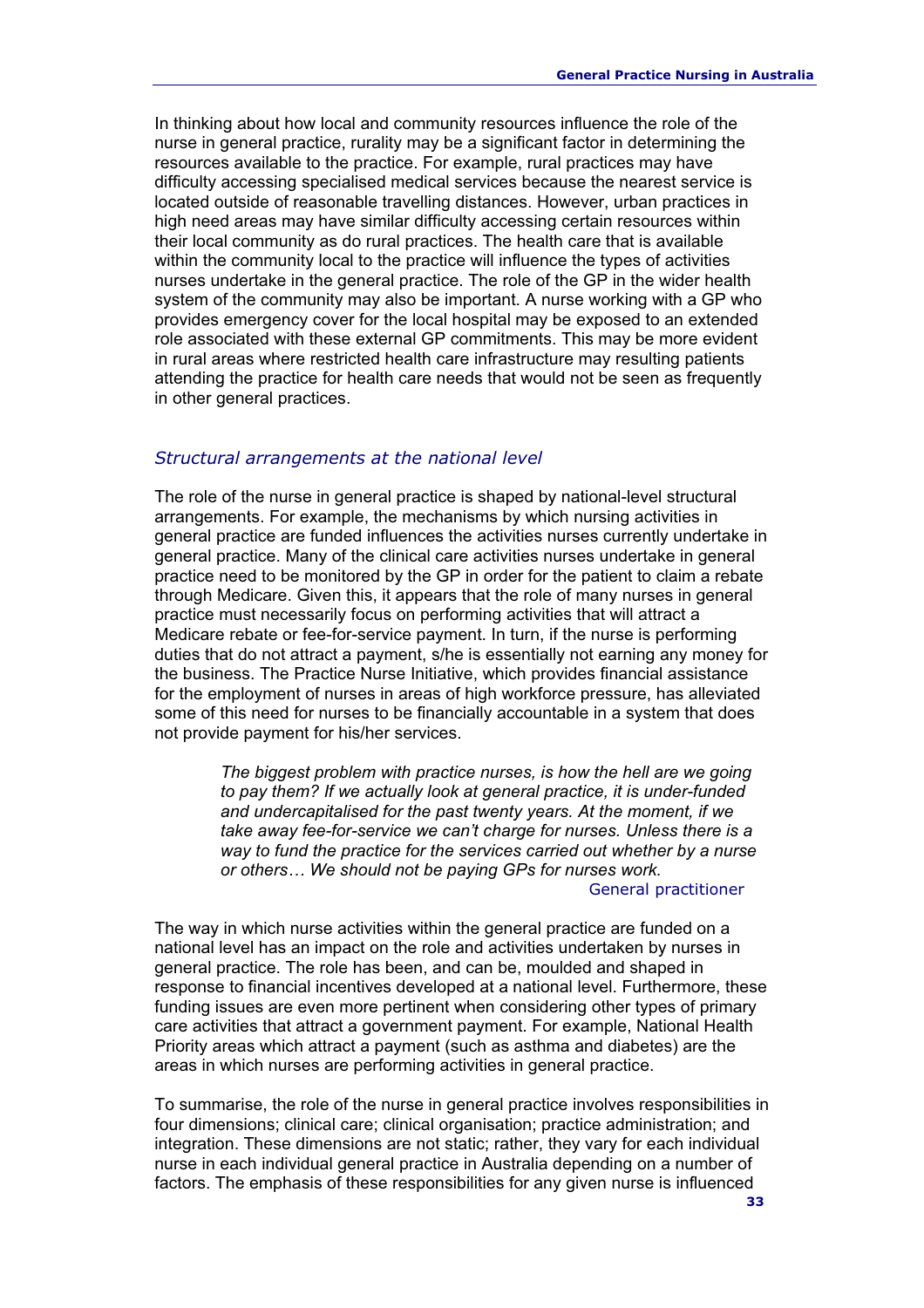by the nurse's own professional characteristics, the patient population with which s/he works, the business orientation of the practice, the resources available within and local to the practice, and structural arrangements at a national level.

#### *The future role of the nurse in general practice*

*If she had the training… in 2010 she would be working as a practice nurse, I would think that she would see some patients on her own, running her own practice of patients attached to the general practice, so she would have a degree of independence away from the GP. She is working for the practice, but she is independent in her professional capacity. We meet and complement each other when we share patients.* General practitioner

The nurses and GPs who participated in this Project expressed a view of the future role of general practice nurses that appeared surprisingly similar to the current role. Their view was that the future role of the nurse will incorporate the same role dimensions identified in the current role model, as all role dimensions are integral to the future role of the general practice nurse in primary health care. However, the future general practice nurse will undertake a greater integration role with more time spent on clinical care and clinical organisation, and less time spent on practice administration. In the future, the competent general practice nurse will contribute to the safe and efficient delivery of quality health care, working in close collaboration with the GP and other health care professionals. The majority of future general practice nurses will be registered nurses with many advancing their levels of competence to support improved patient care and the primary health care agenda. The future will see a greater focus on health promotion.



**Figure 10. Dimensions of the future general practice nurse role**

The results from the research clearly demonstrate the general practice nurses' intention to support primary health care through increased involvement in health education, enhanced primary care, women's health and diabetic and asthma management. There will be a broadening of the clinical care, clinical organisation and integration roles of the general practice nurse.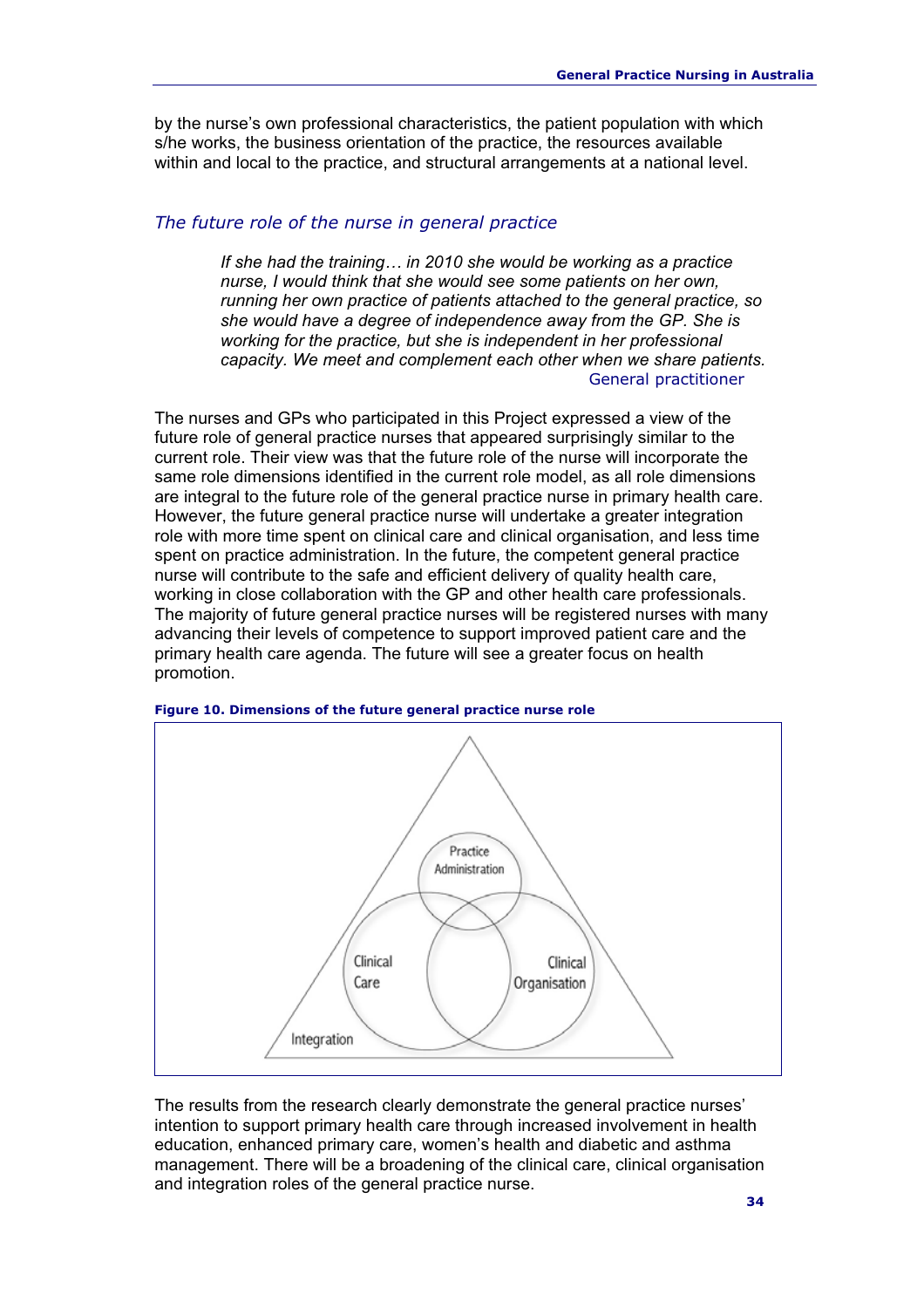The enlarged integration role includes a greater coordination and liaison role within general practice and with external stakeholders. Strategic population health activities and case management was also suggested as a future role focus for the general practice nurse. Many of the activities suggested for the future general practice nurse incorporated an overlapping of the role dimensions which could be seen to require more advanced knowledge and skills and a more complex understanding of how the different aspects of health care are integrated together.

Whilst the GPs and nurses consulted with in this Project identified a similar view of the future role of nurses in general practice, the nurses tended to emphasise a desire for more professional autonomy within the practice through a focus on nurse run clinics, patient education and chronic disease management. GPs in contrast emphasised increased coordination role in the practice, patient education, chronic disease management and strategic population health roles as important for the future role of the nurse. GPs emphasised the need for one nurse for every GP.

Interestingly, the *Consumer Perceptions of Nursing and Nurses in General Practice Final Report* (Cheek et al, 2002: 47-8) identified that consumers, whilst framing their responses on their personal experiences, primarily saw the general practice services in the 'sickness care' mode and saw lifestyle and health monitoring as their own responsibility. This perception has been shaped by a number of factors such as the size of practice, workload of General Practitioners, waiting times, cost of visits, and the consumer awareness of services offered by the general practice in the areas of lifestyle and health monitoring. This presents a challenge for GP and general practice nurses in the future to reconcile their own desire to move into health promotion and health prevention and the public's view that this may be inaccessible due to cost.

It should be acknowledged that some general practice nurses do not intend to expand their role beyond those they currently undertake. It is suggested that the degree of role expansion/ enhancement is considered within the context of the individual general practice and the general practice nurse's competence and acceptance of responsibility, based on the general practice's needs.

The current contribution nurses make to health care through general practice can be best understood by a model of four dimensions of responsibility. These dimensions intersect four broad areas of clinical, organisation, communication and administration areas. Whilst a 'model' that is seen to adequately explain the roles that nurses and GPs discussed during the Project has been generated, the model is not intended to be prescriptive. Rather, the way in which these responsibilities are manifested in duties will differ with individual nurses and individual practices. The flexibility of the model is intended to allow for the variation in nurses current roles that emerge in response to the challenges of the individual nurse, the business orientation of the practice, the practice population, the localised community resources and structural arrangements in primary health care. The GPs and nurses consulted with for this project envisaged a future role for nursing that was characterised by collaboration and team work with the GP. Such a role would see nurses as integral members of the team with enhanced responsibilities in clinical organisation and integration. Such a future sees general practice nursing as a career option for nurses to deliver high quality, consistent and valuable care to patients in general practice.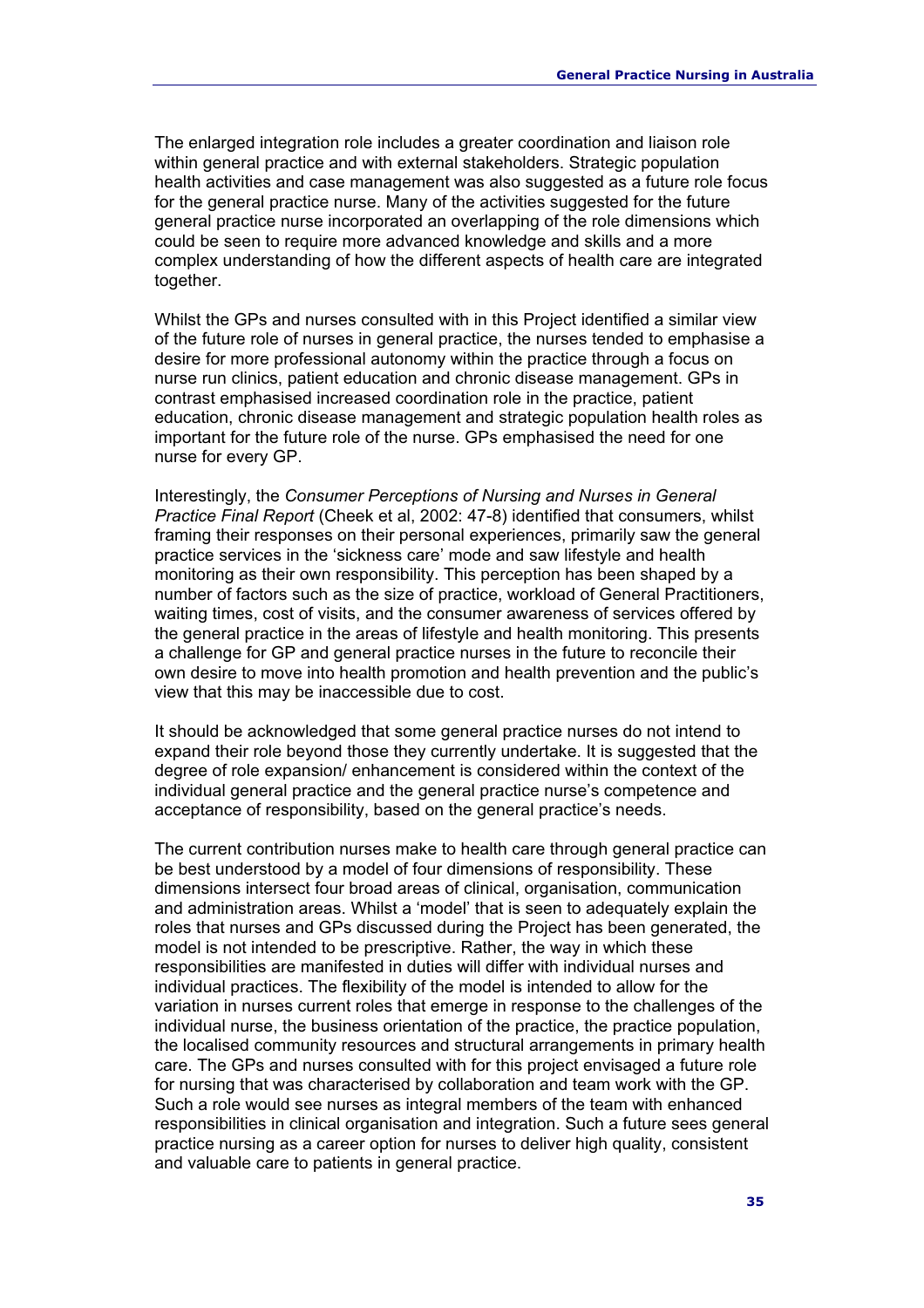# Education and training for general practice nursing in Australia

General practice nursing demonstrates exciting possibilities in the way in which general practice will operate, be constituted and provide health care in the future. However, the quality of the care provided by nurses in general practice rests on the education, training and support available to them to support their roles. As part of this Project, survey research was undertaken to scope the range of educational opportunities (both formal and non-formal) to support nursing in general practice. The results and analysis of the research is articulated in Appendix D and the database of educational opportunities generated is attached as Appendix E.

In considering the role of general practice nurses in Australia, an analysis was undertaken to assess whether nurses have the appropriate qualifications and experienced to meet the demands of those roles. Furthermore, the education currently available to support nursing in general practice was also assessed in relation to its appropriateness for the current role of nurses. In the current health care context, general practice nursing has begun to be promoted and encouraged. In order to move forward into the future, an analysis was conducted to determine if the qualifications, experience and education currently available to general practice nurses would be sufficient to meet their needs in the future. The process, analysis and conclusions of these gap analyses is detailed in Appendix F.

#### *The current role and nurses' qualifications and experience*

Information on the qualifications, education (both formal and non-formal) and experience of Australian general practice nurses has been drawn from the survey and workshop activities conducted as part of the Project.

Upon reviewing the current role of the general practice nurse against the educational preparation and experience, the general practice nurse appears to have adapted quite well to perform the current role. With no formal education and professional support systems this appears to be due to the tenacity of individuals.

An analysis was conducted to determine if any gap exists between the qualifications, education and experience that nurses currently have and what they need in order to support the clinical care, practice administration, clinical organisation and integration dimensions of their current role.

The qualifications of general practice nurses, stemming largely from their undergraduate nursing education and supported by some clinical care–specific professional development and on-the-job training, appear to have provided nurses with a broad range of clinical nursing knowledge, skills and competencies. These appear to be an appropriate basis from which general practice nurses can undertake the current clinical care responsibilities in general practice. The availability of general practice specific clinical care education is largely ad hoc and not available universally and is therefore not appropriately supporting evidence-based practice. Although, on an individual basis, general practice nurses appear, generally, to have found sufficient educational opportunities, this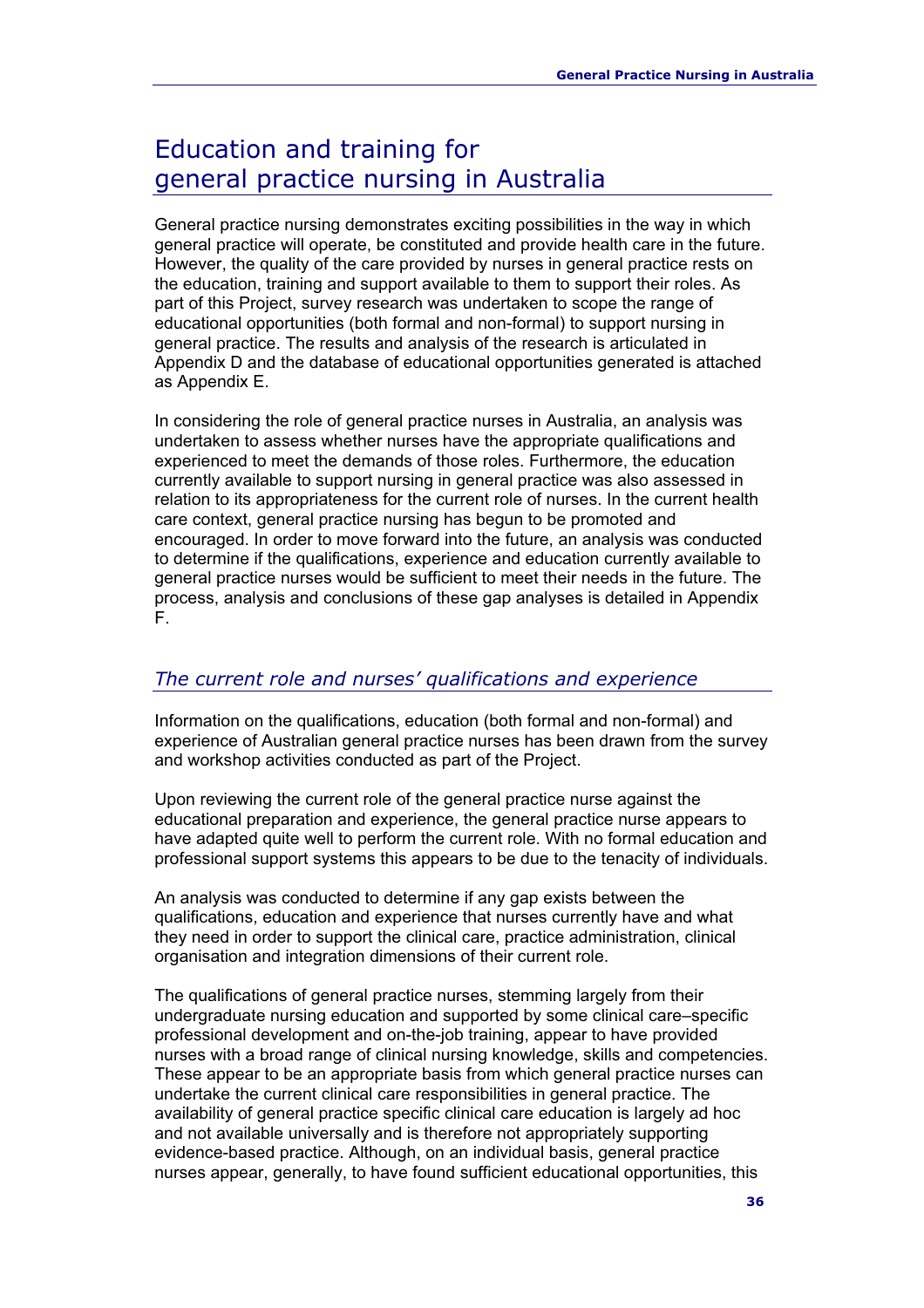approach is unlikely to be dependable nor efficient, and thus is not one that can be sustained if public confidence in general practice nursing is to be maintained.

The research also suggests that a small number of nurses had received nonformal education in areas to support the role dimension of practice administration. However, information from the workshops clearly identified that very few general practice nurses received education to support their practice administration role. It is possible that these skills have been learnt through on-the-job training or other incidental learning. Therefore, it would appear that general practice nurses have had limited formal or non-formal education to support their practice administration responsibilities.

It would appear from the research that very limited formal and non-formal education in the role dimensions of clinical organisation and integration are available to nurses. Education that would appear to assist nurses in performing integration activities or the organisation of clinical information appears strikingly absent from the qualifications and educational background of nurses working in general practice. It seems probable that the skills needed to undertake these responsibilities have been learnt on the job or through incidental learning opportunities provided by local Divisions of General Practice. It would appear that nurses have limited appropriate qualifications or education to undertake the integration and clinical organisation dimensions of their roles.

General practice nurses are equipped to meet some of the demands of their current role in general practice, but appear to lack formal education in a number of areas — most notably in clinical coordination, practice administration and integration responsibilities. It was interesting to observe in the *Consumer Perceptions of Nursing and Nurses in General Practice Project Final Report* (2002) that whilst consumers were not aware of the various levels of nursing registration status, qualifications or specialities of nursing practice, consumers placed trust in the GP to employ an individual who is competent enough to perform the relevant task. Consumers trusted the nurse to only provide a service for which they are competent or have experience in (2002:49). The assumption appears to be that GPs will only employ nurses who are qualified and have demonstrated the education and experience to perform their roles.

#### *The current role and education programs available to support nursing in general practice*

A review of the current role of the general practice nurse against the education programs (both formal and non-formal) currently available to support nursing in general practice, shows that the general practice nurse has limited opportunities for appropriate educational and upskilling programs to support their role. The findings from this Project suggest that education to support nursing in general practice is:

- largely non-formal
- unlikely to be general practice–specific
- focused on the National Health Priority areas
- unlikely to focus on team working skills
- likely to be appropriate for registered rather than enrolled nurses
- of varying accessibility in relation to cost, availability and delivery mode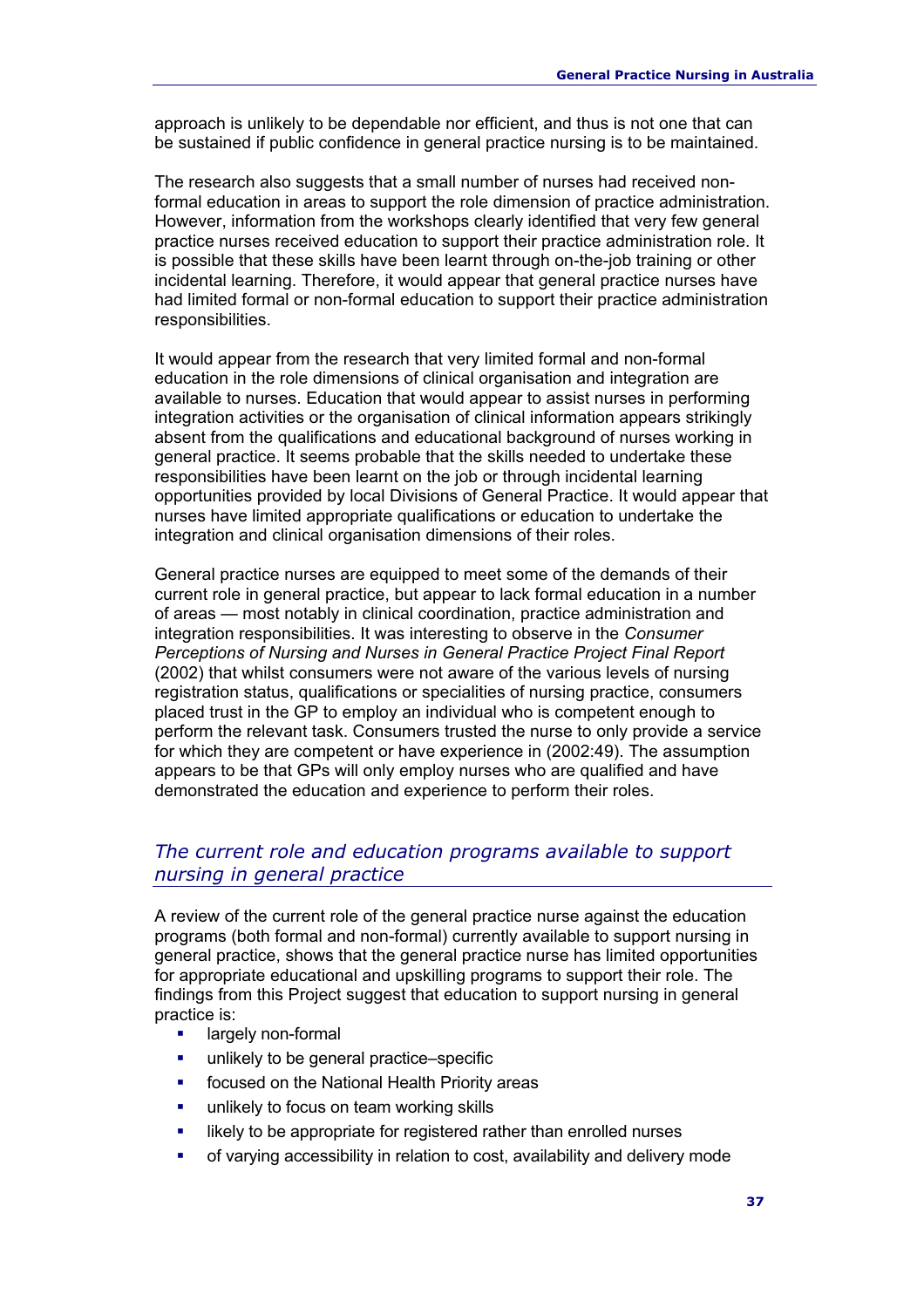*There is a lack of information about a lot of these courses that are available. If they come through on the fax machine, the receptionist might see it and then it's in the bin. I don't actually get to see it. That's my problem.*  General practice nurse

A focus on the roles or broader areas of responsibility suggests that there is a gap between the educational programs that are available and what is needed in order to support each of the four role dimensions of nursing in general practice: clinical care, clinical organisation, practice administration and integration.

There appear to be significant opportunities for education and upskilling programs to support the role dimension of clinical care. Much of the education currently available for general practice nurses focuses on their clinical responsibilities. The majority of these programs are non-formal and are not accredited or evaluated. Notably, many of the educational programs focusing on clinical care are related to the National Health Priority areas of diabetes and asthma. There appears to be sufficient education available to support the clinical care component of nursing in general practice, however, it would enhance the current arrangements if it were clear that all the educational opportunities met appropriate educational standards.

There are few educational opportunities available to train nurses in the clinical organisation aspect of their role. Of the educational opportunities available to nurses to support their clinical organisation responsibilities many are non-formal in nature. It is clear that there is little consistency in the provision of education relating to the clinical organisation responsibilities of general practice nurses. It would seem that nurses can only access education in these areas opportunistically and infrequently. The education available to support the clinical organisation dimensions of the general practice nurses role appear to be limited.

Under the role dimension of practice administration, there are few education programs available to support nurses. The programs that do exist are mostly nonformal in nature. It appears that formal and non-formal educational programs related to the practice administration responsibilities of the general practice nurse are largely non-existent.

This project was unable to source any education programs, either formal or nonformal, that relate to the integration responsibilities of nurses in general practice. It is possible that training in areas relating to the integration dimension of the nurse role is available but is incorporated into and dispersed throughout training in other areas. There is not an explicit focus on training in areas relating to the integration dimension. Whilst the role dimension of integration incorporates more intangible characteristics and activities than the other dimensions, it is clear that specific skills are required for liaising within and external to the practice (for example) and there appears to be no evidence of training programs available to teach these skills.

#### *Education for GPs to support the current role of general practice nurses*

In order to move into the future and develop nurses' contributions to quality health care delivery, a number of areas that would assist GPs to work with nurses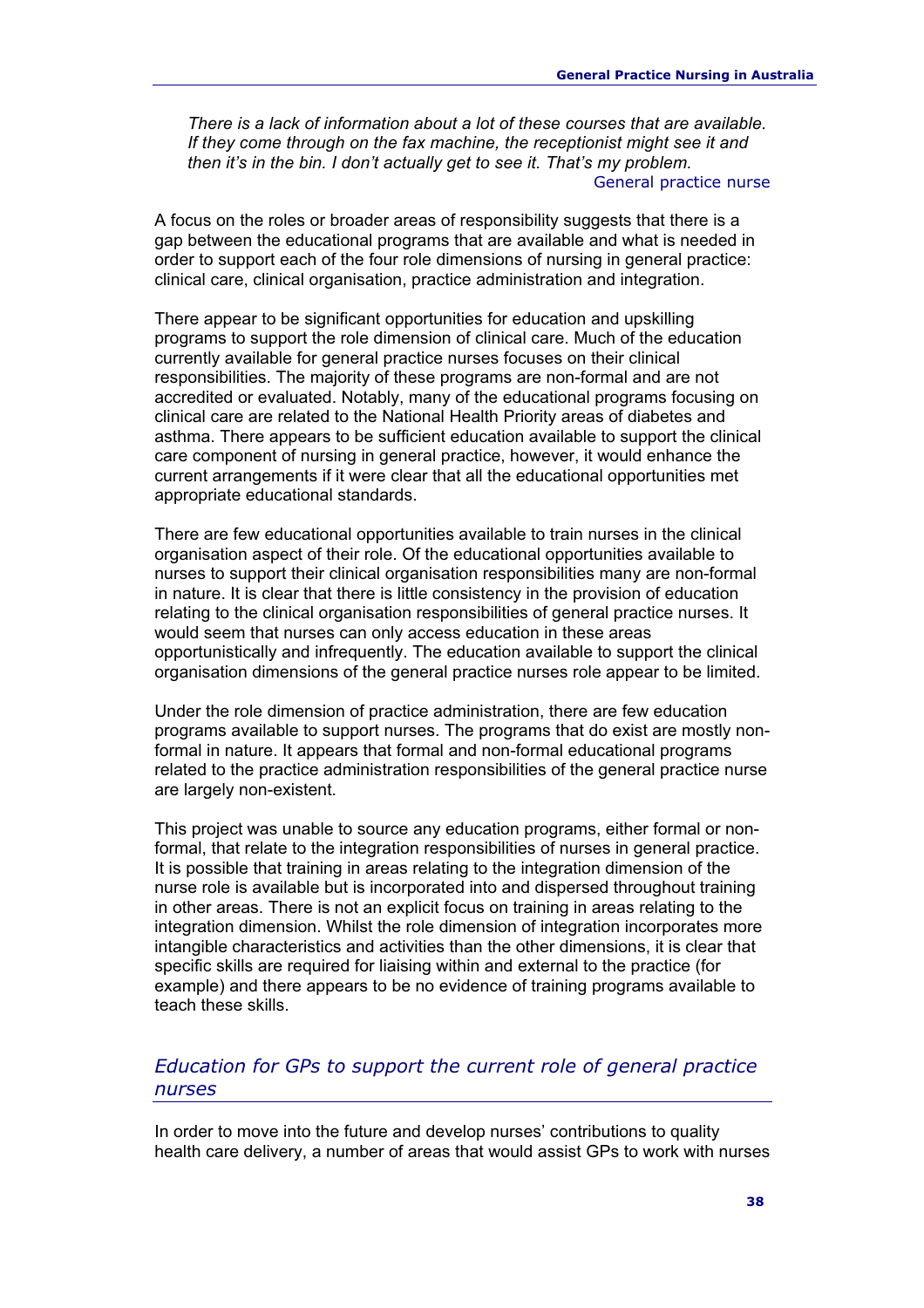in a team environment were identified. The following suggested areas of education were made by GPs through the workshops conducted for the Project.

- Increased knowledge of the role of nurses in general practice
- An understanding of the legal and registration frameworks in which nurses work
- Education on the differences between enrolled nurses, registered nurses and Nurse Practitioners
- Training in how to utilise a nurse in the practice
- Information on the financial benefits of employing a nurse
- Training in human resources and business management
- Training in team working
- Training in delegation skills
- **Training in interpersonal communication**
- Training in leadership
- Training in conflict resolution skills

It appears that there are relatively few educational opportunities currently available to meet the needs of GPs to assist them to work with general practice nurses. In the educational, training and upskilling programs sourced for this Project, there are a few communication focused training opportunities available, however these are scarce and differ in availability. Training in the other areas identified do not appear to exist to support GPs to work with nurses in general practice.

#### *Conclusions about education available to support general practice nursing*

Given the limited appropriateness of the education currently available to support nursing in general practice, it seems probable that nurses are learning the skills they need to perform the four dimensions of their roles through other means. It seems probable that nurses acquire their general practice–specific training through on-the-job learning. This view was supported by discussions with GPs and nurses in the workshops. This on-the-job learning may be structured into training sessions with other nurses, practice staff or GPs or it may be learned through trial and error.

In comparing the education currently that is available to what is needed by the nurses to meet this role development, two obvious areas of national confusion and inconsistencies in educational preparation were discovered. While some states provided accredited courses for pap smear providers and nurse immunisers, other did not. Generally, general practice nurses were able to access non-formal education to support their immunisation role, but most appeared unaware of the supervisory responsibility of the GP in some states in relation to immunisation provision. This is aside from the funding requirements that the GP sight the patient. Nationally, over a quarter of the nurses surveyed indicated they undertook activities in women's health, which may have included undertaking cervical screening. Yet from the workshops, many general practice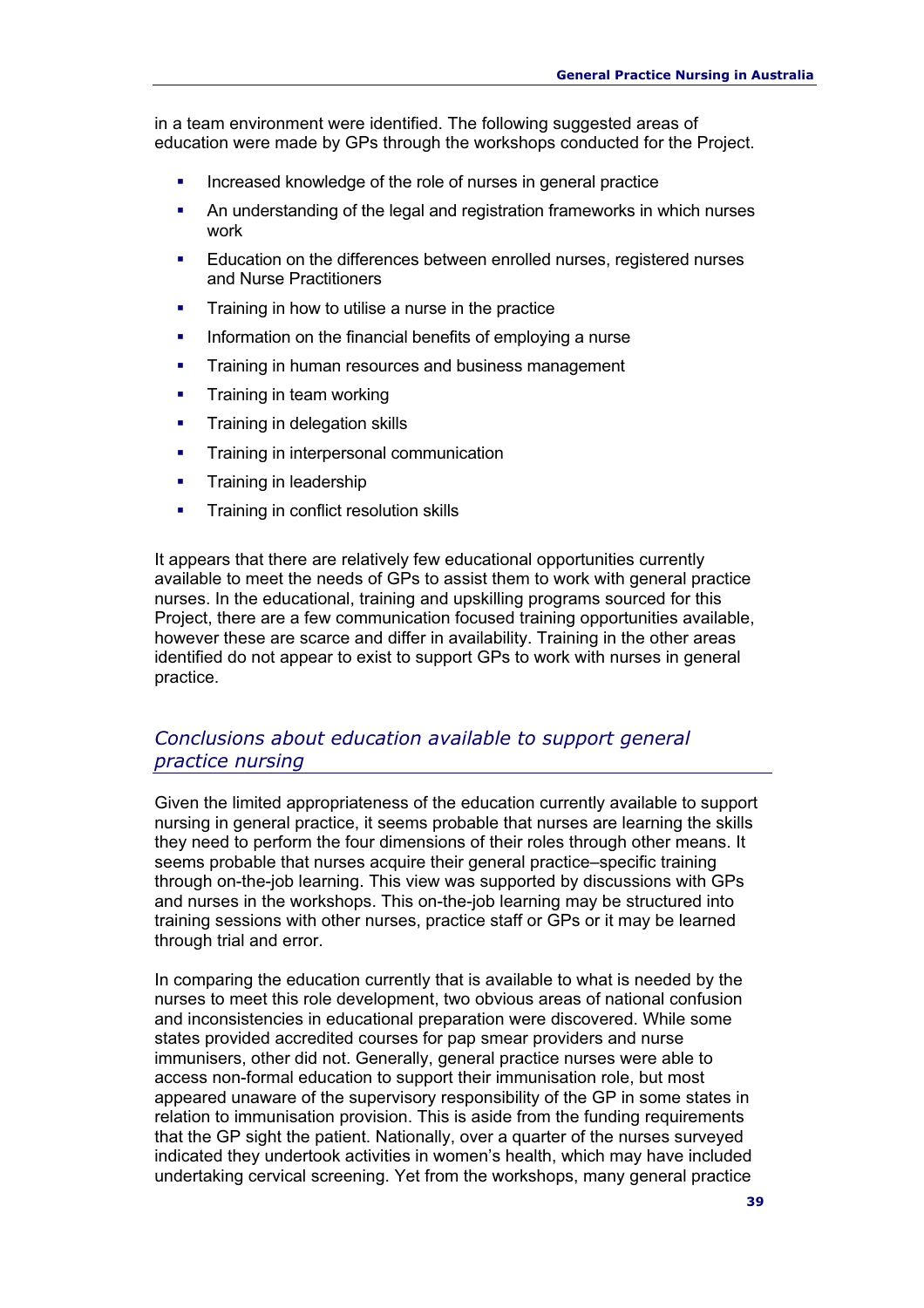nurses indicated they had receive limited education in cervical screening, with some learning through non-formal, on-the-job opportunities. Only the occasional general practice nurse appeared to have an accredited qualification in cervical screening. Exploration of the standards required to maintain safe and quality patient care in the area of immunisation and cervical screening for general practice nursing is needed.

A number of conclusions can be drawn from the analysis of the education available to meet the needs of the current role of nursing in general practice:

The quality of the educational approach is largely not assessed

The education currently available to support nurses working in general practice is largely unaccredited, unassessed and non-formal. The delivery of the education, the format and the quality of the learning exercise is largely not assessed in the educational programs scoped for this Project. It is unclear whether the education available to support nursing in general practice is, in fact, valuable, quality education which allows participants to actually 'learn' what is intended.

• The quality of the content of the education is largely not assessed

The education currently available to support nurses working in general practice is largely unaccredited, unassessed and non-formal. The content of the programs available and the accuracy of the information delivered is largely not assessed. It is unclear whether the education available to support nursing in general practice actually provides accurate information on the topics under study.

 The appropriateness of the content and approach is not assessed for the general practice context

The education currently available to support nurses working in general practice is not assessed in terms of its appropriateness for the general practice context. The content and approach of both formal and non-formal education is not assessed as to its applicability and usefulness within a general practice environment. It is quite possible that some programs provide excellent information and content and are delivered in a expert format for learning but are totally inappropriate for application in the general practice environment.

These findings argue for a consistent, national approach, whereby educational opportunities need to meet the Continuing Nursing Education (CNE) standards of the RCNA.

 Education does not create or support a coordinated system of education for the profession

The education currently available to meet the needs of nurses working in general practice is largely ad hoc, opportunistic and variable. Such an education system does not foster reliability and dependability in the training of Australia's general practice nurses. Whilst it is recognised that nurses in general practice contribute enormously to the care provided to the general public, the educational basis of that care appears to be inconsistent and unreliable. For nursing in general practice to be a sustainable career option for nurses, a coordinated, reliable system of education is needed. A system of education which demonstrates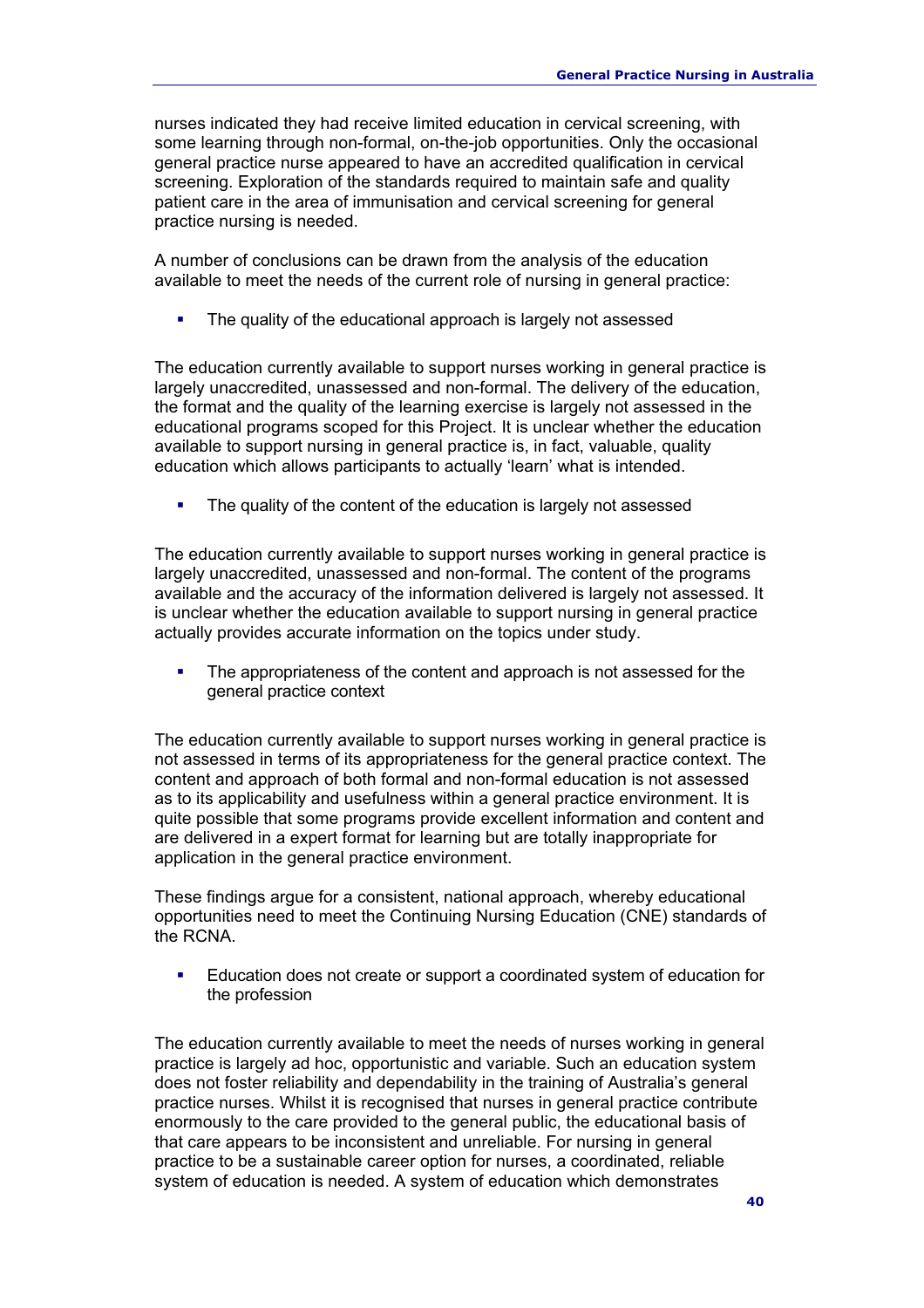confidence in the training, education and upskilling of the general practice nurse workforce would build a foundation on which nurses in general practice can provide consistent, quality health care to the Australian general public.

In summary, this research has explored the current role of nurses working in general practice and their education needs. It is clear that there is some education in place to support nursing in general practice, the majority of which is non-formal in nature — that is, unaccredited and unevaluated. The programs that exist do not form any coordinated system of education that demonstrates confidence in the quality and safety of nurses practice in the general practice setting. Can such an ad hoc array of educational opportunities carry general practice nursing into the future?

#### *The future role and nurse qualifications and experience*

Data on the current qualifications and experience of Australian general practice nurses was drawn from the survey and workshop components of the research. The nurses' qualifications and experience have been analysed to determine if they are adequate to meet the needs of each of the four role dimensions clinical care, clinical organisation, practice administration and integration — in the future and what is currently available.

Upon reviewing the current educational preparation and experience of the general practice nurse in terms of future role dimensions, it appears that the general practice nurse is ill-prepared to meet the knowledge requirements of the nurse working in the general practice team of the future.

Within the clinical care role dimension, the future general practice nurse requires a broad clinical knowledge and skill base to cover the vast array of 'generalist' activities. Whilst undergraduate nursing qualifications are an appropriate base for practice, GPs and nurses identified that further general practice–specific education is necessary. The results of this research suggest that very few nurses have undertaken formal or non-formal general practice–specific education, but rather, that they get this exposure, largely, from incidental, on-the-job experience.

Furthermore, as general practice nursing exposure is not generally available in undergraduate nursing education, it would appear that current or potential general practice nurses have limited appropriate qualifications for the role dimension of clinical care for the future role of the general practice nurse. Nurses will need to build on their undergraduate nursing training with education specific to the general practice context.

General practice nurses appear to have undertaken ad hoc and primarily nonformal education for the role dimension of clinical organisation. It would be unreasonable to expect undergraduate education to prepare all nurses for the general practice role in population health, recall or health promotion. Therefore, additional further education is needed to provide training specifically tailored to the needs of general practice. Again, current or potential general practice nurses have limited appropriate qualifications for the role dimension of clinical organisation for the future role of the general practice nurse. This may have implications for the design of undergraduate nursing programs, which may need to consider the importance of systems-approaches in general practice.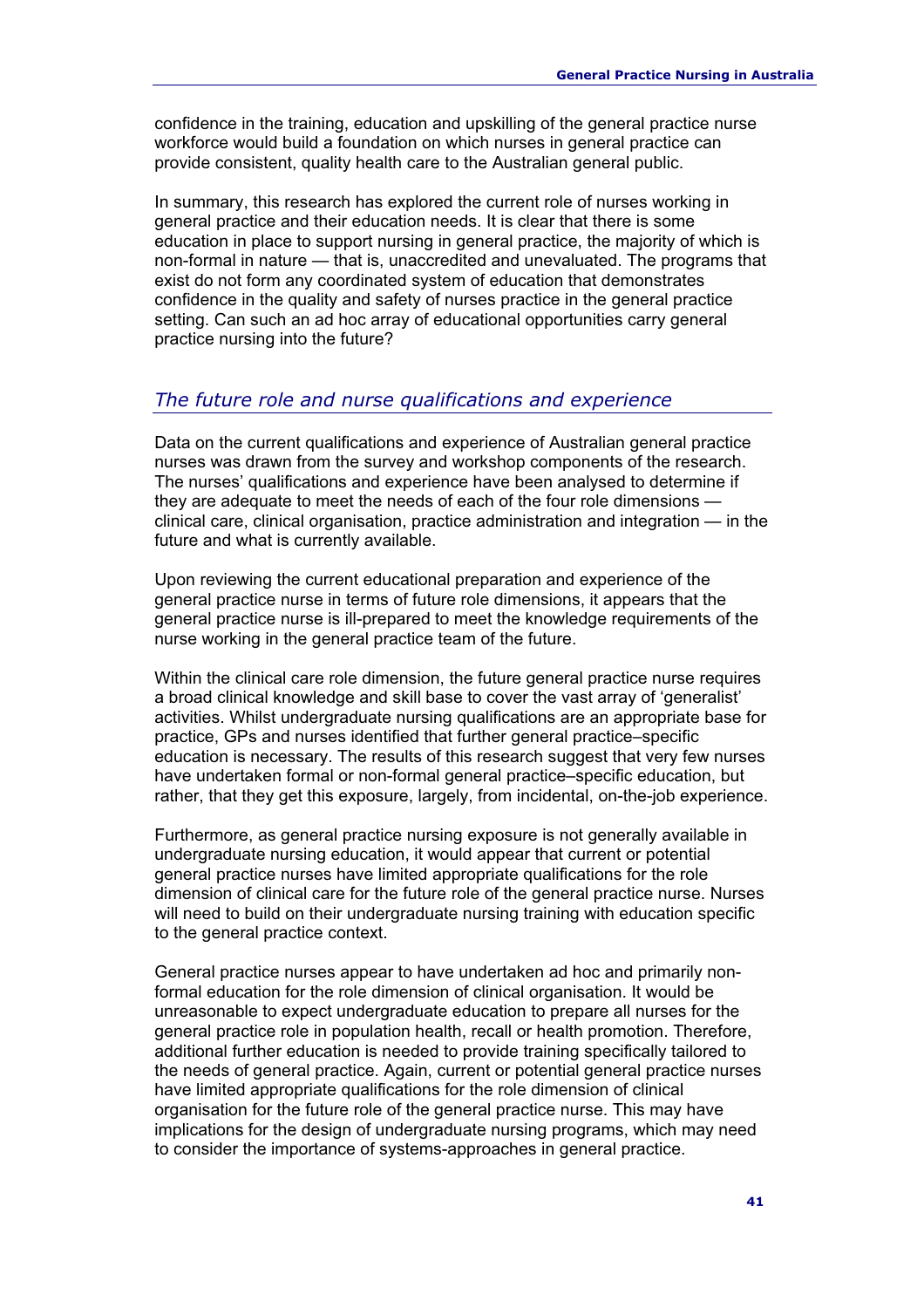General practice nurses have not received formal or non-formal education to support the role dimension of integration. Communication was identified as an education area of high priority for nurses by both nurses and GPs. The call for qualifications and training in this area demonstrates that nurses themselves are aware of their inadequate systems for educational preparation in this area. Again, general practice–specific education in this area is necessary. In the future, the general practice nurse will have a greater role in integration, and unfortunately current and potential general practice nurses have limited education for this role, and the current education systems appear not to be geared to provide this.

It has already been determined that the current general practice nurse is not well qualified for the practice administration role. In considering future needs, it should be noted that although it is envisaged that this role will encompass less of the general practice nurse's time in the future, it is possible that this role will require a greater understanding of the systems that the administration supports. The current education received by general practice nurses to support the role dimension of practice administration may or may not be appropriate for their future role.

If the educational system is not, currently, ready to prepare general practice nurses for their future role, and general practice nurses learn through incidental and informal opportunities at the practice level; then the question of whether general practice nurses will have appropriate on-the-job experiences to equip them for the changed future role, is raised.

In relation to the preparedness of current and potential nurses to undertake the future general practice nurse role, the Joint GP/Nurse Workshops highlighted that current general practice nurses do have appropriate experience in the clinical role dimension, yet could be supported in their roles to maintain quality and consistency through structures such as policies and procedures for nursing activities. Whilst the current general practice nurse's experience in the role dimensions of integration and practice administration is considered appropriate (if limited), this may not be adequate for the future as the roles may require higher level skills and knowledge, particularly in the areas of communication and information technology. The future general practice nurse will expand the clinical organisational role dimension to incorporate more health promotion and educational activities and with this in mind the current general practice nurse has extremely limited appropriate experience to meet the demands of this role in the future.

General practice nurses are not adequately equipped with the range of experience necessary to meet the roles which nurses will undertake in general practice in the future.

#### *The future role and education programs available to support nursing in general practice*

Potential general practice nurses do not appear to be adequately experienced or prepared educationally to meet the role requirements of general practice nursing in the future. Nevertheless, because the role is one that is gradually evolving, arguably there is sufficient time for these nurses to prepare themselves for these enhanced roles. In order to tackle the challenges of the future general practice nurse's role, these nurses will need access to professional development and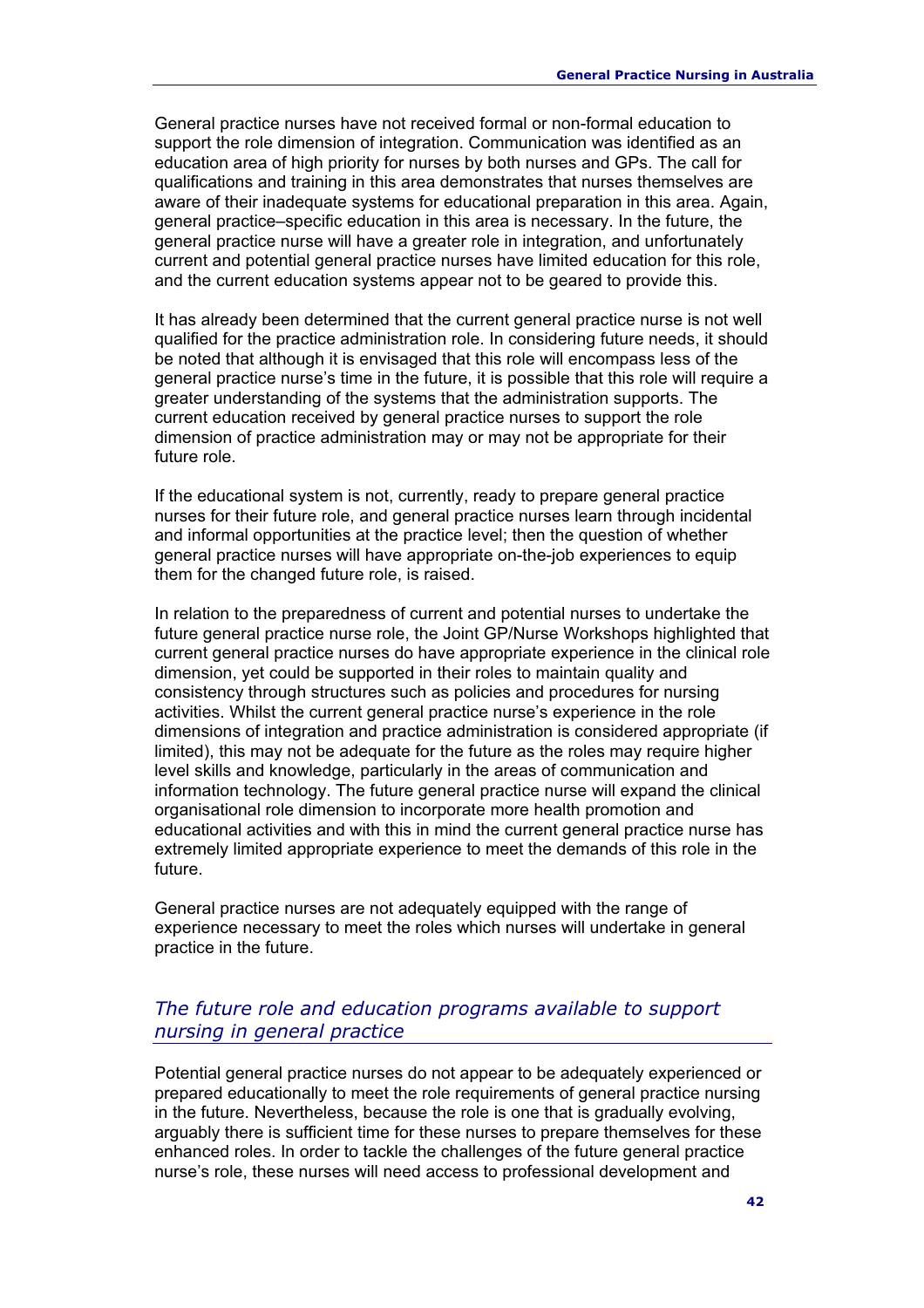further education, not only to maintain their current level of competence but also to expand their competence. A focus on the role dimensions of responsibilities suggests that there exists a gap between the educational programs that are currently available and what will be needed to support general practice nursing in the future.

This Project has identified a number of gaps in the education available to support the future role of the general practice nurse. Limited formal and non-formal general practice–specific education is available with regard to the clinical care dimension of the general practice nurse role. Clinical care areas of wound care, first aid/CPR, care of the seriously ill patient, oxygen administration, pharmacology administration and pathology collection were identified in the Survey of Nurses in General Practice and Joint GP/Nurse Workshops as areas of need. Some formal courses are available for wound care, cervical screening and immunisation, but the remaining clinical care areas, which will be enhanced in the future general practice nurse role, are not adequately supported by formal education. Non-formal education is basically limited to immunisation and wound care and is generally available on an ad hoc basis only. The education currently available will not support an enhanced clinical role and eduction will need to be adapted and developed in line with increased clinical demands. Additionally, the education is not consistent nationally, a fact that suggests that it may not add to the safety and quality of the health system in the way that it could.

Formal and non-formal learning in the enhanced and expanded future role dimension of clinical organisation is not adequate to meet the future role needs. A small number of formal university-provided general practice–specific courses exist, and these may involve some training in clinical organisation skills. Formal education targeted at the general practice nurse and covering the clinical organisation roles are considered to be likely to be inadequate to meet future role demands. Many courses in areas such as infection control, asthma and diabetes targeted at the general practice nurse are available non-formally on an ad hoc basis but are not adequate to support the future demands of the clinical organisation role.

Currently, there are extremely limited non-formal opportunities and no formal opportunities for the general practice nurse to learn about their role in practice administration. Although this role dimension will not be as large for future general practice nurses, their knowledge in relation to this role will need to be more comprehensive and sophisticated. Current educational opportunities appear inadequate to support the practice administration responsibilities of the future general practice nurse.

Formal and non-formal education for the role dimension of integration in the future is extremely inadequate. Currently, no formal or non-formal programs are available to support the integration responsibilities of general practice nurses. Given the apparent lack of education for the integration dimension of the nurses role now, it appears extremely unlikely that nurses will be equipped to perform an even more expanded integration role in the future without developmental work in the area.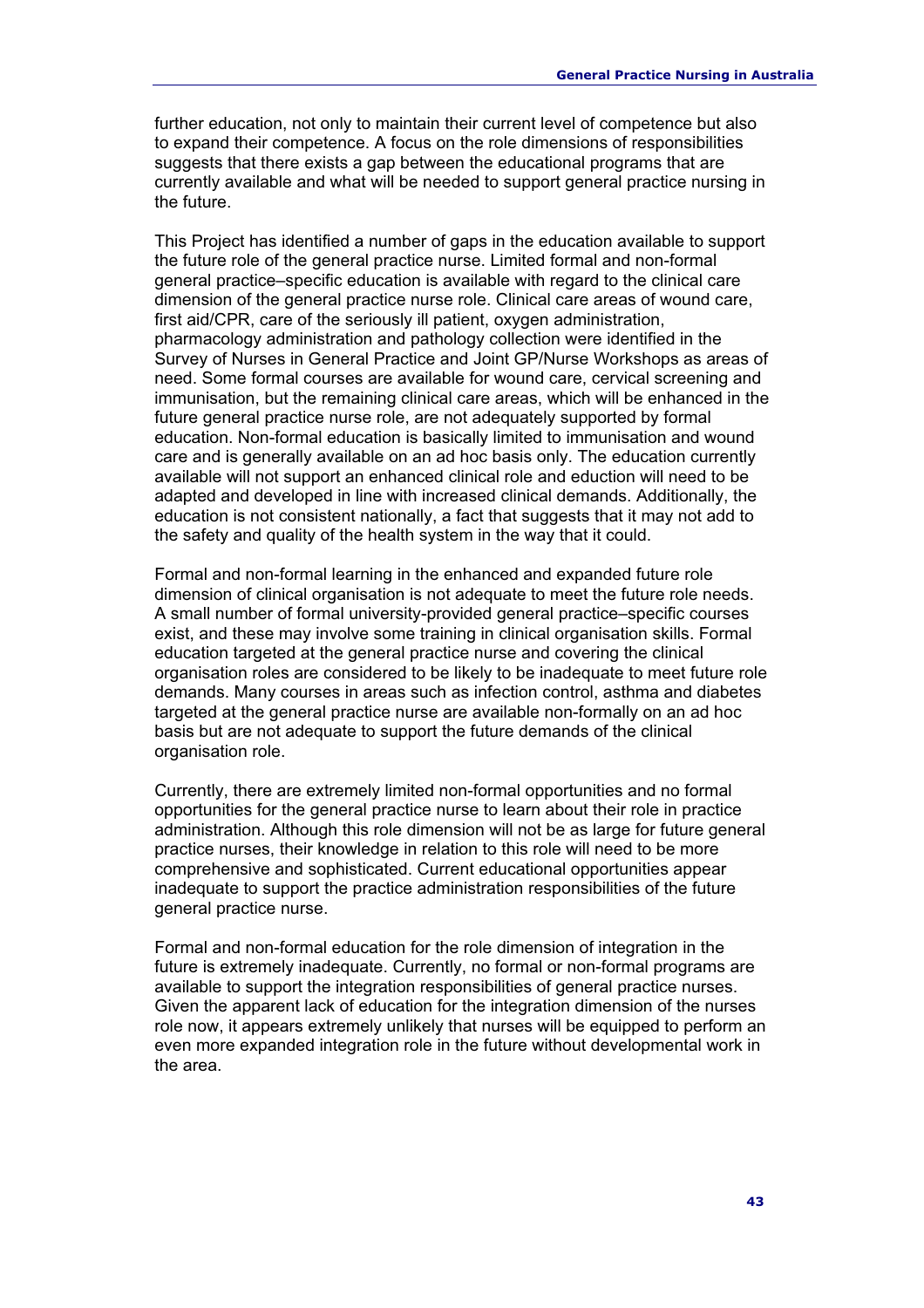#### *Views on education to support nursing in general practice*

*I think it is important that nurses just do not think they can do everything. When you look at that and you start to pull it apart, how do you maintain your ongoing education and immunisation, child health, antenatal care, medico legal stuff? There's a lot there to stay on top of… you cannot stay on top of everything… So it may well be that we do, through education processes, specialise a bit in what nurses in general practice do.*  General practice nurse

The educational opportunities currently available to support nursing in general practice do not adequately meet the needs of general practice nurses or GPs. It is unlikely that they will do so in the future unless further attention and support is directed into development of such programs. The general practice nurses and GPs who participated in this research project demonstrated overwhelming support for developments in education to support nursing in general practice. Overall, nurses and GPs agreed on the following:

- Education needs to be general practice specific
- General practice nursing needs to be offered as a career option and education must promote competence advancement within this career choice
- Education for general practice nursing must include clinical and theoretical components
- The quality of education for general practice nurses must be assessed and accredited against appropriate education standards established in the profession
- Education for general practice nurses must be affordable, flexible and appropriate for this heterogenous group of nurses
- Education for general practice nurses needs to be able to be adapted to the needs of individual practices
- Education that is appropriate for the two levels of nursing, enrolled and registered nursing must be developed
- Any formalised education needs to recognise prior learning of nurses working in general practice
- Nurses need to contribute to the development of education for general practice nurses
- GPs need to contribute to the development of education for general practice nurses
- Education for general practice nurses needs to be financed in a way that does not prove overly burdensome for general practices
- Education for general practice nursing should not be overly regulated and restrictive for general practices
- General practices should have the support systems in place to enable nurses to attend education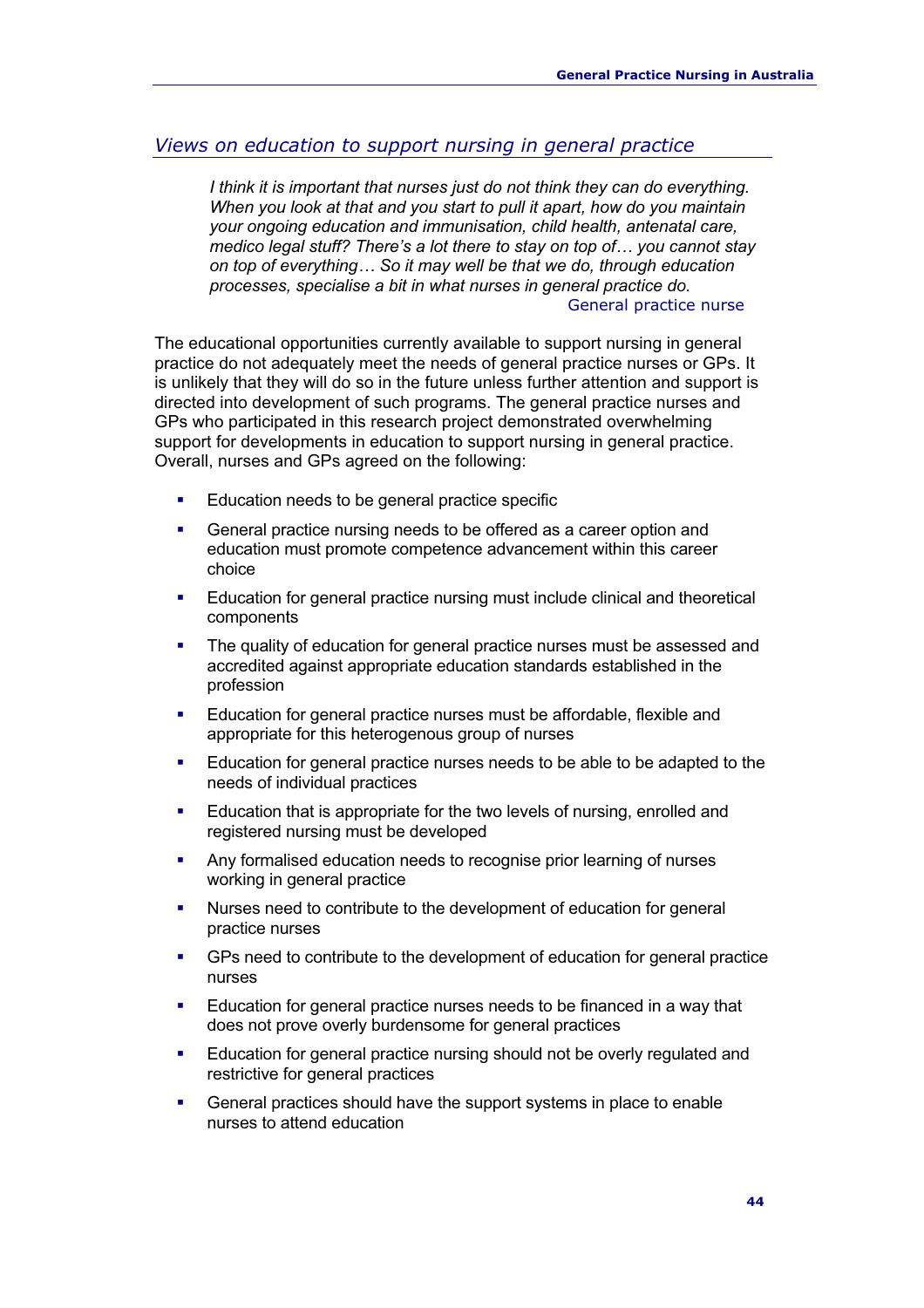*Their own professional colleagues often don't value their role. They're looked down upon by the hospital nursing staff and even the community nursing staff as being lesser individuals… We spoke about an equal pay award, a sense of collegiality and possible college of general practice nurses to lift the status, both in their own eyes and the eyes of their colleagues.* 

#### General practitioner

Whilst some of the educational opportunities presently available have been targeted at both the GP and the general practice nurse, information from the workshops suggested that limited programs are provided in this manner and few are attended jointly. Both professions receiving consistent information was considered beneficial for both team work and quality patient care. An inconsistency that has been exposed in this Project is the difference in recognition for professional development between the two professions. In many programs, GP participation is rewarded with CPD points whilst the nurse attending the same session is not formally recognised. Both professions supported recognition of professional development.

In summary, general practice nurses in Australia have been supported by limited training, education and upskilling programs specific to their role in general practice. Nurses appear to be resourceful in accessing what education is available, particularly in clinical care areas and proactive in accessing incidental and upskilling opportunities offered by local Divisions of General Practice. The education currently available to support nursing in general practice is largely ad hoc, opportunistic and variable. There is no system in place to ensure that the quality of care provided by nurses in general practice to the Australian public is of a safe, consistent and dependable standard. It is difficult to envisage a move to the future without a system for education and nurses and GPs consulted with in this Project overwhelmingly supported advancements in education to support general practice nursing.

# Other factors impacting on general practice nursing in Australia

Throughout the Project, nurses and GPs identified a number of contextual issues that they believed impacted significantly on the current and future role of the nurse in general practice. Whilst there is variability in the perceived important of these issues within the professions and between the professions, these issues were raised consistently throughout the survey and workshops. Although these issues were not the central focus of this Project, they were seen by GPs and nurses to be central to the future of general practice nursing. The following issues (see next page) have been raised by the profession as being influential in the role of nursing in general practice and will be considered in turn.

- Team work issues
- Organisational support issues
- **•** Professional recognition
- Health System issues
- Workforce issues *continued*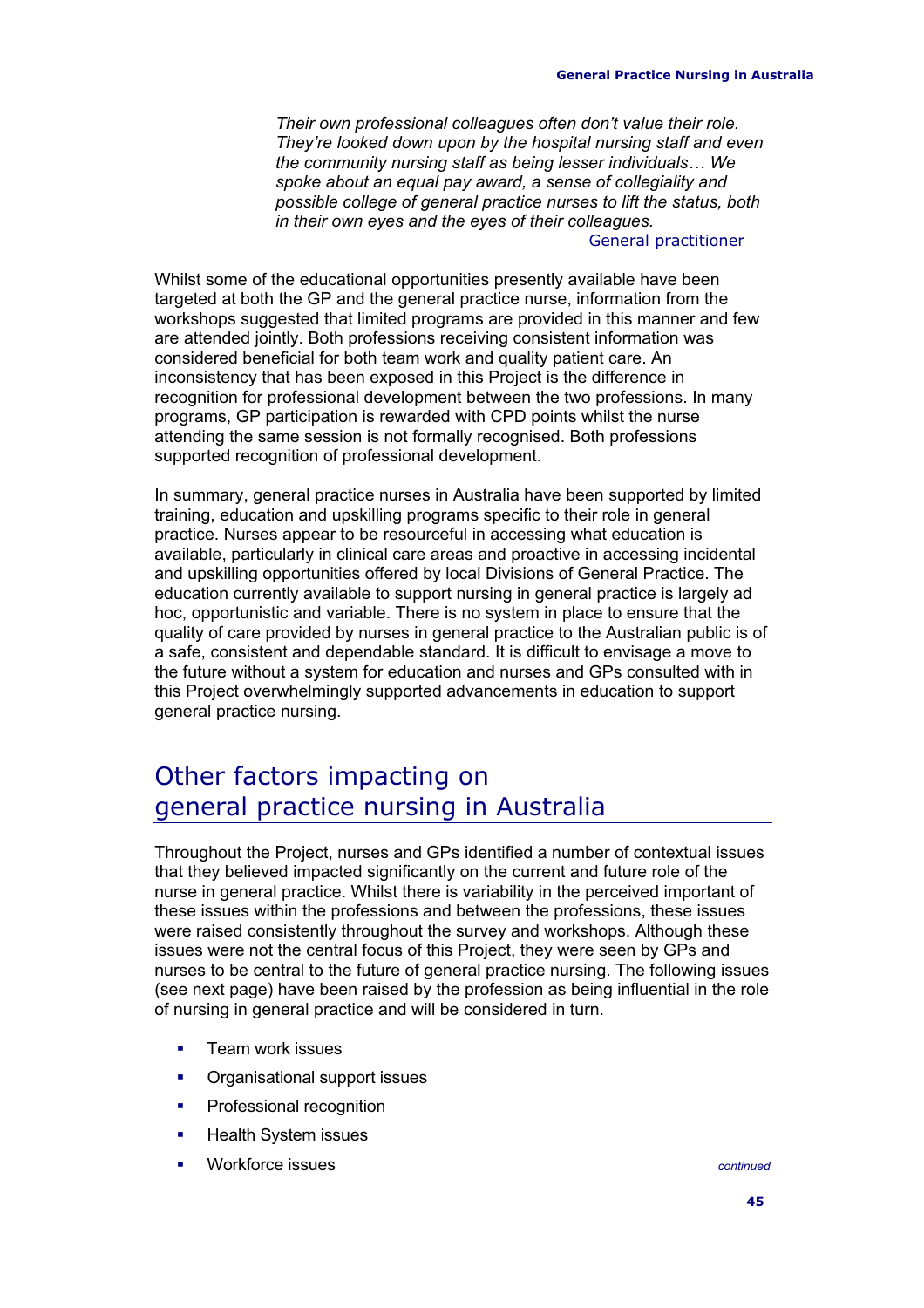- **Legislation and regulation issues**
- Medico-legal and indemnity issues
- **Funding issues**
- Culture of general practice

#### *Team work issues*

In the current general practice environment in Australia, multidisciplinary teams appear to function in a manner akin to that outlined in Hastings Provider Substitution Model where the nurse is viewed as a substitute for the doctor in some clinical situations. The nurses and GPs consulted with in this Project stressed the importance of team working in general practice. Whilst it would appear from this research that many nurse and GP teams do work well together, GPs in particular called for education and training in some of these skills and characteristics. Notably, GPs call for education in leadership, team working, communication and delegation — characteristics they themselves say help them work successfully with general practice nurses. In relation to the education that is currently available to support team working in general practice, there appears to be a striking lack of educational opportunities, both formal and non-formal, for training nurses and GPs to work as a team. Delegation issues appear to be a crucial component of the Provider Substitution model of team working and were raised as important concerns and needs by the GPs and nurses participating in the study. Such delegation concerns rested on medico-legal fears, anxiety over loss of patient care, and nurses' inability to promote their own capabilities. How can nurses provide substitution care for the GPs, if GPs have difficulty in delegating responsibility?

If Hastings's Collaborative Model, which represents the role of the nurse in the future as identified by nurses and GPs during this Project, is used, a situation where nursing and medicine have complementary, albeit overlapping, areas of responsibility is seen. In this model, the nurse provides nursing care that complements the medical care provided by the physician. It would appear that a number of factors work against the progression to such a collaborative future, including the culture of general practice and the historical antagonism between nursing and medicine. Even if individual nurses and GPs were equipped with the skills and characteristics needed to work well in a team in general practice, a shift to a truly collaborative model of team working in general practice would entail a major shift in cultural attitudes, values and beliefs within general practice and nursing.

The *Consumer Perceptions of Nursing and Nurses in General Practice* highlighted consumer expectations that nurses and doctors are part of a team and will work together to meet consumer needs (Cheek, et al, 2002:42). The nurses and GPs who participated in this Project agreed that nurses and GPs should work as a team and complement the care they each provide. Given that the professions and the general public place such an emphasis on team working in general practice, it is surprising that there is so little education, training and support available to facilitate this. It would appear from this research that despite the emphasis placed on team working by nurses, GPs and the public, a number of barriers to effective team work exist in the Australian context.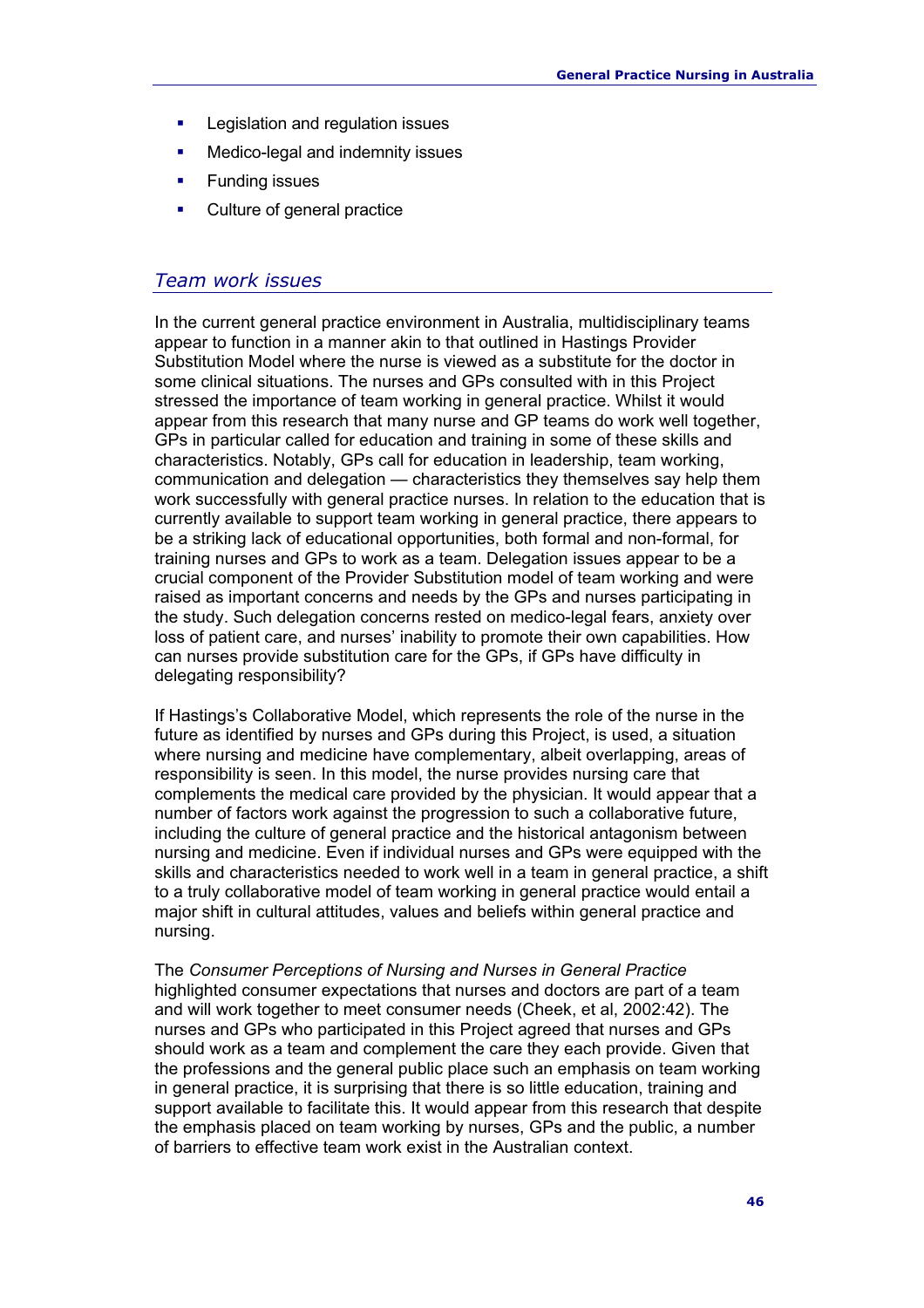#### *Organisational support issues*

The nurses and GPs in this Project discussed a number of organisational support issues that impacted on the current and future role of the nurse in general practice. In Australian general practice, a number of key structures which are seen to support nursing in general practice are considered lacking. The GPs and nurses called for generic job descriptions to be developed to articulate and clarify the role of the nurse in general practice. They also agreed that communication mechanisms and systems (whether formalised in team meetings or non-formally through corridor conversations) were important to ensuring that nurses worked effectively in general practice. It was agreed that general practice does not allow for 'protected time' (i.e. time away from patient care) for the GP and the nurse to consult with one another. Unfortunately in a practice where the doctor's ability to generate income is heavily reliant on direct time with patients, and there is a growing shortage of GPs, formalised communication systems were considered low priorities due to the lack of funding for such activities.

Communication systems that would allow GPs and nurses to manage the flow of information within the practice and facilitate understanding of patient information were also lacking in Australian general practice. Organisational supports, particularly communication systems, need to be implemented at a practice level to support nursing in general practice. Also, such organisational supports need assistance at a national level through recognition and funding. Without appropriate organisational support systems in place, it seems unlikely that nursing can contribute to general practice and primary health care in the manner envisaged by the professions.

#### *Professional recognition*

The nurses and GPs consulted as part of the Project identified a number of professional development and educational issues that they believed impacted on the role of the nurse in general practice now and in the future. The lack of recognition of general practice nursing as a career was further reinforced by the limited availability of educational and professional support. Education and training in elements essential to the role of the nurse in general practice are simply not available in most cases. Furthermore, neither the medical and nursing professions recognise or encourage general practice nursing as a career option. There is no professional development program in place to ensure ongoing professional education, nor is there advanced education available. Both within nursing itself and within the general practice environment, general practice nursing is not recognised as a viable career option. This is in marked contrast to the UK and NZ experience. For the future envisaged by the professions to eventuate, a change in the acceptance and acknowledgment of nursing in general practice as a career option is needed.

#### *Health system issues*

A number of health system issues were raised by the GPs and nurses in this Project as important influences on the current and future role of nurses in general practice. These health system issues related to the way in which the structure and organisation of health care in Australia and the directives from the Australian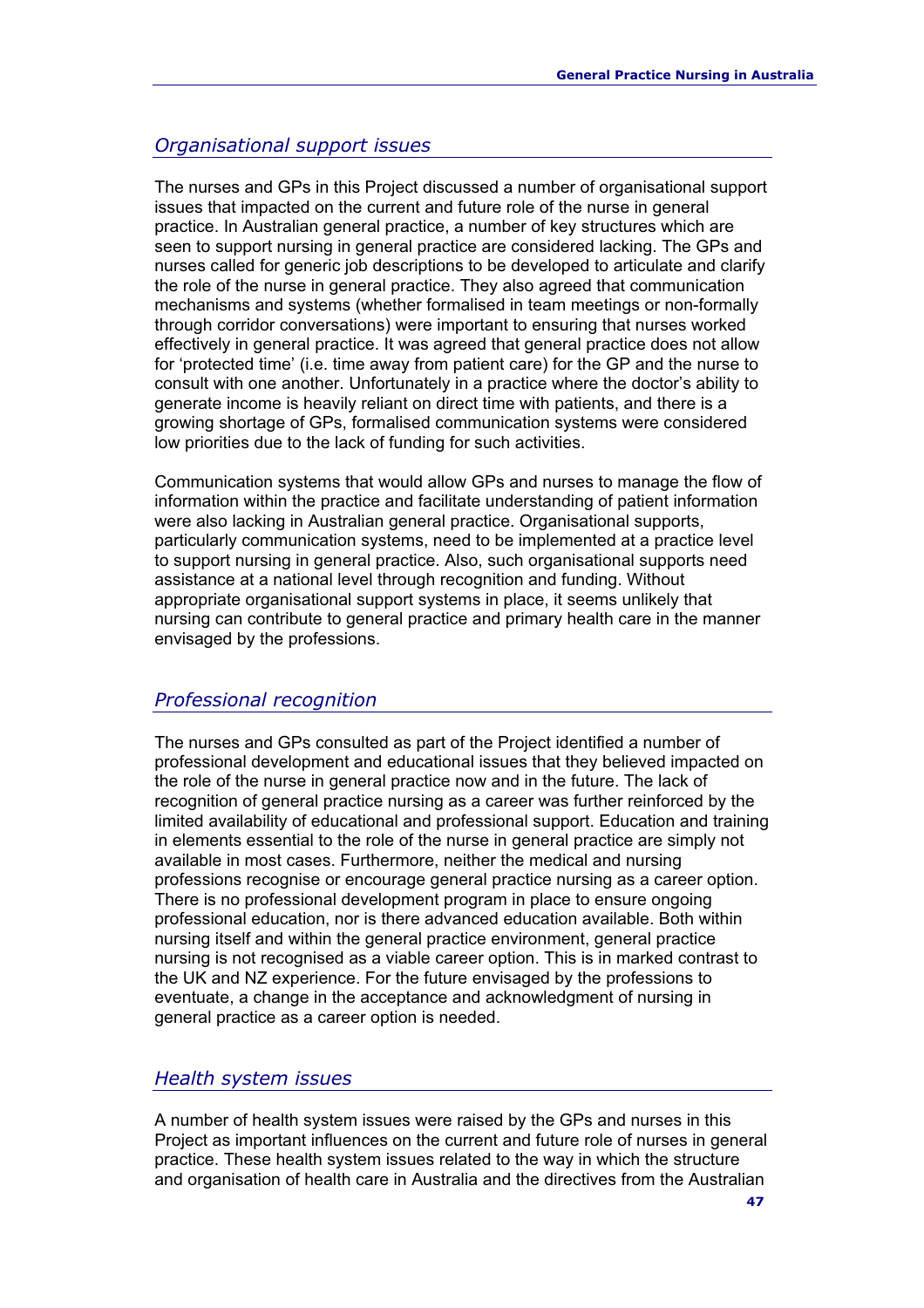Government impact on their role. For example, the lack of communication systems between primary health care providers and the hospital systems often results in a doubling up of assessments and care. However, not all health system issues were negative, and the GPs and nurses identified a number of systems issues that appeared to encourage appropriate use of nurses. For example, a Government focus on preventative health and health promotion through the national health priorities and the development of EPC items have impacted upon and directed the nature of nurse's work in general practice. The introduction of case conferencing demonstrates a step towards recognising the value of multidisciplinary health care delivery. So, whilst the current health system in some ways impedes the effective use of nurses in general practice, it also holds promise in terms of directing nursing activities to the areas of most need and most impact through strategic policy development.

#### *Workforce issues*

*But in 2013, out of the ten doctors in my practice, one will have retired and two others will nearly retire and I think the clinical load is going to be horrendous. In the town where I live, there are no young GPs coming through so I'd be looking at the practice nurse to take on a lot more clinical activities. I can see a need for a large number of practice nurses to come and take those clinical roles on because as I get old there are not going to be enough GPs to look after me. That's going to create a funding crisis because at the moment to generate a fee in general practice you have to see a patient face to face to justify that fee. So the whole thing is going to turn topsy turvy and the sad thing is that there will not be enough nurses to fill those spaces either.*  General practitioner

Throughout the research, nurses and GPs expressed concerns over workforce planning issues that influence nursing in general practice now and in the future. In particular, there was a concern that the Australian general practice workforce will be unable to provide the number of nurses needed to expand their contribution in general practice. With the shortage of both doctors and nurses, concerns were raised that there simply would not be sufficient numbers to meet the health care needs of the public. Concerns over workforce shortages generated anxiety about the inability to find relief staff for study and leisure leave, recruitment issues and inappropriate 'head hunting' of nurses from the hospital sector. If the Australian health care context is to be equipped for a future where nurses play an extended role in general practice health care delivery, issues of workforce planning will need to be addressed.

#### *Legislation and regulation issues*

The Joint GP/Nurse Workshops highlighted a lack of understanding, by many GPs and general practice nurses of the influences that various Federal and State and Territory legislation and regulations had on the scope of practice of the general practice nurse. There was an expectation that general practice nurses would be competent to undertake their role. Competence was seen to include knowledge, skills and experience. Whilst many nurses acknowledged that current funding arrangements presented limitations to the general practice nurse role and necessitated GP supervision, little consideration appeared to be given to the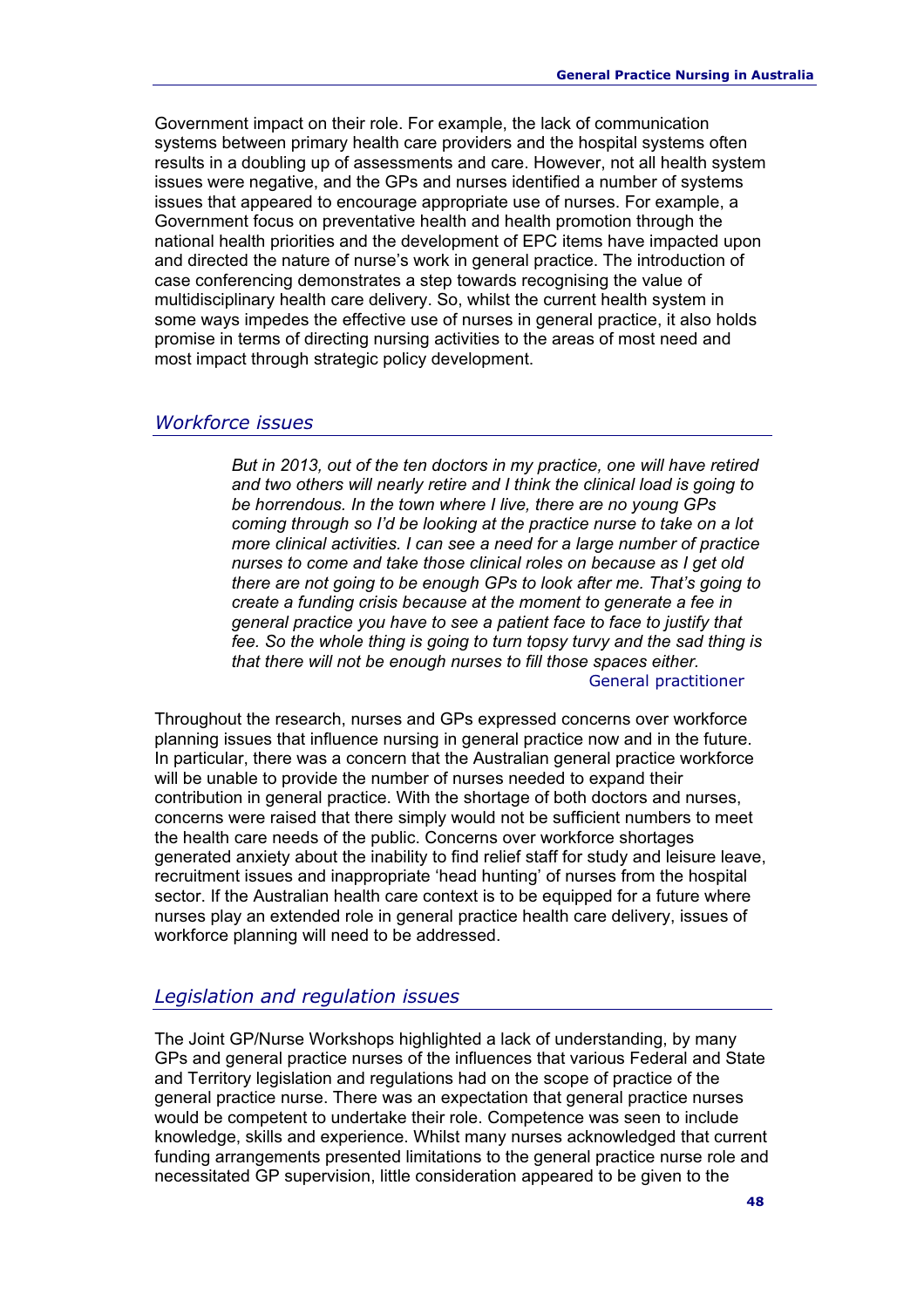impact legislation and regulation made to the general practice nurse role. This was particularly evident in the medication administration, including immunisation, undertaken by enrolled nurses.

Each State and Territory in Australia has different legislation that influences the scope of practice of the enrolled nurse to administer medication. There appeared to be even further inconsistencies, confusion and misunderstandings within the various States and Territories as to the legalities of enrolled nurses administering medication.

In a number of States and Territories, additional regulations and legislation, also influenced the general practice nurses' role in immunisation provision. For example in Tasmania, unless the general practice nurse has been endorsed as a 'Nurse Immuniser', the nurse provides immunisation under the supervision of the GP. Although this research did not undertake a full State and Territory comparison of regulations in the areas of immunisation and cervical screening, national inconsistencies were clearly evident and these contributed to confusion in the scope of practice of the general practice nurse. GPs in particular expressed confusion about the scope of practice of nurses, the regulations under which they practice and the legislation they must adhere to. This lack of clarity caused concern and anxiety in GPs as to the appropriate roles nurses should undertake in their general practices.

The Australian context is equipped to move into the future of general practice nursing in so much as there exists a regulatory and legislative framework under which nurses work. However, this information needs to be more clearly articulated and disseminated to the general practice community and the general public.

#### *Medico-legal and indemnity issues*

GPs regularly expressed concerns about medico-legal and insurance issues during the course of the Project. Nurses appeared concerned about these issues also, but to a lesser degree than the GPs. In the current general practice context, fears about the legal consequences of actions and professional indemnity overshadow the contribution nurses can make to general practice health care. Medico-legal concerns impede collaboration between GPs and nurses due to the perception by GPs that the nurses they employ are not covered by their indemnity insurance. Whether or not nurses have their own insurance or are covered under their employment conditions appears moot, the perception is that GPs are legally responsible for the conduct of the nurses they work with. This anxiety causes some reluctance to delegate appropriately to nurses and allow them to expand into clinical areas suitable to their nursing expertise. Due to the uncertain and dynamic nature of the medico-legal issues currently faced by health care professionals in Australia, it seems unlikely that nurses will be able to move into extended or expanded roles in general practice, unless systems issues like practice policies, procedures and the standards for educational opportunities are addressed.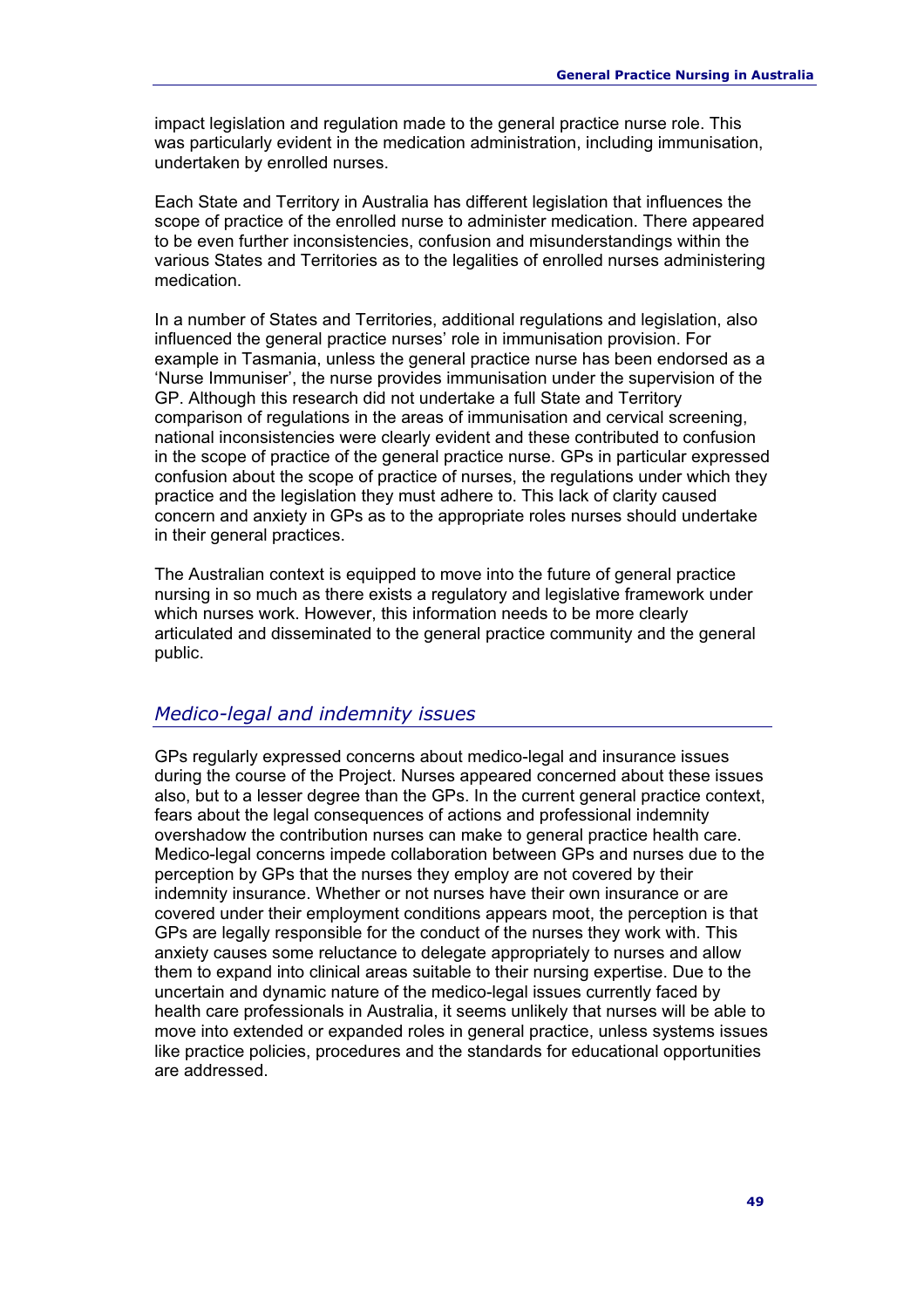#### *Funding issues*

Arguably the most important concern raised by GPs and nurses who participated in this research was the funding arrangements by which general practice nursing will be sustained. The effectiveness of general practice nurses is seen by participants in the workshops to be impeded by the current Medicare payment system in which nursing duties do not attract a payment unless through a fee-forservice system. The professions consider the current system hinders collaborative team working and in fact it is seen to devalue the nursing role in general practice by forcing the nurse to assume a 'hand maiden' role. Activities which nurses routinely perform without review by a doctor in other health care settings (for example dressings in hospitals) must be reviewed by a GP to obtain a payment in the general practice setting. It is only through incentive funding such as the Practice Nurse Incentive payments by which the presence of a nurse in a practice is funded — that allow for the nurse to assume a more autonomous and collaborative working role within the practice. This funding is not however available to all general practices. The advancement and autonomy of nurses working in general practice is severely curtailed by the current funding arrangements. If general practice nursing is to be sustainable in the long term, funding contexts need to be re-considered.

#### *Cultural issues*

The culture of general practice is not seen to be conducive to integrating nursing into health care delivery. Building on historical antagonisms between medicine and nursing, the culture of general practice still views the role of the nurse as one of hand maiden to the doctor. The provider substitution model of nursing and medicine team working is entrenched in the culture of general practice. A move towards a collaborative model of team working in which nursing is seen as a profession complementary to medicine in general practice will involve a shift in the values, beliefs and attitudes pervading the general practice environment.

#### *Summary*

Throughout the workshop and survey consultation with GPs and nurses in this Project, a number of concerns were raised about the capacity of the Australian general practice context to support general practice nursing. Some of these concerns are likely to be resolved at a practice or Division level of operation, however others need to be considered on a national level with structural changes occurring in general practice. In particular, GPs and nurses believe that for nursing in general practice to be sustainable in the future, their concerns about the funding of nursing duties in general practice and their fears about medicolegal responsibilities need to be addressed. The professions see these issues as fundamental to the sustainability of general practice and general practice nursing and are beyond the capacity of individual doctors, nurses or local Divisions to address and facilitate change.